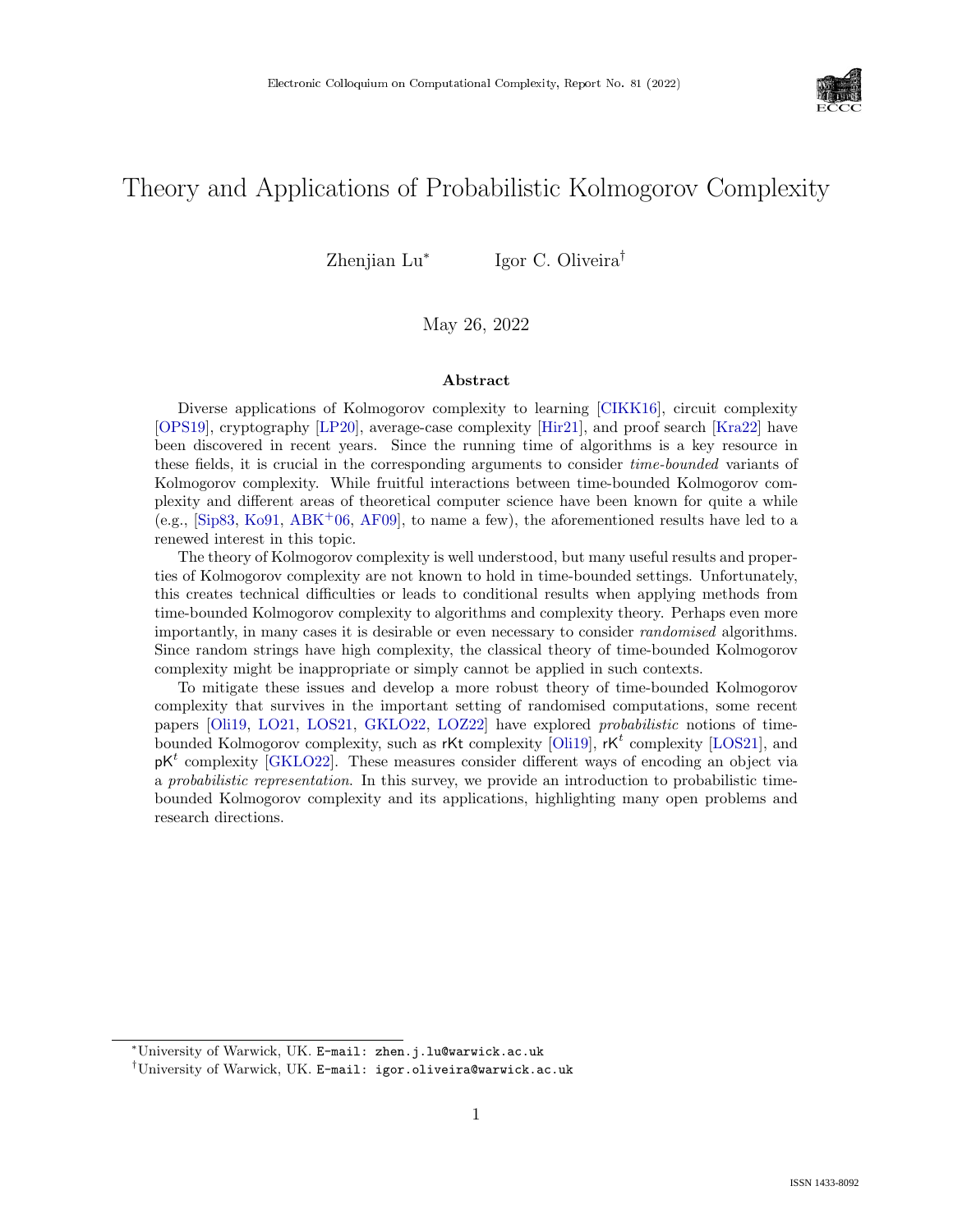# Contents

|             | 1 Introduction                                                                                                                                                                                                                                                                      | $\bf{3}$        |
|-------------|-------------------------------------------------------------------------------------------------------------------------------------------------------------------------------------------------------------------------------------------------------------------------------------|-----------------|
|             | 2 Preliminaries                                                                                                                                                                                                                                                                     | $\overline{7}$  |
|             | 3 Probabilistic Notions of Kolmogorov Complexity: rKt, $rk^t$ , and $pk^t$                                                                                                                                                                                                          | 8               |
|             | 4 Prime Numbers with Short Descriptions and Pseudodeterministic PRGs                                                                                                                                                                                                                | 10              |
| $5^{\circ}$ | Sampling Algorithms, Coding Theorems, and Search-to-Decision Reductions                                                                                                                                                                                                             | $12\,$          |
| 6           | Applications to Average-Case Complexity and Learning Theory<br>Worst-Case Time Bounds for Average-Case Easy Problems<br>6.1<br>Probabilistic Average-Case Easiness Implies Worst-Case Upper Bounds<br>6.2<br>Learning Algorithms from Probabilistic Average-Case Easiness 23<br>6.3 | 16<br>17<br>-19 |
|             | 7 Probabilistic Versus Deterministic Time-Bounded Kolmogorov Complexity                                                                                                                                                                                                             | 24              |
| 8           | <b>Unconditional Hardness of Estimating Time-Bounded Kolmogorov Complexity 26</b>                                                                                                                                                                                                   |                 |
| 9           | <b>Constructing Strings of Large rKt Complexity and Hierarchy Theorems</b>                                                                                                                                                                                                          | 28              |
|             | <b>10 Concluding Remarks</b>                                                                                                                                                                                                                                                        | 30              |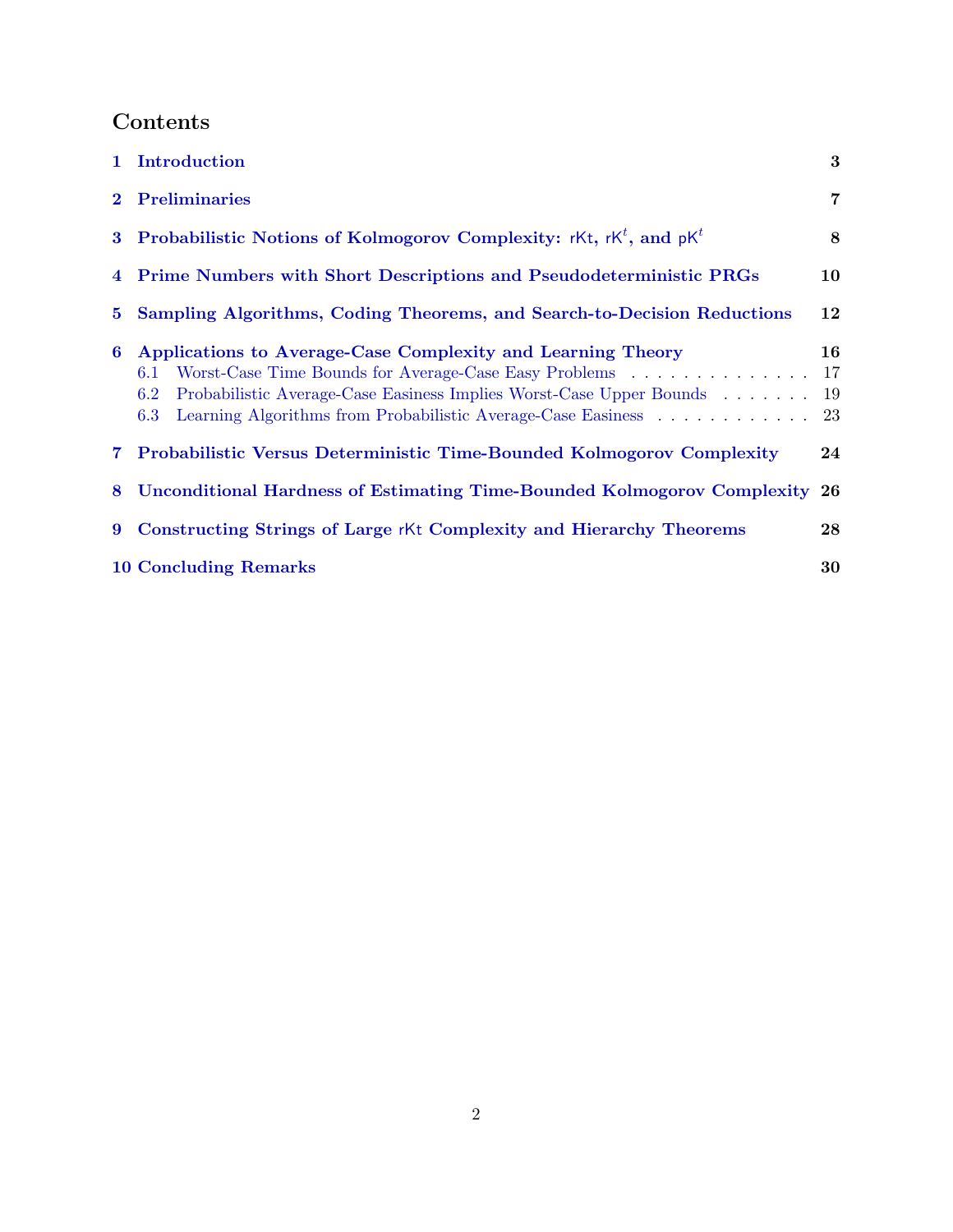## <span id="page-2-0"></span>1 Introduction

Consider an arbitrary binary string  $x \in \{0,1\}^*$ , e.g.,

<span id="page-2-2"></span>
$$
x = 101010101010101010111100101110000101011.
$$
 (1)

The Kolmogorov complexity of x,  $K(x)$ , is the length |M| of the shortest program M that prints x when computing over the empty input string.<sup>[1](#page-2-1)</sup> Intuitively,  $\mathsf{K}(x)$  can be seen as a measure of the "randomness" of  $x$ , in the sense that simple strings exhibiting an apparent pattern have bounded Kolmogorov complexity (e.g., the leftmost 20 bits of the string x from Equation [\(1\)](#page-2-2)), while a typical random *n*-bit string has  $K(x)$  close to *n*, i.e., it cannot be compressed. The investigation of Kolmogorov complexity has uncovered surprising connections to distant areas of mathematics and computer science, ranging from computability, logic, and algorithm design to number theory, combinatorics, statistics and a number of other fields. We refer to [\[SUV17,](#page--1-14) [LV19\]](#page-32-0) for a comprehensive treatment of Kolmogorov complexity and its applications.

Despite the appealing nature and wide applicability of Kolmogorov complexity, its results and techniques tend to be inappropriate in settings where the running time of algorithms is of concern, e.g., in complexity theory, computational learning theory, and cryptography. This is because  $K(x)$ does not take into account the time that the machine  $M$  takes to output  $x$ . To address this issue, several authors have contributed to the development of time-bounded Kolmogorov complexity. In order to proceed with our discussion, we describe two prominent time-bounded Kolmogorov complexity notions. (A formal treatment appears in Section [2.](#page-6-0))

In an influential paper, Levin [\[Lev84\]](#page-32-1) introduced  $Kt(x)$ , a variant of Kolmogorov complexity that simultaneously takes into account the running time t and description length  $|M|$  of all programs M that output x. More precisely, given a string  $x \in \{0,1\}^*$ , we let

$$
\mathsf{Kt}(x) = \min_{M, t \ge 1} \left\{ |M| + \lceil \log t \rceil \mid M \text{ outputs } x \text{ in } t \text{ steps} \right\}. \tag{2}
$$

To provide intuition and give a concrete example of the usefulness of this time-bounded variant of Kolmogorov complexity to algorithms and complexity theory, we consider the following computational problem at the intersection of mathematics and computer science:

### Explicit Construction of Primes: Given an integer  $n \geq 2$ , deterministically compute an n-bit prime number.[2](#page-2-3)

The fastest known algorithm that solves this problem runs in time  $O(2^{n/2})$  [\[LO87\]](#page-32-2), and it is a longstanding open problem to improve this bound (see [\[TCH12\]](#page--1-15)). Let  $A(n)$  denote this procedure, and consider the sequence  $\{p_n\}_{n\geq 2}$  of primes output by  $A(n)$ . Since we can encode the fixed algorithm A using  $O(1)$  bits and any fixed number n using  $O(\log n)$  bits, it follows that some program M of description length  $O(\log n)$  runs in time  $t = \widetilde{O}(2^{n/2})$  and prints  $p_n$ . Consequently, there is an *n*-bit prime  $p_n$  such that  $\text{Kt}(p_n) \leq O(1) + O(\log n) + \log t \leq n/2 + O(\log n)$ . More generally, a faster algorithm yields improved bounds on the Kt complexity of some sequence of prime numbers. Conversely, it is possible to prove that if there is a sequence  $\{q_n\}_{n\geq 2}$  of n-bit primes such that  $\text{Kt}(q_n) = \lambda_n$ , then the problem of explicit constructing primes can be solved in

<span id="page-2-1"></span><sup>&</sup>lt;sup>1</sup>We formally define (time-bounded) Kolmogorov complexity in Section [2.](#page-6-0)

<span id="page-2-3"></span><sup>&</sup>lt;sup>2</sup>For instance, the string x in Equation [\(1\)](#page-2-2) is a 40-bit prime (733008047147 in decimal representation).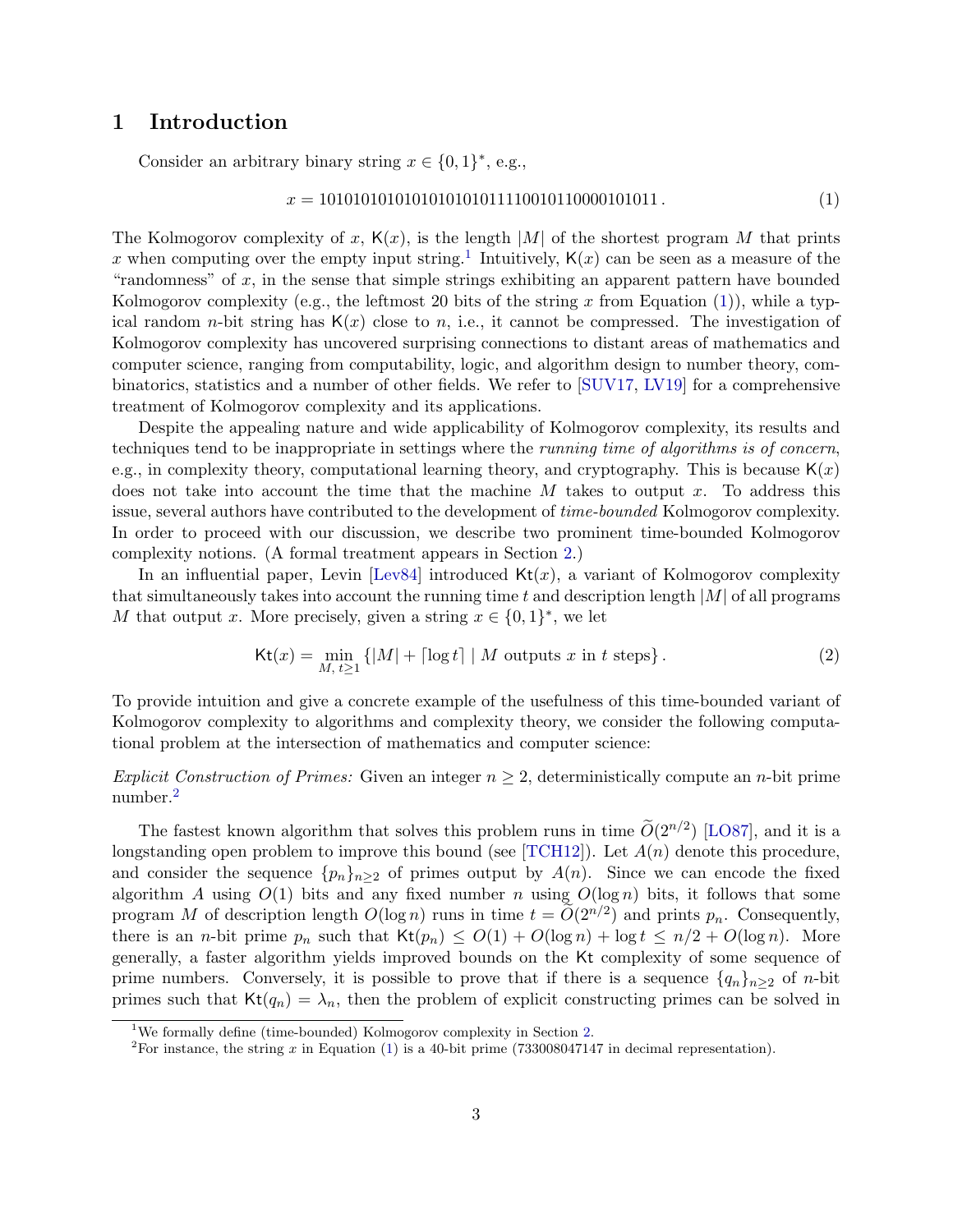time  $\tilde{O}(2^{\lambda_n})$ .<sup>[3](#page-3-0)</sup> This shows that one can completely capture the problem of explicitly constructing primes via time-bounded Kolmogorov complexity!

Note that in Kt complexity the time bound is not fixed and depends on the best possible description of x. In some contexts, it is desirable to restrict attention to programs  $M$  that run under a specified time bound  $t(n)$ , e.g., in time  $\leq n^3$ . This is captured by  $\mathsf{K}^t$  complexity (see, e.g.,  $[Sing83]$ , where  $t: \mathbb{N} \to \mathbb{N}$  is a fixed function:

$$
\mathsf{K}^{t}(x) = \min_{M} \{|M| \mid M \text{ outputs } x \text{ in } t(|x|) \text{ steps}\}.
$$
 (3)

As a recent application of time-bounded Kolmogorov complexity, Liu and Pass [\[LP20\]](#page-32-3) connected one-way functions (OWF), a primitive that is essential to cryptography, to the computational difficulty of estimating the  $K^t$  complexity of an input string x, when t is a fixed polynomial. A bit more precisely, they showed that OWFs exist if and only if it is computationally hard on average to estimate  $\mathsf{K}^{t}(x)$  for a random input string x (see their paper for the exact statement). This provides another striking example of the power and reach of time-bounded Kolmogorov complexity.

While connections between time-bounded Kolmogorov complexity and different areas of theo-retical computer science have been known for a long time (see, e.g., [\[Sip83,](#page--1-5) [Ko91,](#page-32-4) [ABK](#page-29-1)+06, [AF09\]](#page-29-2)), recent applications of it to cryptography [\[LP20,](#page-32-3) [RS21,](#page--1-16) [LP21\]](#page-32-5), learning [\[CIKK16,](#page-30-0) [HN21\]](#page-31-0), averagecase complexity [\[Hir21\]](#page-31-1), circuit complexity [\[OPS19\]](#page--1-1), and proof search [\[Kra22\]](#page-32-6) have led to much interest in this topic and to a number of related developments. We refer the reader to these papers and to [\[All92,](#page-30-1) [All01,](#page-30-2) [For04,](#page-30-3) [Lee06,](#page-32-7) [All17,](#page-30-4) [LV19,](#page-32-0) [All21\]](#page-30-5) for more information on different timebounded Kolmogorov complexity measures and their applications.

Probabilistic (Time-Bounded) Kolmogorov Complexity. The need to use time-bounded Kolmogorov complexity in certain applications can create issues that are not present in the case of (time-unbounded) Kolmogorov complexity. More precisely, several central results from Kolmogorov complexity are not known to hold in a time-bounded setting. Some of them do survive under a plausible assumption (e.g., a *source coding theorem* holds for  $K<sup>t</sup>$  under a strong derandomisation assumption [\[AF09\]](#page-29-2)), but this leads to conditional results only. In other cases, the validity of a result in the setting of time-bounded Kolmogorov complexity is closely tied to a longstanding open problem in complexity theory (e.g., the computational difficulty of estimating  $\mathsf{K}^{t}(x)$  and the aforementioned connection to OWFs [\[LP20\]](#page-32-3)). We refer to [\[Lee06\]](#page-32-7) for an extensive discussion on the similarities and differences between Kolmogorov complexity and its time-bounded counterparts.

Going beyond the technical difficulties of employing time-bounded Kolmogorov complexity, which some papers such as [\[Hir21\]](#page-31-1) managed to overcome with the right assumptions in place, there is perhaps a more relevant issue in the application of notions such as  $\mathsf{K}$ t and  $\mathsf{K}^t$  to algorithms and complexity: these classical measures refer to deterministic algorithms and programs. However, in many cases it is desirable or even necessary to consider randomised algorithms. Since the random strings that are part of the input of a randomised algorithm have high complexity, the classical theory of time-bounded Kolmogorov complexity might be inappropriate or simply cannot be applied in such contexts.

To mitigate these issues and develop a more robust theory of time-bounded Kolmogorov complexity that can be deployed in the important setting of randomised computations, some recent papers [\[Oli19,](#page-32-8) [LO21,](#page-32-9) [LOS21,](#page-32-10) [GKLO22,](#page-31-2) [LOZ22\]](#page-32-11) have explored probabilistic notions of time-bounded

<span id="page-3-0"></span> $3$ As discovered by Levin, this is achieved by an algorithm that attempts to compute an *n*-bit prime by carefully simulating all programs of small description length for an appropriate number of steps until an *n*-bit prime is found.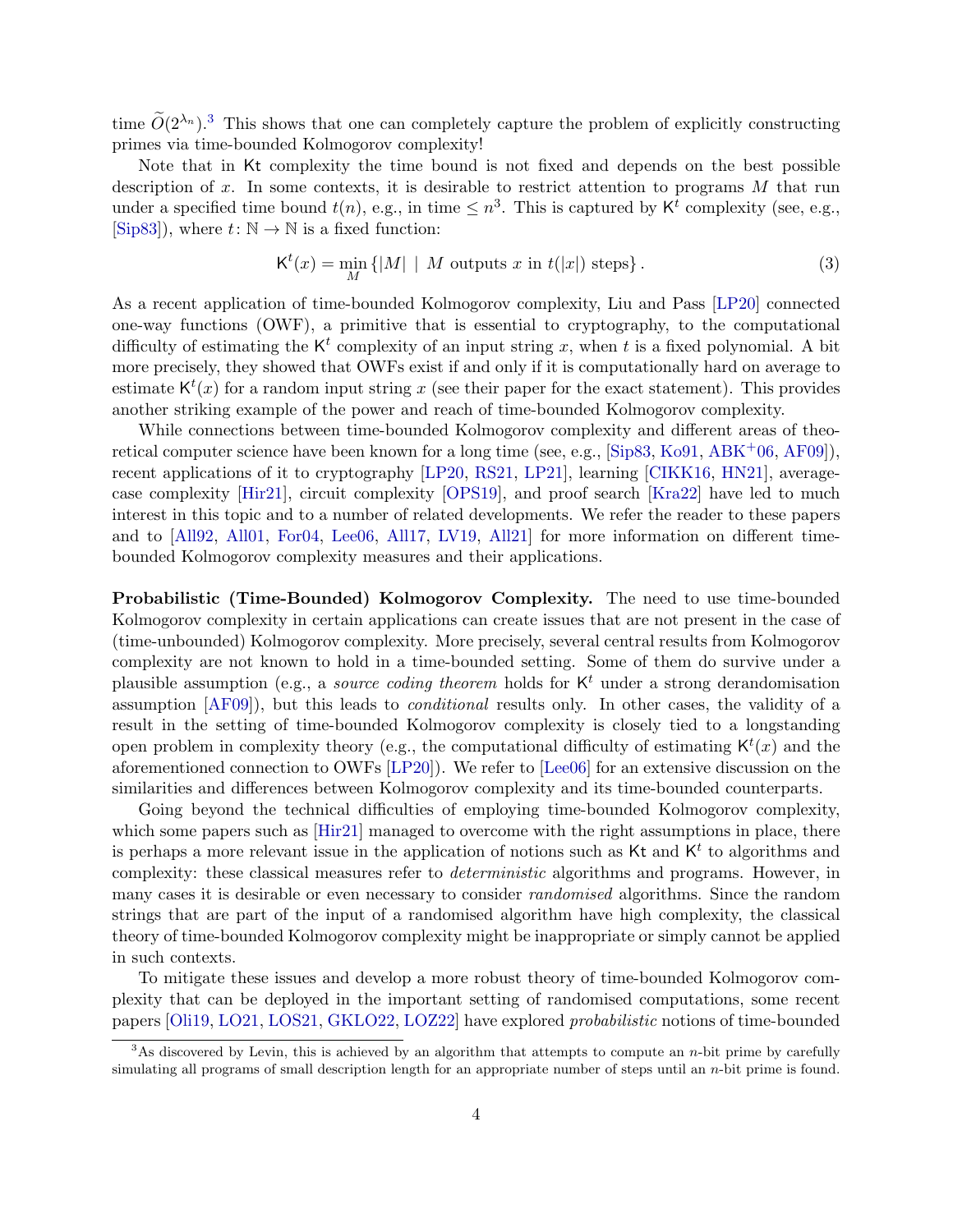Kolmogorov complexity. For this to make sense, we must conciliate the high complexity of a random string, which can be accessed by a randomised algorithm, with the goal of obtaining a succinct representation of  $x \in \{0,1\}^*$ . Note that simply storing a good choice of the random string r for a small program M that prints x when given r does not lead to a succinct representation of x.

The key concept employed in the aforementioned papers is that of a *probabilistic representation* of the string x. In other words, this is the code of a randomised program  $M$  such that, for most choices of its internal random string r, M prints x from r. Observe that the representation itself is a deterministic object: the code of  $M$ . However, to recover x from  $M$ , we must run the randomised algorithm  $M$ , meaning that we obtain  $x$  with high probability but there might be a small chance that M outputs a different string.<sup>[4](#page-4-0)</sup> If  $|M|$  is small, we obtain a succinct probabilistic representation of x. It is possible to introduce different variants of probabilistic time-bounded Kolmogorov complexity, and we properly define them in Section [3.](#page-7-0)

The investigation of probabilistic Kolmogorov complexity and of probabilistic representations is motivated from several angles:

- $(i)$  If we are running a randomised algorithm over an input string x, then storing a probabilistic representation of x instead of  $x$  can be done without loss of generality. There is already a small probability that the randomised algorithm outputs an incorrect answer, so it makes sense to tolerate a small probability of computing over a wrong input as well (i.e., when  $x$  is not correctly recovered from its probabilistic representation).
- $(ii)$  We will see later in the survey that probabilistic Kolmogorov complexity allows us in some cases to obtain unconditional versions of results that previously were only known to hold under strong complexity-theoretic assumptions.
- (iii) As alluded to above, there are situations where the deterministic time-bounded measures simply cannot be applied due to the presence of randomised computations involving random strings of high complexity.
- (iv) Finally, advances in probabilistic Kolmogorov complexity can be translated into results and insights for the classical notions of Kt complexity and  $K<sup>t</sup>$  complexity, under certain derandomisation hypotheses.

Before describing our results and explaining the points mentioned above in more detail, we present a list of five fundamental questions to guide our investigation and exposition of probabilistic Kolmogorov complexity.

Q1. Usefulness: Are there shorter probabilistic representations for natural objects, such as prime numbers? Can such representations detect structure in data that is inaccessible for Kt and  $\mathsf{K}^t$ ?

Q2. Probabilistic Compression: If succinct probabilistic representations exist, how can we efficiently compute one such representation? This is particularly relevant for data compression.

Q3. Applications: Are there interesting applications of probabilistic time-bounded Kolmogorov complexity to algorithms and complexity theory?

<span id="page-4-0"></span><sup>&</sup>lt;sup>4</sup>This is similar to the notion of a pseudodeterministic algorithm from [\[GG11\]](#page-30-6).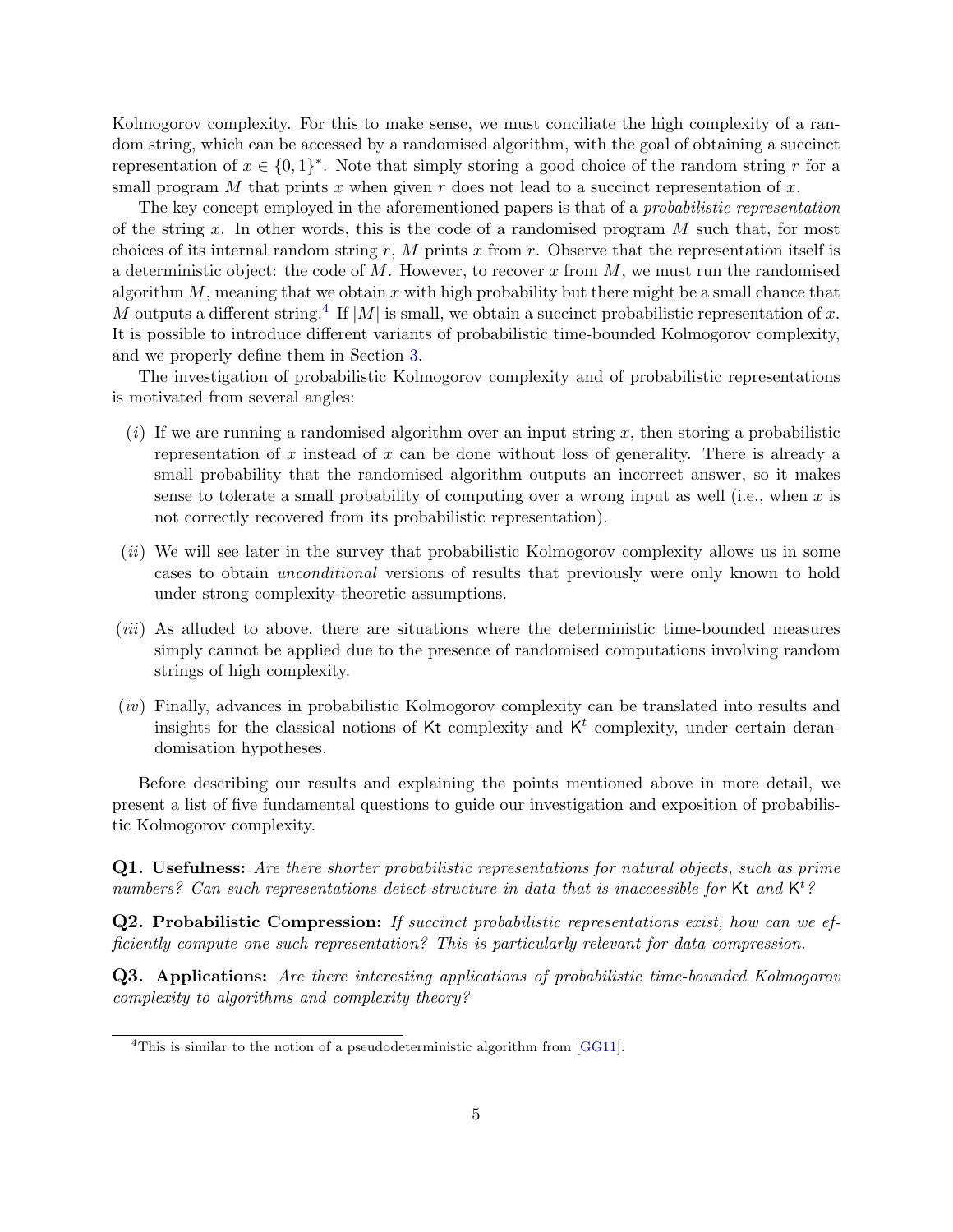Q4. Computational Hardness: If provably secure cryptography exists, it must be impossible to efficiently detect certain patterns in data. Is it computationally hard to decide if a string admits a succinct probabilistic representation?

Q5. Finding an Incompressible String: Can we explicitly produce a string that does not admit a short probabilistic representation? What are such strings useful for?

In the remaining parts of this article, we explain the recent progress on Questions Q1-Q5 achieved by references [\[Oli19,](#page-32-8) [LO21,](#page-32-9) [LOS21,](#page-32-10) [GKLO22,](#page-31-2) [LOZ22\]](#page-32-11). Along the way, we highlight some concrete open problems and present directions for further research. Due to space constraints, we often provide only a sketch of the underlying arguments, referring to the original references for more details.

Organisation and Overview. For convenience of the reader, we provide below a brief overview of each remaining section of this survey and how it relates to Questions Q1-Q5 described above.

– Section [2](#page-6-0) fixes notation and formalises the deterministic time-bounded Kolmogorov complexity notions  $\mathsf{Kt}$  and  $\mathsf{K}^t$ .

– Section [3](#page-7-0) formalises the intuitive concept of probabilistic representations discussed above. We introduce the probabilistic measures rKt, rK<sup>t</sup>, and  $pK<sup>t</sup>$  and describe some simple applications.

– Section [4](#page-9-0) addresses Question Q1 (Usefulness) and explains a result from [\[LOS21\]](#page-32-10) showing that infinitely many primes admit efficient probabilistic representations of sub-polynomial complexity. This is a significant improvement over the aforementioned  $\approx n/2$  bound for Kt complexity.

– Section [5](#page-11-0) covers the relation between sampling algorithms for a distribution over strings and the existence of probabilistic representations for individual strings [\[LO21,](#page-32-9) [LOZ22\]](#page-32-11). Such results are called source coding theorems and have applications to Question Q2 (Probabilistic Compression).

– Section [6](#page-15-0) approaches Question Q3 (Applications) and discusses applications of rKt, rK<sup>t</sup>, and  $pK<sup>t</sup>$ to average-case complexity and learning [\[GKLO22,](#page-31-2) [LOZ22\]](#page-32-11). We employ these notions to simplify previous proofs, obtain new results that crucially rely on probabilistic Kolmogorov complexity, and establish unconditional analogues of theorems that were only known under derandomisation hypotheses.

– Section [7](#page-23-0) is connected to Question Q1 (Usefulness) and focuses on the relation between timebounded deterministic and probabilistic measures. We observe that these notions essentially coincide under strong enough derandomisation assumptions [\[Oli19,](#page-32-8) [GKLO22\]](#page-31-2). Assuming them, insights from probabilistic Kolmogorov complexity readily translate into information about Kt and  $K^t$ .

– Section [8](#page-25-0) sheds light on Question Q4 (Computational Hardness) by unconditionally establishing that certain computational problems about estimating the probabilistic time-bounded Kolmogorov complexity of an input string cannot be solved in probabilistic polynomial time [\[Oli19,](#page-32-8) [LOS21\]](#page-32-10).

– Section [9](#page-27-0) shows that Question Q5 (Finding an Incompressible String) is closely related to the existence of hierarchy theorems for probabilistic time [\[LO21,](#page-32-9) [LOS21\]](#page-32-10), a fundamental question in computational complexity theory.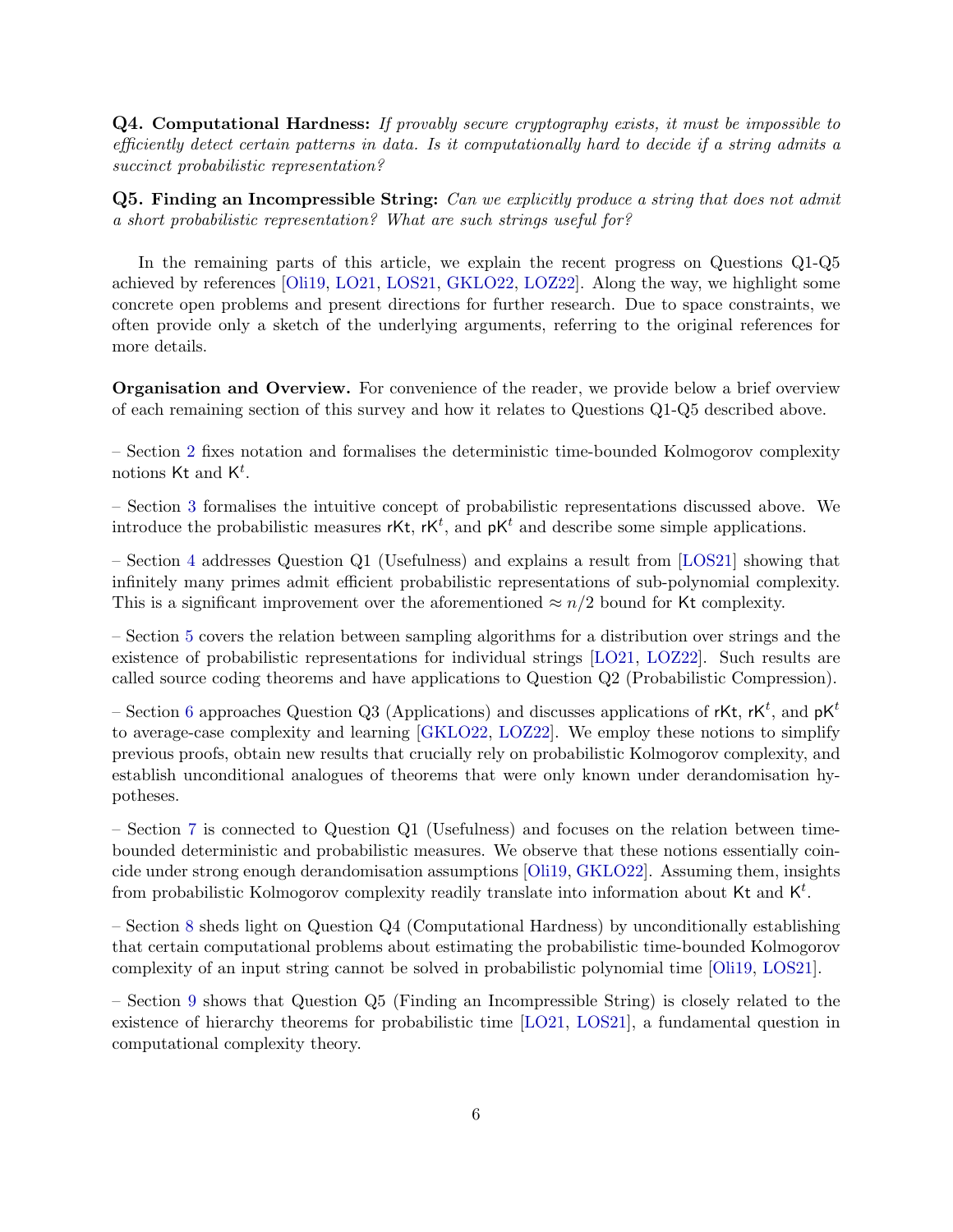– Section [10](#page-29-0) provides some concluding remarks and prospects for the potential impact of (probabilistic) time-bounded Kolmogorov complexity in algorithms and complexity.

Acknowledgements. We thank Michal Koucky for the invitation to write this survey. We are grateful to Eric Allender, Bruno P. Cavalar, Lijie Chen, Valentine Kabanets, Michal Kouck´y, Ninad Rajgopal, and Marius Zimand for sharing comments and suggestions on a preliminary version of the text. This work received support from the Royal Society University Research Fellowship URF\R1\191059 and from the EPSRC New Horizons Grant EP/V048201/1.

### <span id="page-6-0"></span>2 Preliminaries

For a positive integer m, we let  $[m] \stackrel{\text{def}}{=} \{1, 2, ..., m\}$ . Given a non-negative real number  $\alpha$ , we let  $\lceil \alpha \rceil \in \mathbb{N}$  denote the smallest integer a such that  $\alpha \leq a$ . For a string  $w \in \{0,1\}^*$ , we use  $|w| \in \mathbb{N}$ to denote its length. We let  $\epsilon$  represent the empty string.

Let U be a Turing machine. For a function  $t: \mathbb{N} \to \mathbb{N}$  and a string  $x \in \{0,1\}^*$ , we let

$$
\mathsf{K}_U^t(x) \stackrel{\text{def}}{=} \min_{p \in \{0,1\}^*} \left\{ |p| \mid U(p, \epsilon) \text{ outputs } x \text{ in at most } t(|x|) \text{ steps} \right\}
$$

be the t-time-bounded Kolmogorov complexity of x. The machine U is said to be time-optimal if for every machine M there exists a constant  $c_M$  such that for all  $x \in \{0,1\}^n$  and  $t: \mathbb{N} \to \mathbb{N}$  satisfying  $t(n) \geq n$ ,

$$
\mathsf{K}_U^{c_M \cdot t \log t}(x) \le \mathsf{K}_M^t(x) + c_M,
$$

where for simplicity we write  $t = t(n)$ . It is well known that there exist time-optimal machines (see, e.g., [\[LV19,](#page-32-0) Chapter 7]). We fix such a machine, and drop the index U when referring to time-bounded Kolmogorov complexity measures.

Given strings  $x, y \in \{0, 1\}^*$ , we can also consider the *conditional t-time-bounded Kolmogorov* complexity of x given y, defined as

$$
\mathsf{K}^{t}(x \mid y) \stackrel{\text{def}}{=} \min_{p \in \{0,1\}^{*}} \Big\{ |p| \mid U(p,y) \text{ outputs } x \text{ in at most } t(|x|) \text{ steps} \Big\}.
$$

In the definitions above, the function  $t: \mathbb{N} \to \mathbb{N}$  is fixed in advance. In many situations, it is also useful to consider a notion of time-bounded Kolmogorov complexity where the time bound of the machine is not fixed but instead affects the resulting complexity measure. One of the most prominent such measures is Levin's Kt complexity, defined as

$$
\mathsf{Kt}(x) \stackrel{\text{def}}{=} \min_{p \in \{0,1\}^*, t \in \mathbb{N}} \Big\{ |p| + \lceil \log t \rceil \mid U(p,\epsilon) \text{ outputs } x \text{ in at most } t \text{ steps} \Big\}.
$$

This definition can be extended to conditional Kt complexity  $Kt(x | y)$  in the natural way.

From now on, we will not distinguish between a Turing machine M and its encoding  $p_M$  according to U. While the running time t of M on an input y and the running time of the universal machine U on  $(p_M, y)$  might differ by a multiplicative factor of  $O(\log t)$ , this will be inessential in all results and applications discussed in this survey.[5](#page-6-1)

<span id="page-6-1"></span>We use  $K(x)$  to refer to the (time-unbounded) Kolmogorov complexity of the string x.

<sup>&</sup>lt;sup>5</sup>It is also possible to consider prefix-free notions of Kolmogorov complexity. Since our results hold up to additive  $O(\log |x|)$  terms, we will not make an explicit distinction.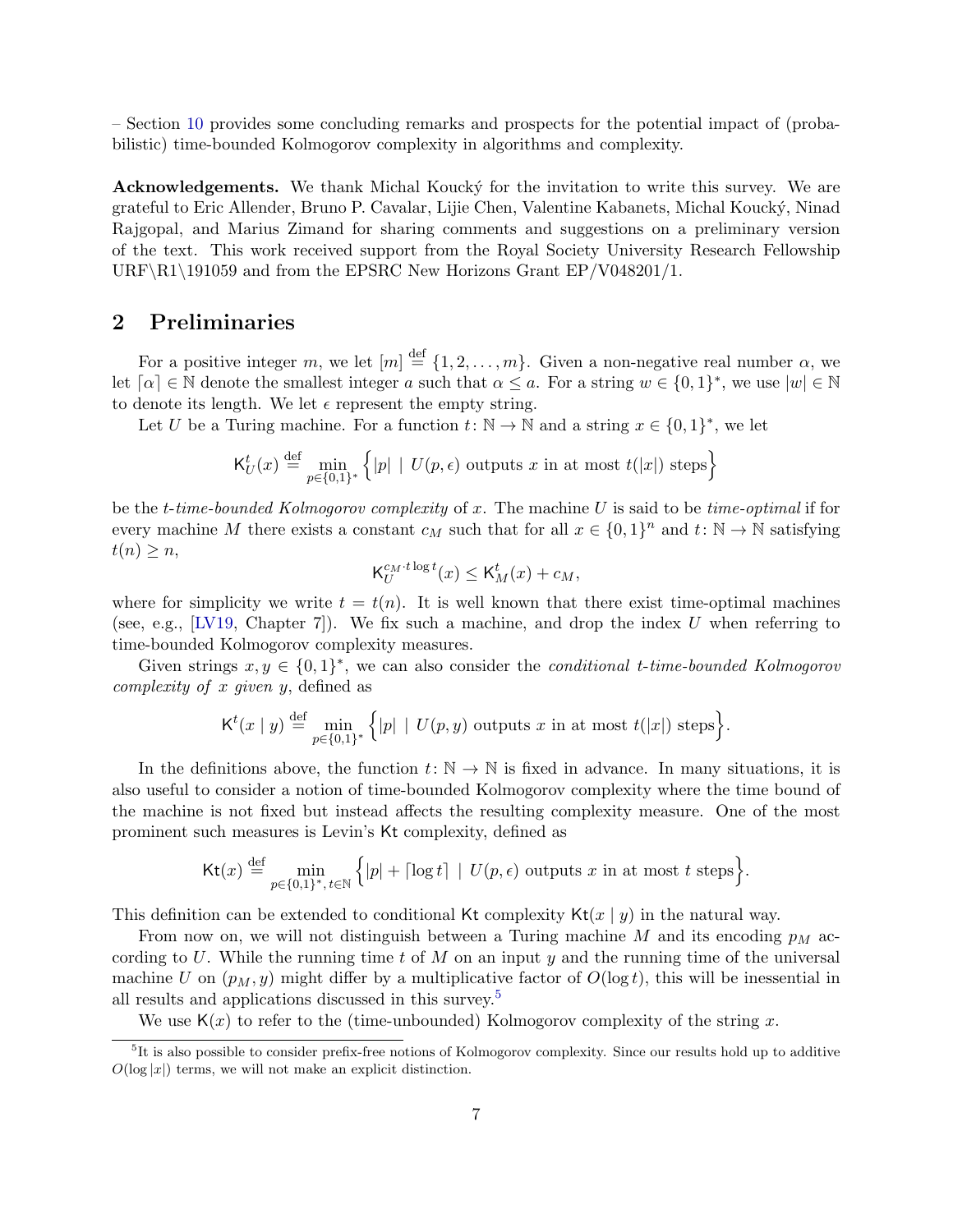# <span id="page-7-0"></span>3 Probabilistic Notions of Kolmogorov Complexity: rKt, rK<sup>t</sup>, and  $pK^t$

In Section [2,](#page-6-0) we introduced two *deterministic* notions of time-bounded Kolmogorov complexity:  $K<sup>t</sup>$  and Kt. In order to extend these definitions to the setting of *randomised* computations, we consider an algorithm with a short description that outputs a fixed string  $x \in \{0,1\}^n$  with high probability. Intuitively, the code of this algorithm serves as a *probabilistic representation* of  $x$ .

A bit more formally, we consider a randomised Turing machine (RTM) M such that

$$
\Pr_M[M(\epsilon) \text{ outputs } x] \ge 2/3.
$$

Since we are interested in time-bounded representations, in our definitions we must decide if we require (1)  $M(\epsilon)$  to run in time  $\leq t$  over all computation paths; or (2) with probability  $\geq 2/3$ ,  $M(\epsilon)$  runs in time  $\leq t$  and outputs x. It turns out that this distinction is not really crucial for the results discussed in this survey, since they are robust to additive overheads of order  $\log n$ . In more detail, by specifying and storing a positive integer  $i \in [n]$ , which can be represented using just log n bits, we can always enforce the machine  $M$  to stop in time  $2^i$ .

**Remark 1.** In the definitions presented below, we abuse notation and refer to a machine M and its code. Formally, as in the definitions from the preceding section, M should be an arbitrary string (and not be restricted to a string that is a well-formed description of a machine) that is provided as input to the machine  $U^6$  $U^6$ . This is important to guarantee that the Kolmogorov complexity of an arbitrary string of length n is at most  $n + O(1)$ . Defining Kolmogorov complexity and its timebounded variants using the code of a machine might only allow us to prove an upper bound of  $O(n)$ , which can create issues in some applications where a tight worst-case bound is needed. To simplify the presentation, we blur this distinction in the remaining parts of this survey.

rK<sup>t</sup> Complexity [\[BLvM05,](#page-30-7) [LOS21\]](#page-32-10).<sup>[7](#page-7-2)</sup> This is the randomised analogue of  $K^t$ , where the time function  $t: \mathbb{N} \to \mathbb{N}$  is fixed in advance. For a string  $x \in \{0,1\}^*$ , we let

$$
\mathsf{rK}^t(x) \stackrel{\text{def}}{=} \min_{\text{RTMM}} \{|M| \mid M(\epsilon) \text{ outputs } x \text{ in } t(|x|) \text{ steps with probability } \ge 2/3\}
$$

denote its randomised t-time-bounded Kolmogorov complexity. As an example of the use of  $\mathsf{rk}^t$ , suppose a computationally unbounded party  $A$  holds a string  $x$ , and that  $A$  would like to communicate x to a t-time-bounded party B that has access to random bits. Then A can send  $k = \mathsf{rk}^t(x)$ bits to  $B$  by communicating the description of a randomised Turing machine  $M$  as above.  $B$  is able to recover x from M with high probability simply by running  $M(\epsilon)$ .

**pK<sup>t</sup>** Complexity [\[GKLO22\]](#page-31-2). Fix a function  $t: \mathbb{N} \to \mathbb{N}$ , as before. For a string  $x \in \{0,1\}^*$ , the probabilistic t-time-bounded Kolmogorov complexity of  $x$  is defined as

$$
\mathsf{pK}^t(x) \stackrel{\text{def}}{=} \min \left\{ k \in \mathbb{N} \: \left| \: \prod_{w \sim \{0,1\}^{t(|x|)}} \left[ \exists \operatorname{TM} \, M \in \{0,1\}^k, \, M(w) \text{ outputs } x \text{ within } t(|x|) \text{ steps} \right] \ge \frac{2}{3} \right\}.
$$

<span id="page-7-1"></span> ${}^{6}$ We assume that U has access to a tape with random bits.

<span id="page-7-2"></span><sup>&</sup>lt;sup>7</sup>[\[BLvM05\]](#page-30-7) refers to this notion as  $CBP<sup>t</sup>$  complexity.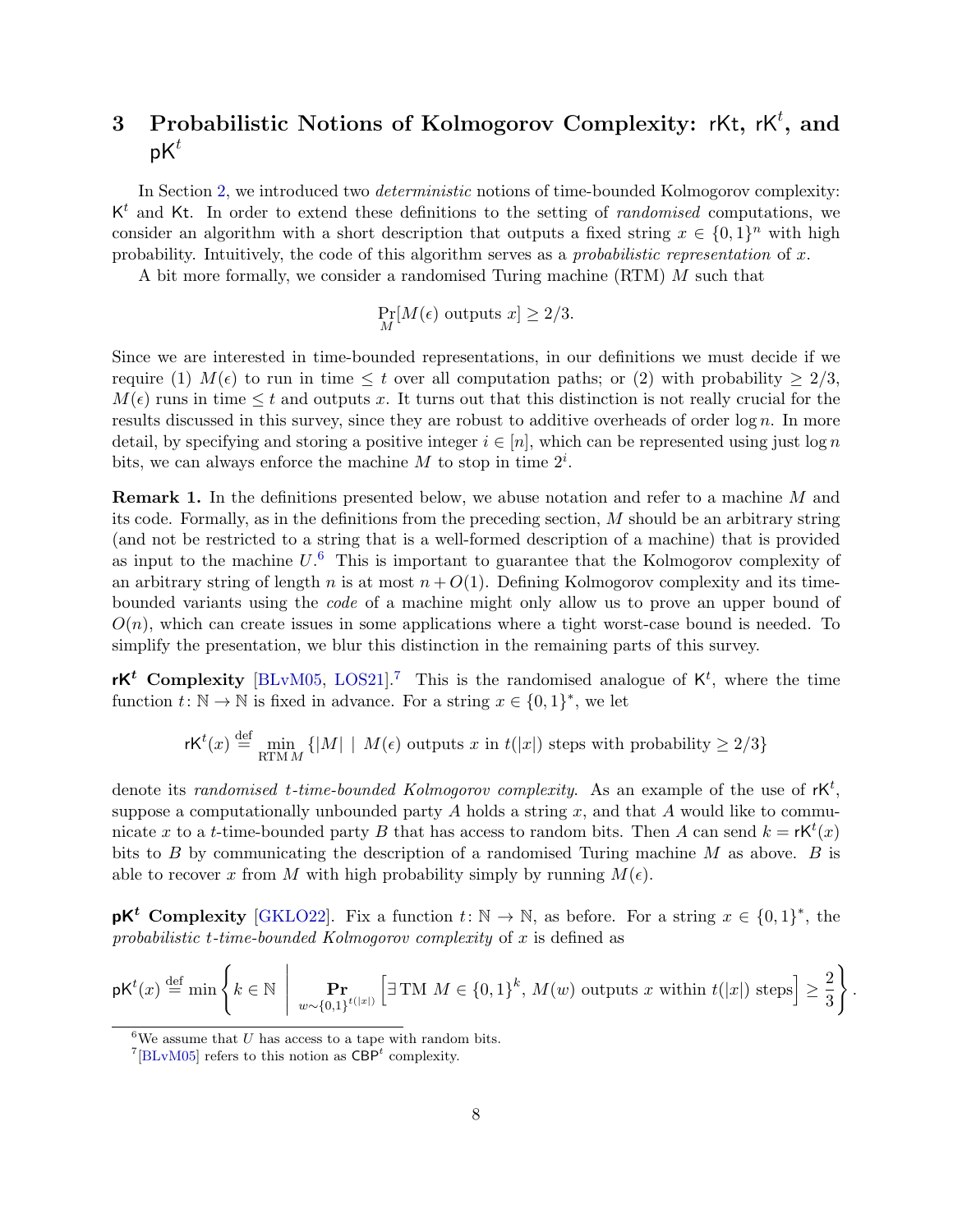Note that M is a deterministic machine in the above definition. In other words, if  $k = pK^t(x)$ , then with probability at least  $2/3$  over the choice of the random string w, given w the string x admits a t-time-bounded encoding of length k, i.e.,  $\mathsf{K}^t(x \mid w) \leq k$ . In particular, if two parties share a typical public random string w, then x can be transmitted with k bits and decompressed in time  $t = t(|x|)$ . For a reader familiar with standard complexity classes, the condition  $\mathsf{K}^{t}(x) \leq s$  is reminiscent of NP, while  $\mathsf{r} \mathsf{K}^t(x) \leq s$  and  $\mathsf{p} \mathsf{K}^t(x) \leq s$  essentially correspond to MA and AM, respectively.

The definition of  $pK^t$  complexity is more subtle than the definitions of  $K^t$  and  $rK^t$ . In particular, small  $pK<sup>t</sup>$  complexity provides a short efficient description only in the presence of a fixed, "good" random string. Interestingly,  $\not{p}K^t$  turns out to be surprisingly useful in applications of time-bounded Kolmogorov complexity, as discussed in Sections [5](#page-11-0) and [6.](#page-15-0)

The following inequalities immediately follow from these definitions.

**Fact 2.** For every string  $x \in \{0,1\}^*$  and function  $t: \mathbb{N} \to \mathbb{N}$ , we have  $pK^t(x) \le rK^t(x) \le K^t(x)$ .

rKt Complexity [\[Oli19\]](#page-32-8). We can also consider the *randomised* Kt *complexity* of a string  $x \in \{0,1\}^*$ , defined as

$$
\mathsf{rKt}(x) \stackrel{\text{def}}{=} \min_{\text{RTMM},\,t \in \mathbb{N}} \left\{ |M| + \lceil \log t \rceil \mid M(\epsilon) \text{ outputs } x \text{ in } t \text{ steps with probability } \geq 2/3 \right\}.
$$

All these probabilistic notions of time-bounded Kolmogorov complexity can be generalised to capture the conditional complexity of x given  $y$  in the natural way. As a concrete example, suppose a Boolean formula  $F(x_1, \ldots, x_n)$  admits a satisfying assignment  $\alpha \in \{0,1\}^n$  such that  $\mathsf{rkt}(\alpha \mid F) \leq k$ . Then we can find in time  $\widetilde{O}(2^k \cdot |F|)$  and with probability  $\geq 2/3$  a satisfying assignment of F by performing the following randomised computation: for each  $i \in [k]$ , enumerate all RTM M of description length i, run  $M(F)$  for at most  $2^{k-i}$  steps, and output the first string  $\beta \in \{0,1\}^n$ generated in one of the simulations such that  $F(\beta) = 1$ .

An important property of Kolmogorov complexity is that, by a simple counting argument, most strings of length n are *incompressible*, i.e., they do not admit representations of length noticeably shorter than  $n$ . Similarly, most strings do not admit succinct probabilistic representations, even in the presence of a fixed advice string y.

<span id="page-8-0"></span>**Proposition 3** (Incompressibility). Let  $n \geq 1$  and consider an arbitrary time bound  $t(n)$ . For each string  $y \in \{0,1\}^*$ , measure  $C \in \{rk^t, pK^t, rKt\}$ , and integer  $k \geq 1$ , the following holds.

$$
\Pr_{x \sim \{0,1\}^n} \left[ C(x \mid y) < n - k \right] \ = \ O(2^{-k}).
$$

*Proof Sketch.* For  $C \in \{rk^t, rk\}$ , the result follows from a simple counting argument, using that a valid probabilistic representation represents a single string (i.e., the success probability of printing the string is  $\geq 2/3$ , so it is uniquely specified given the machine).

On the other hand, when  $C = pK^t$ , we argue as follows. If a large fraction of *n*-bit strings x have bounded  $pK^t$  complexity, by an averaging argument, there is a fixed choice of the random string  $w \in \{0,1\}^{t(n)}$  such that, given w, a large fraction of the *n*-bit strings admit bounded descriptions for this choice of  $w$  as the random string. We can then use a similar counting argument to show that this is contradictory. See [\[GKLO22\]](#page-31-2) for the details.  $\Box$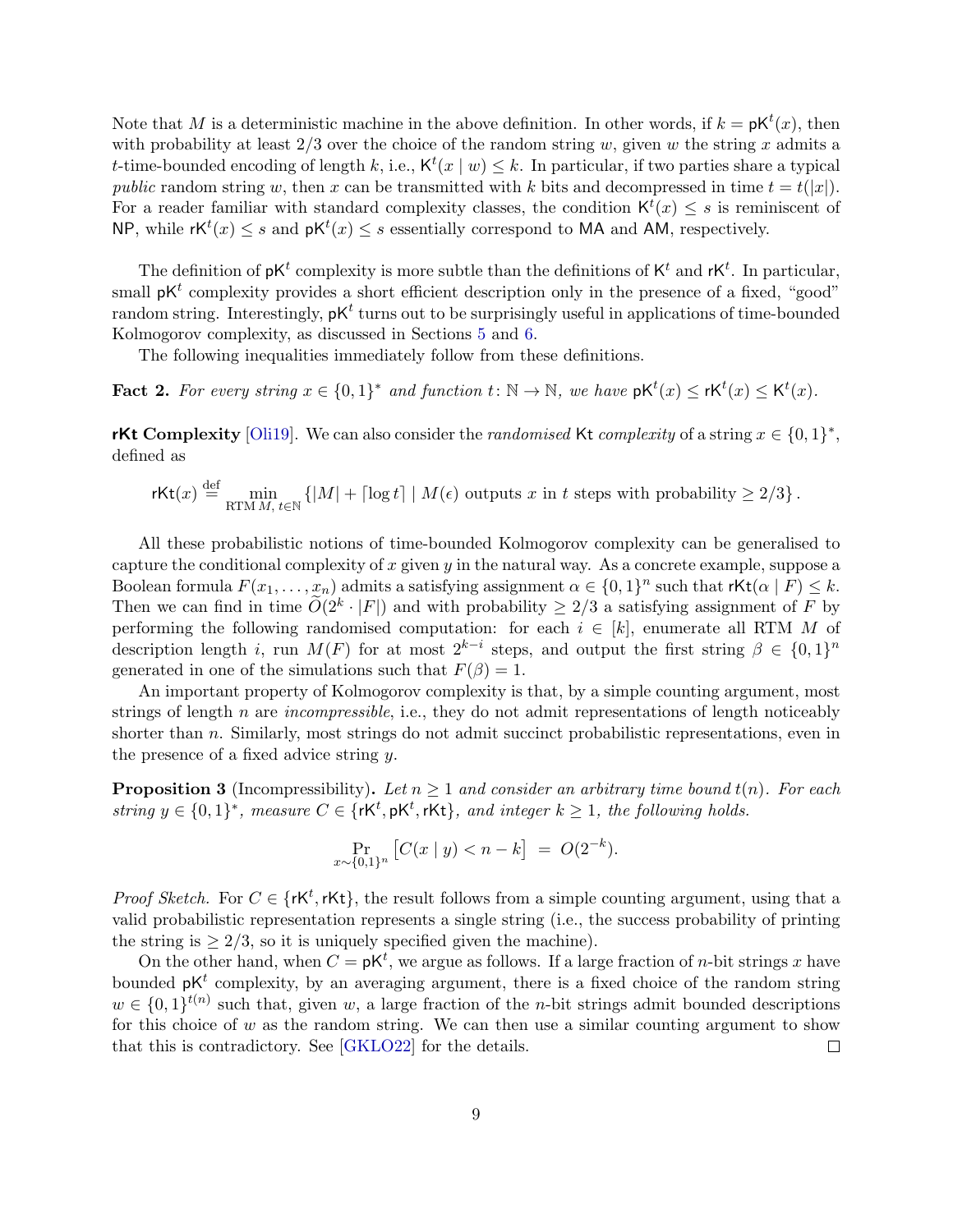It is also possible to define pKt complexity, in analogy with the aforementioned definitions. However, since we are not aware of an interesting application of pKt, we will not discuss it here.

Other notions of time-bounded Kolmogorov complexity involving randomised computations have been considered in the literature. For instance,  $[BLvM05]$  considers  $CAM<sup>t</sup>$ , a variant that combines randomness and nondeterminism. Due to space constraints, this survey will only cover rKt, rK<sup>t</sup>,  $pK^t$  and their recent applications.

## <span id="page-9-0"></span>4 Prime Numbers with Short Descriptions and Pseudodeterministic PRGs

As briefly discussed in Section [1,](#page-2-0) an important question about prime numbers is whether they admit succinct representations, which is tightly connected to the fundamental problem of generating large primes deterministically. While this remains a notoriously difficult question to answer, we can still ask whether prime numbers admit succinct *probabilistic* representations. Results for this question were recently obtained in [\[OS17b,](#page--1-17) [LOS21\]](#page-32-10), by considering different notions of (time-bounded) randomised Kolmogorov complexity.

Before describing these results, we first note that it is impossible to compress *every* prime, given the Prime Number Theorem, which asserts that the number of primes whose values are less than or equal to N is roughly  $N/\log N$ . In particular, by a simple counting argument, this means that we cannot compress every *n*-bit prime to  $o(n)$  bits. Therefore, here we ask whether there is an infinite sequence  ${p_m}_{m\in\mathbb{N}}$  of increasing primes  $p_m$  that admit non-trivial probabilistic representations. The first non-trivial result of this form was established for rKt complexity.

<span id="page-9-1"></span>**Theorem 4** (rKt Upper Bounds for Primes [\[OS17b\]](#page--1-17)). For every  $\varepsilon > 0$ , there is an infinite sequence  ${p_m}_{m\geq 1}$  of increasing primes  $p_m$  such that  $\textsf{rKt}(p_m) \leq |p_m|^{\varepsilon}$ , where  $|p_m|$  denotes the bit-length of  $p_m$ .

Theorem [4](#page-9-1) was proved via the construction of a *pseudodeterministic pseudorandom generator*. Informally, a pseudorandom generator (PRG) is an efficient procedure mapping a short string (called seed) to a long string, with the property that its output "looks random" to algorithms with bounded running time.<sup>[8](#page-9-2)</sup> A PRG G is called *pseudodeterministic* if there is a probabilistic algorithm that, given a seed z, computes  $G(z)$  with high probability. The following pseudodeterministic PRG was obtained in [\[OS17b\]](#page--1-17).

<span id="page-9-3"></span>Theorem 5 (A Pseudodeterministic Sub-Exponential Time PRG [\[OS17b\]](#page--1-17)).

For every  $\varepsilon > 0$  and  $c, d \geq 1$ , there exists a generator  $G = \{G_n\}_{n \geq 1}$  with  $G_n: \{0,1\}^{n^{\varepsilon}} \to \{0,1\}^n$ for which the following holds:

Running Time: There is a probabilistic algorithm that given  $n, x \in \{0,1\}^{n^{\varepsilon}}$ , runs in time  $O(2^{n^{\varepsilon}})$ and outputs  $G_n(x)$  with probability  $\geq 2/3$ .

Pseudorandomness: For every algorithm A that runs in time at most  $n^c$ , there exist infinitely many input lengths n such that

$$
\left| \Pr_{x \sim \{0,1\}^n} [A(x) = 1] - \Pr_{z \sim \{0,1\}^n} [A(G_n(z)) = 1] \right| \le \frac{1}{n^d}.
$$

<span id="page-9-2"></span><sup>&</sup>lt;sup>8</sup>Unconditionally constructing such PRGs is tightly connected to the derandomisation of probabilistic algorithms. While this remains a longstanding open problem, there has been progress in designing *pseudodeterministic* PRGs.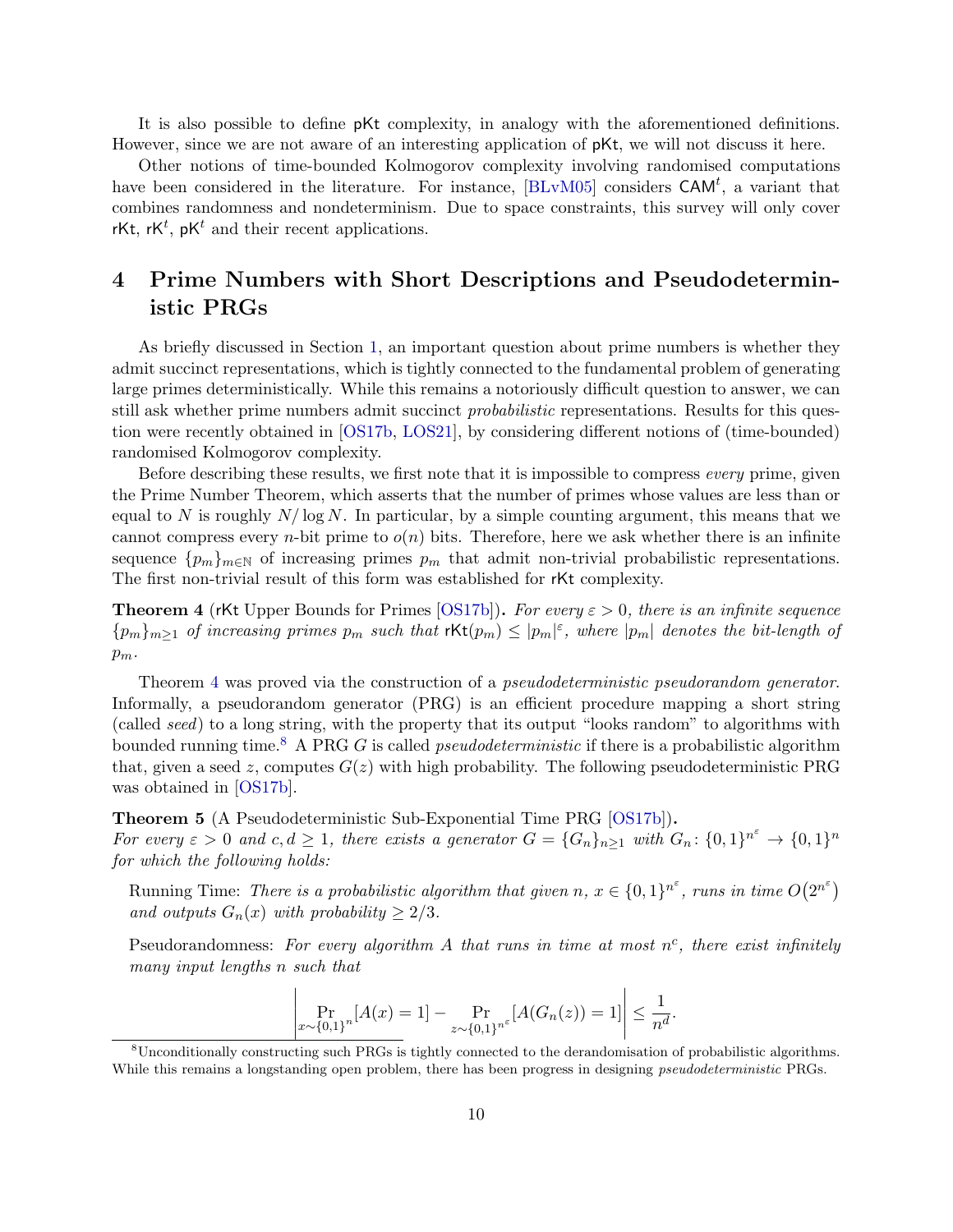Assuming Theorem [5,](#page-9-3) we show how to obtain Theorem [4.](#page-9-1)

*Proof of Theorem [4.](#page-9-1)* Let A be a deterministic polynomial-time algorithm for primality testing (e.g.,  $[AKS02]$ , which takes as input an *n*-bit integer x and outputs 1 if and only if x is a prime. Suppose A runs in time  $n^c$  for some constant  $c > 0$ . Note that by the Prime Number Theorem, a uniformly random *n*-bit integer is a prime number with probability at least  $1/O(n)$ .

Let  $\varepsilon > 0$  be any constant, and consider an infinitely often pseudodeterministic PRG  $\{G_n\}_n$ from Theorem [5](#page-9-3) with  $G_n: \{0,1\}^{n^{\varepsilon/2}} \to \{0,1\}^n$  that is secure against  $(n^c)$ -time algorithms and has associated error parameter  $\gamma = 1/n^2$ . By the second item of Theorem [5,](#page-9-3) for infinitely many values of  $n$ , we have

$$
\left|\Pr_{x \sim \{0,1\}^n} \left[ A(x) = 1 \right] - \Pr_{z \sim \{0,1\}^{n^{\varepsilon/2}}} \left[ A(G_n(z)) = 1 \right] \right| \le \frac{1}{n^2},
$$

which implies

$$
\Pr_{z \sim \{0,1\}^{n^{\varepsilon/2}}} [A(G_n(z)) = 1] \ge \frac{1}{O(n)} - \frac{1}{n^2} \ge \frac{1}{O(n)}.
$$

In particular, this means that there exists some  $z \in \{0,1\}^{n^{\varepsilon/2}}$  such that  $p := G(z)$  is an *n*-bit prime. By hardcoding n and this seed z, and using that  $G(z)$  is a uniform procedure that can be computed probabilistically in time  $t(n) = O(2^{n^{\varepsilon/2}})$ , we get that for infinitely many values of n, there is an  $n$ -bit prime  $p$  such that

$$
\mathrm{rKt}(p) \le \left( n^{\varepsilon/2} + O(\log n) + O(1) \right) + \log \left( O\!\left( 2^{n^{\varepsilon/2}} \right) \right) \le n^{\varepsilon},
$$

 $\Box$ 

as desired.

For those primes shown to have small rKt complexity, given the corresponding encoding, one can probabilistically recover the prime in sub-exponential time. We can then further ask whether we can obtain succinct representations that can be decoded more efficiently, say, in polynomial time. Note that this is precisely to show that there are infinitely many primes whose  $rK^{poly}$  complexity is small. This question was answered in the affirmative by a subsequent work of Lu, Oliveira and Santhanam.

<span id="page-10-0"></span>**Theorem 6** (rK<sup>poly</sup> Upper Bounds for Primes [\[LOS21\]](#page-32-10)). For every  $\varepsilon > 0$ , there is an infinite sequence  $\{p_m\}_{m\geq 1}$  of increasing primes  $p_m$  such that  $\mathsf{rk}^t(p_m) \leq |p_m|^{\varepsilon}$ , where  $t(n) = n^k$  for some constant  $k = k(\varepsilon) \geq 1$ , and  $|p_m|$  denotes the bit-length of  $p_m$ .

Similar to Theorem [4,](#page-9-1) Theorem [6](#page-10-0) was proved via the construction of a certain pseudodeterministic PRG. Note that the reason why we got sub-exponential decoding time in Theorem [4](#page-9-1) is due to the fact that the PRG from Theorem [5](#page-9-3) requires sub-exponential time to compute. Then to obtain a polynomial decoding time as in Theorem [6,](#page-10-0) it suffices to construct a (pseudodeterministic) PRG that can be computed in polynomial time. Such a PRG was obtained in [\[LOS21\]](#page-32-10) using a more sophisticated approach that builds on [\[OS17b\]](#page--1-17).

<span id="page-10-1"></span>Theorem 7 (A Pseudodeterministic Polynomial-Time PRG with 1 Bit of Advice [\[LOS21\]](#page-32-10)). For every  $\varepsilon > 0$  and  $c, d \geq 1$ , there exists a generator  $G = \{G_n\}_{n \geq 1}$  with  $G_n: \{0,1\}^n \to \{0,1\}^n$ for which the following holds: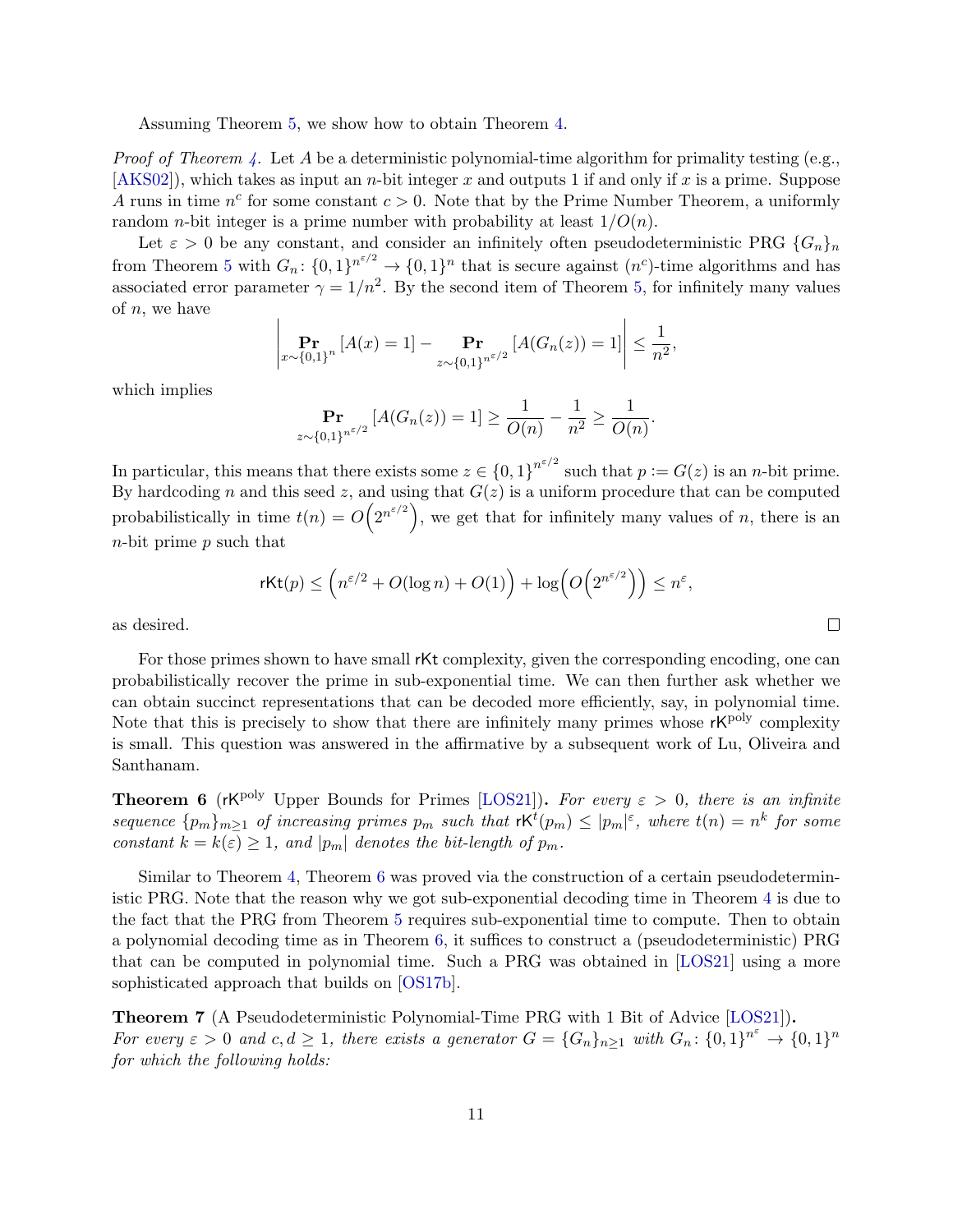Running Time: There is a probabilistic polynomial-time algorithm that given  $n, x \in \{0,1\}^{n^{\varepsilon}}$ , and an advice bit  $\alpha(n) \in \{0,1\}$  that is independent of x, outputs  $G_n(x)$  with probability  $\geq 2/3$ .

Pseudorandomness: For every algorithm A that runs in time at most  $n^c$ , there exist infinitely many input lengths n such that

$$
\left|\Pr_{x \sim \{0,1\}^n} [A(x) = 1] - \Pr_{z \sim \{0,1\}^n} [A(G_n(z)) = 1] \right| \le \frac{1}{n^d}.
$$

Using Theorem [7,](#page-10-1) it is easy to show Theorem [6](#page-10-0) by mimicking the above proof of Theorem [4,](#page-9-1) with one caveat that computing the PRG in Theorem [7](#page-10-1) requires one bit of advice. However, this extra bit can be hardcoded into the encoding without affecting its length by much.

We remark that the results presented above work in much more generality, and can be used to show that any dense language decidable in polynomial time admits infinitely many positive inputs of sub-polynomial rKt<sup>poly</sup> complexity. The set of primes is just one interesting example of such a language. We refer to [\[OS17b,](#page--1-17) [LOS21\]](#page-32-10) for additional applications of pseudodeterministic PRGs and for the proofs of Theorems [5](#page-9-3) and [7.](#page-10-1)

We end this section with a couple of open problems. Note that both Theorem [4](#page-9-1) and Theorem [6](#page-10-0) show only that there are *infinitely many* values of n such that some n-bit prime has rKt or rK<sup>poly</sup> complexity at most  $n^{\varepsilon}$ .

**Problem 8.** Show that for each  $\varepsilon > 0$ , there exists  $n_0$  such that for every  $n \geq n_0$ , there is an n-bit prime  $p_n$  such that  $\mathsf{rKt}(p_n) \leq n^{\varepsilon}$ .

Also, can we improve the sub-polynomial upper bounds to, say, poly-logarithmic?

<span id="page-11-2"></span>**Problem 9.** Prove that there is a constant  $C \geq 1$  and an infinite sequence  $\{p_m\}_{m\geq 1}$  of increasing primes  $p_m$  such that  $\mathsf{rKt}(p_m) = (\log |p_m|)^C$ .

# <span id="page-11-0"></span>5 Sampling Algorithms, Coding Theorems, and Search-to-Decision Reductions

The coding theorem for Kolmogorov complexity roughly states that if a string  $x$  can be sampled with probability  $\delta$  by some algorithm A, then its Kolmogorov complexity  $\mathsf{K}(x)$  is at most  $\log(1/\delta)$ +  $O<sub>A</sub>(1)$ . In particular, strings that can be generated with non-trivial probability by a program of small description length admit shorter representations. The coding theorem is a fundamental result in Kolmogorov complexity theory that has found many applications in theoretical computer science (see, e.g., [\[LV92,](#page-32-12) [Lee06,](#page-32-7) [Aar14,](#page-29-3) [IRS21\]](#page-31-3)). In fact, [\[Lee06\]](#page-32-7) regards the coding theorem as one of the four pillars of Kolmogorov complexity.[9](#page-11-1)

The proof of the coding theorem crucially explores the time-unbounded feature of the Kolmogorov complexity measure, and it is unclear how it can be extended to the time-bounded setting. Ideally, we would like to show that if a string x can be generated with probability  $\delta$  by some efficiently samplable distribution, then its time-bounded Kolmogorov complexity  $Kt(x)$  is about  $\log(1/\delta)$ . One reason why such a time-bounded coding theorem is hopeful is that it can be proven

<span id="page-11-1"></span><sup>&</sup>lt;sup>9</sup>The other three are incompressibility, language compression, and symmetry of information.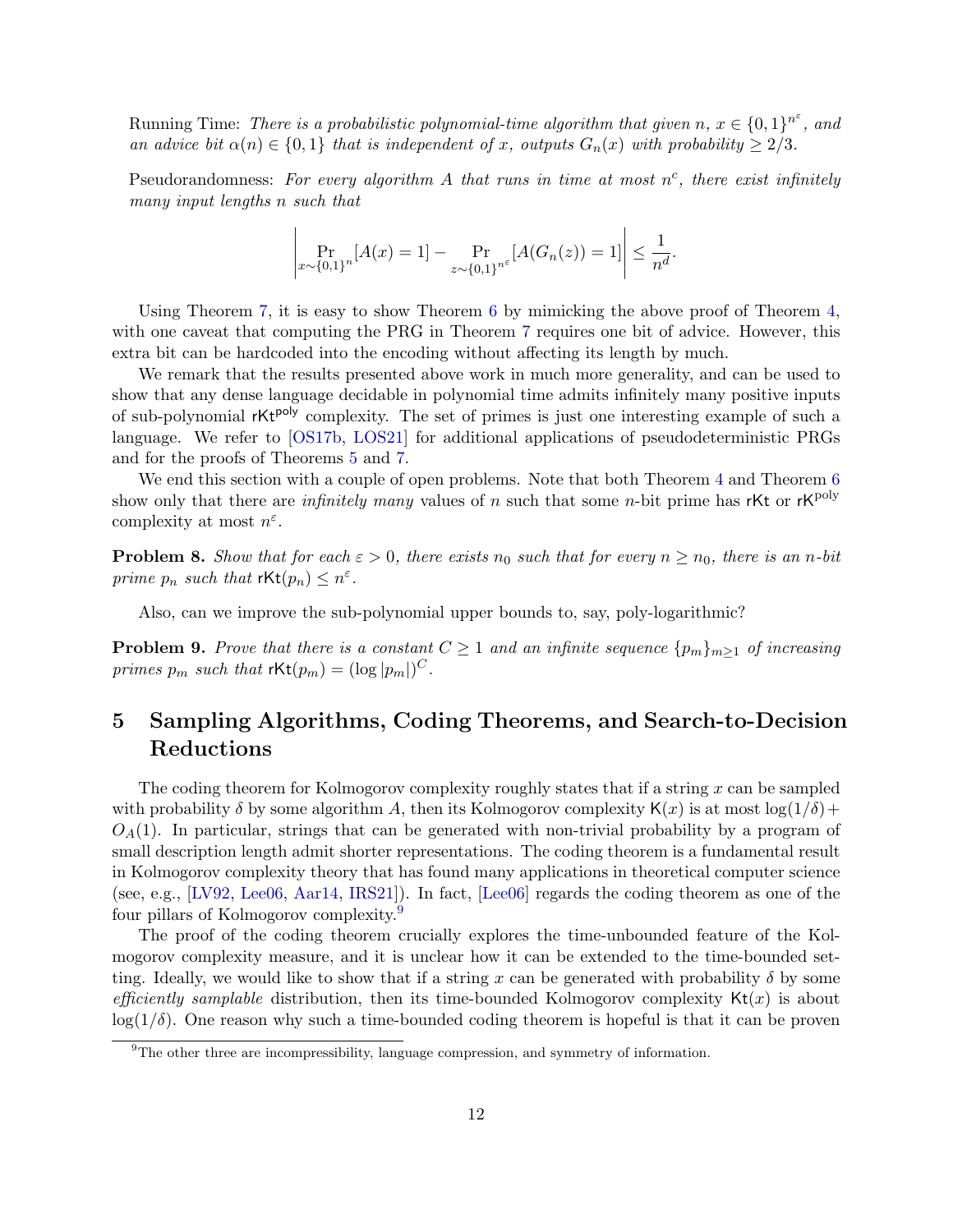under certain strong derandomisation assumption [\[AF09\]](#page-29-2).<sup>[10](#page-12-0)</sup> In particular, under such an assumption, if a polynomial-time samplable distribution outputs a string x with probability at least  $\delta$ , then  $\text{Kt}(x) \leq \log(1/\delta) + O(\log n)$ . However, the latter result is only *conditional*, in the sense that it relies on an unproven assumption that seems far beyond the reach of currently known techniques. Moreover, strong assumptions of this form could even be false. While it remains unclear whether we can obtain a coding theorem for Kt, [\[LO21\]](#page-32-9) considered the problem of establishing an unconditional coding theorem in the randomised time-bounded setting. Somewhat surprisingly, it can be shown unconditionally that if a string x can be sampled efficiently with probability  $\delta$ , then  $rKt(x) \leq O(\log 1/\delta) + O(\log n)$ . In a subsequent work [\[LOZ22\]](#page-32-11), this result is further improved to  $rKt(x) \leq (2+o(1)) \cdot \log 1/\delta + O(\log n).$ 

<span id="page-12-1"></span>**Theorem 10** (Coding Theorem for rKt [\[LOZ22\]](#page-32-11)). Suppose there is an efficient algorithm A for sampling strings such that  $A(1^n)$  outputs a string  $x \in \{0,1\}^n$  with probability at least  $\delta$ . Then

 $\mathsf{rkt}(x) \leq 2\log(1/\delta) + O\left(\log n + \log^2\log(1/\delta)\right),$ 

where the constant behind the  $O(\cdot)$  depends on A and is independent of the remaining parameters. Moreover, given x, the code of A, and  $\delta$ , it is possible to compute in time  $\mathsf{poly}(n, |A|)$ , with probability  $\geq$  0.99, a probabilistic representation of x that satisfies this rKt-complexity bound. (The running time of this algorithm does not depend on the time complexity of A.)

Similar to the results in the previous section that are concerned with the compressibility of prime numbers, the results of [\[LO21,](#page-32-9) [LOZ22\]](#page-32-11) again show the power of utilizing randomness in Kolmogorov complexity, which enables us to establish results for time-bounded Kolmogorov complexity that seem very difficult to show in the deterministic setting. We refer to these papers for a discussion of the techniques employed to show an unconditional coding theorem for rKt.

We note that (as in previous work of [\[LO21\]](#page-32-9)) the coding theorem in Theorem [10](#page-12-1) has an unexpected constructive feature: it gives a polynomial-time probabilistic algorithm that, when given x, the code of the sampler, and  $\delta$ , outputs a probabilistic representation of x that certifies the claimed rKt complexity bound. (Additionally, the running time of this algorithm does not depend on the running time of the sampler.) Such an efficient coding theorem has interesting implications for search-to-decision reductions for rKt. Recall that a search-to-decision reduction is an efficient procedure that allows one to find solutions to a problem from the mere ability to decide when a solution exists. Using results from [\[LO21,](#page-32-9) [LOZ22\]](#page-32-11), one can show the following search-to-decision reduction for rKt.

<span id="page-12-2"></span>**Theorem 11** (Instance-Wise Search-to-Decision Reduction for rKt [\[LO21\]](#page-32-9)). Let  $\mathcal O$  be a function that linearly approximates rKt complexity. That is, for every  $x \in \{0,1\}^*$ ,

$$
\Omega(\mathrm{rKt}(x)) \leq \mathcal{O}(x) \leq O(\mathrm{rKt}(x)).
$$

Then there is a randomised polynomial-time algorithm with access to  $\mathcal O$  that, when given an input string x, outputs with probability  $\geq 0.99$  a valid rKt representation of x of complexity  $O(\text{rKt}(x))$ . Furthermore, this algorithm makes a single query q to  $\mathcal{O}$ , where  $q = x$ .

<span id="page-12-0"></span><sup>&</sup>lt;sup>10</sup>The assumption in [\[AF09\]](#page-29-2) states that there is a language  $L \in \text{TIME}\left[2^{O(n)}\right]$  that requires Boolean circuits of size  $2^{\Omega(n)}$  for all but finitely many n, even in the presence of oracle gates to a  $\Sigma_2^p$ -complete problem in the circuit.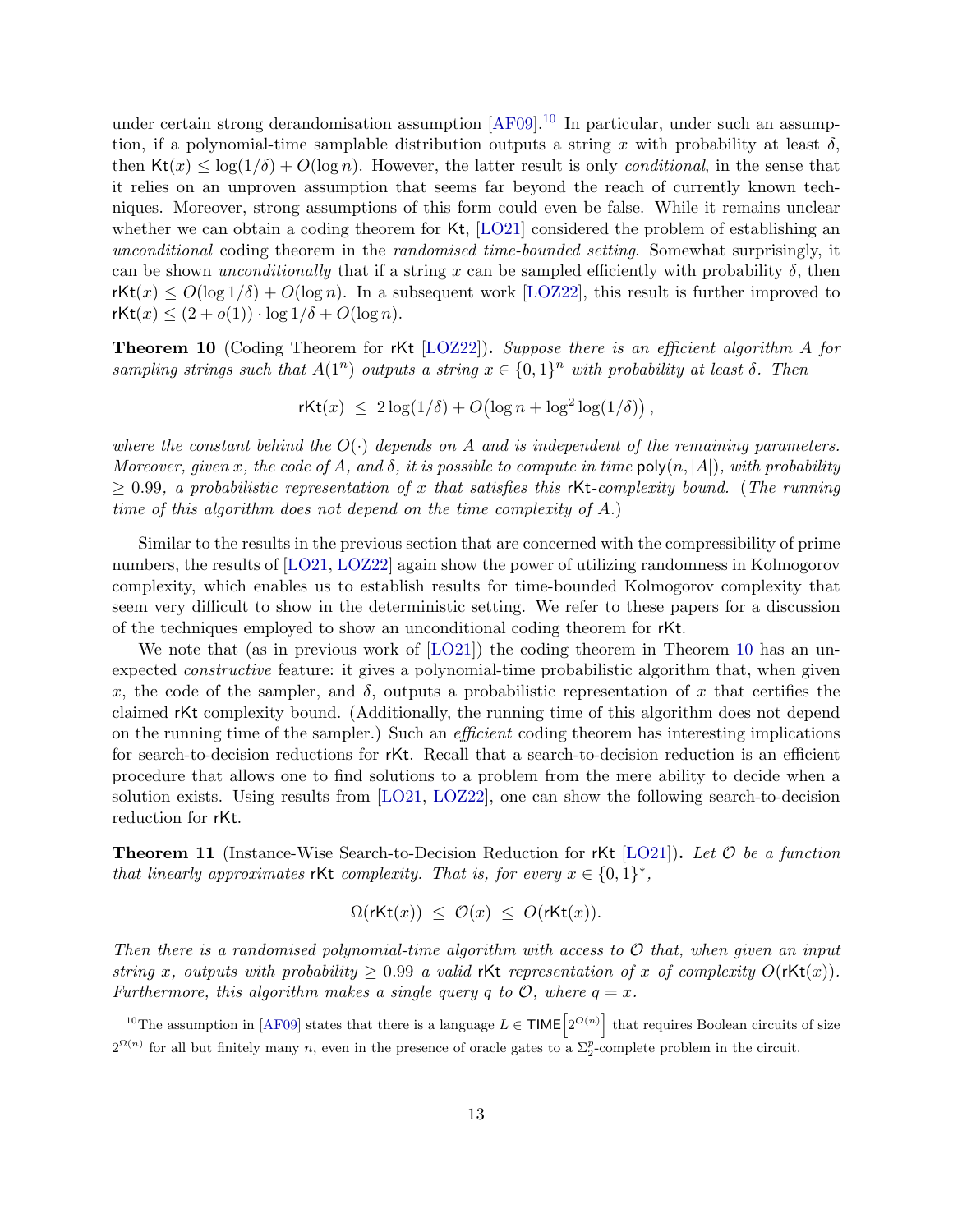*Proof Sketch.* We would like to invoke Theorem [10](#page-12-1) to efficiently compute an rKt representation of x, but the "moreover" part of this result requires the explicit code of a sampler. The idea is to construct a "universal" sampler that outputs x with the desired probability, then to hit this sampler with an appropriate coding theorem for rKt. For simplicity, suppose we knew the exact value  $k = rKt(x) \in \mathbb{N}$ . Consider the following sampler A:

 $A(1^n)$ : Randomly selects a randomised program M of length k among all strings in  $\{0,1\}^k$ . Run M for at most  $2^k$  steps, then output the *n*-bit string that M outputs during this simulation (or the string  $0^n$  if M does not stop or its output is not an n-bit string).

Note that A runs in time  $t = \text{poly}(n, 2^k) = \text{poly}(2^k)$  (since  $k \geq \log n$  for any *n*-bit string), and that it outputs x with probability at least  $\delta = 2^{-k} \cdot 2/3$ , since by the definition of k at least one such program prints x with probability at least  $2/3$ . By the coding theorem for rKt from [\[LO21\]](#page-32-9) (which is stated in a slightly more general form than Theorem [10\)](#page-12-1), one obtains that  $rKt(x) = O(\log(1/\delta)) + O(\log t) = O(k)$ . Since A is an explicit algorithm, crucially, its "moreover" part implies that we can efficiently output an rKt-representation of x of complexity  $O(k)$ . This completes the sketch of the proof.

We refer to [\[LO21,](#page-32-9) Section 4] for the formal proof of Theorem [11,](#page-12-2) which is a simple adaptation of the idea described here.  $\Box$ 

An interesting feature of the above search-to-decision reduction is that it is instance-wise in the sense that to produce a near-optimal  $rKt$  representation of x, we only need to make a single query to a decision oracle for rKt on the same  $x$ .<sup>[11](#page-13-0)</sup> Note that there are known search-to-decision reductions in the context of time-bounded Kolmogorov complexity with respect to various notions of complexity (e.g., [\[CIKK16,](#page-30-0) [Hir18,](#page-31-4) [Ila20,](#page-31-5) [ILO20,](#page-31-6) [LP20,](#page-32-3) [Ila21\]](#page-31-7)), but they require an oracle to the decision problem that is correct on all or at least on a large fraction of inputs. As a consequence of this feature, we can easily derive the following result.<sup>[12](#page-13-1)</sup>

<span id="page-13-2"></span>**Corollary 12** ("Short Lists with Short Programs" [\[LO21\]](#page-32-9)). Given a string x of length n, it is possible to compute with probability  $\geq 0.99$  and in polynomial time a collection of at most  $\ell = \log(n)$ strings  $M_1, \ldots, M_\ell$  such that at least one of these strings is a valid rKt representation of x of complexity  $O(\text{rkt}(x))$ .

*Proof.* We run the instance-wise search-to-decision reduction on the input x. While it is not clear how to efficiently estimate rKt(x), we can still "guess" the rKt complexity of x to be of order  $2^i$ , for each  $i \in \{1, 2, \ldots, \log n\}$ . We run the procedure on each possible guess, obtaining a list of strings  $M_1, \ldots, M_\ell$ , where  $\ell = \log n$ . Since there is at least one value i such that  $2^i = \Theta(\text{rkt}(x))$ , we have the guarantee that in this case the reduction outputs with probability at least 0.99 a valid rKt representation of x of similar complexity. Therefore, the list contains with probability at least 0.99 a representation of the desired form.  $\Box$ 

While the above coding theorem for rKt is a novel development after a long gap in an area with only conditional results, it has an important drawback: the rKt upper bound is at least  $2\log(1/\delta)$ and hence is sub-optimal. In contrast, the bounds in the time-unbounded setting and in the conditional result of  $[AF09]$  mentioned above have the form  $\log(1/\delta)$ . A natural question then is whether

<span id="page-13-0"></span><sup>&</sup>lt;sup>11</sup>This is also called a *search-to-profile* reduction in some references in Kolmogorov complexity [\[RSZ21\]](#page--1-18).

<span id="page-13-1"></span> $12$ Results of this form were previously known in time-unbounded Kolmogorov complexity (see [\[BMVZ18\]](#page-30-9)).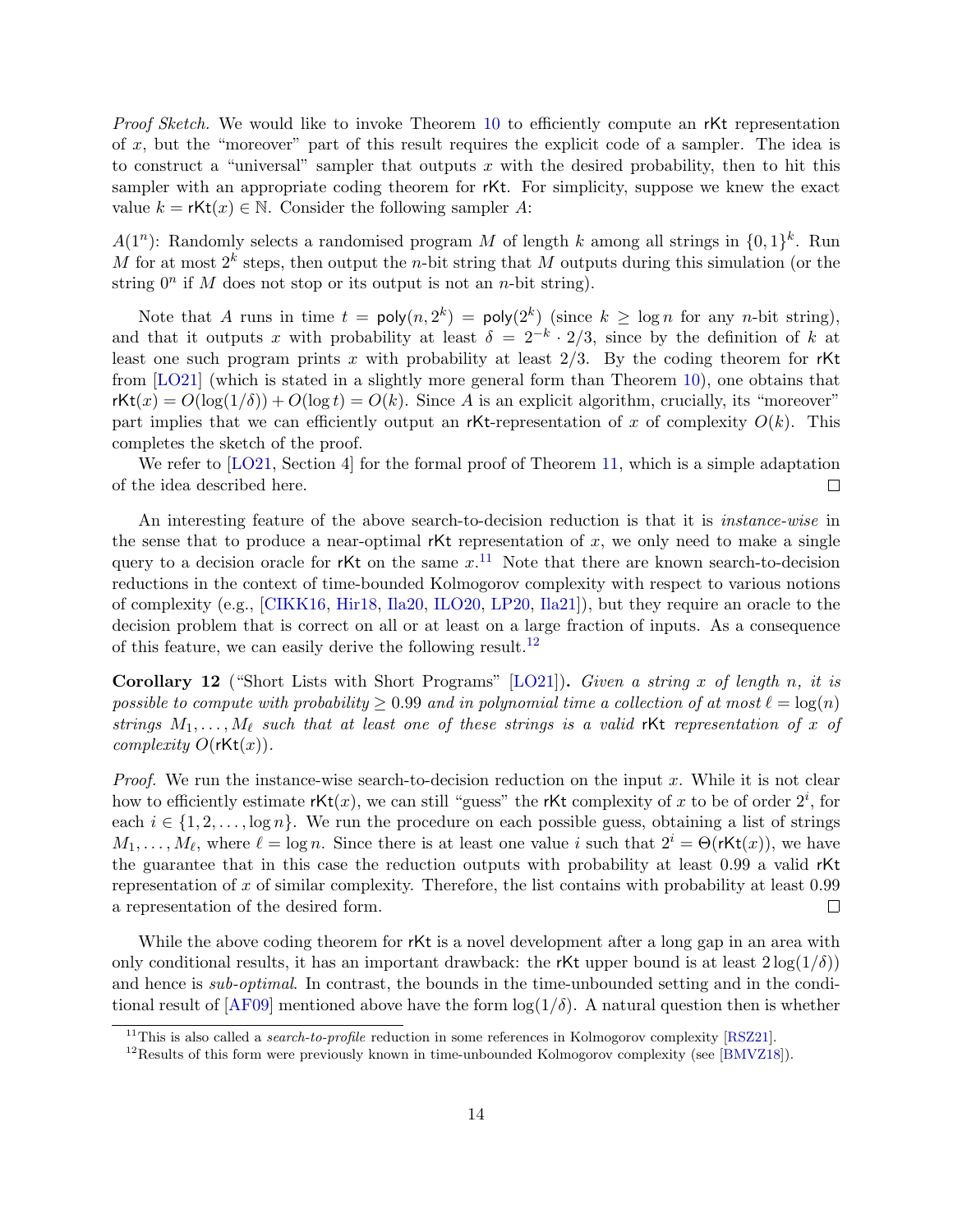we can show a coding theorem for rKt with an optimal dependence on the probability parameter  $\delta$ , which is crucial in many applications of the result. It turns out that under a certain hypothesis about the security of cryptographic pseudorandom generators<sup>[13](#page-14-0)</sup>, the rKt bound in Theorem [10](#page-12-1) is essentially optimal if we consider only coding theorems that are *efficient*, i.e., where an rKt representation can be constructed in polynomial time regardless of the running time of the sampler. In particular, [\[LOZ22\]](#page-32-11) showed that in this case, there is no efficient coding theorem that can achieve a bound of the form  $\mathsf{rkt}(x) \leq (2 - o(1)) \cdot \log(1/\delta) + \text{poly}(\log n)$ . On the other hand, the conditional coding theorem for Kt in [\[AF09\]](#page-29-2) is not efficient. This leads to the following open problem on (unconditionally) showing an existential coding theorem for rKt with optimal parameters.

**Problem 13.** Show that if there is an efficient algorithm A for sampling strings such that  $A(1^n)$ outputs a string  $x \in \{0,1\}^n$  with probability at least  $\delta$ , then  $\mathsf{rKt}(x) \leq \log(1/\delta) + \text{poly}(\log n)$ .

To this point, we have mentioned the existence of an optimal coding theorem for time-unbounded Kolmogorov complexity and an optimal conditional coding theorem for Kt (in fact, the conditional result holds even for  $K^t$  for  $t = \text{poly}(n)$ . Also, an unconditional coding theorem can be obtained for rKt but its dependency on the probability parameter  $\delta$  is not  $\log(1/\delta)$  (Theorem [10\)](#page-12-1). Note that rKt can be viewed as a "relaxed" notion of Kt and is intermediate between K and Kt. If we consider some further relaxed notion of time-bounded Kolmogorov complexity, can we show a coding theorem that is both unconditional and optimal?

Note that the time-bounded measure pK can be viewed as an intermediate notion between time-unbounded Kolmogorov complexity and time-bounded rK. It turns out that  $pK<sup>t</sup>$  admits an optimal coding theorem.

<span id="page-14-1"></span>**Theorem 14** (Coding Theorem for  $pK^t$  [\[LOZ22\]](#page-32-11)). Suppose there is a randomised algorithm A for sampling strings such that  $A(1^n)$  runs in time  $T(n) \geq n$  and outputs a string  $x \in \{0,1\}^n$  with probability at least  $\delta > 0$ . Then

$$
pK^{t}(x) = \log(1/\delta) + O(\log T(n)),
$$

where  $t(n) = \text{poly}(T(n))$  and the constant behind the  $O(\cdot)$  depends on |A| and is independent of the remaining parameters.

The proof of Theorem [14](#page-14-1) is similar in spirit to that of the conditional coding theorem for K<sup>poly</sup> in [\[AF09\]](#page-29-2). As an application of the latter, [AF09] showed a *conditional* characterisation of the worst-case running times of languages that are in average polynomial time over all samplable distributions. Using Theorem [14,](#page-14-1) [\[LOZ22\]](#page-32-11) provided an *unconditional* characterisation, and this will be discussed in Section [6.](#page-15-0)

Finally, we can connect the time-bounded coding theorems discussed in this section to the compressibility of prime numbers discussed in the previous section, via the following equivalence.

<span id="page-14-2"></span>Theorem 15 (Equivalence Between Samplability and Compressibility [\[LO21\]](#page-32-9)). Let  $\delta: \mathbb{N} \to [0, 1]$  be a time-constructible function. The following statements are equivalent.

<span id="page-14-0"></span><sup>&</sup>lt;sup>13</sup>The hypothesis states that there is a pseudorandom generator  $G: \{0,1\}^{\ell(n)} \to \{0,1\}^n$ , where  $(\log n)^{\omega(1)} \leq \ell(n) \leq$  $n/2$ , computable in time poly $(n)$  that is secure against uniform algorithms running in time  $2^{(1-\Omega(1))\cdot \ell(n)}$ . Note that every candidate PRG of seed length  $\ell(n)$  can be broken in time  $2^{\ell(n)} \cdot \text{poly}(n)$  by trying all possible seeds. This hypothesis can be viewed as a cryptographic analogue of the well-known strong exponential time hypothesis (SETH) about the complexity of k-CNF SAT [\[IP01\]](#page-31-8).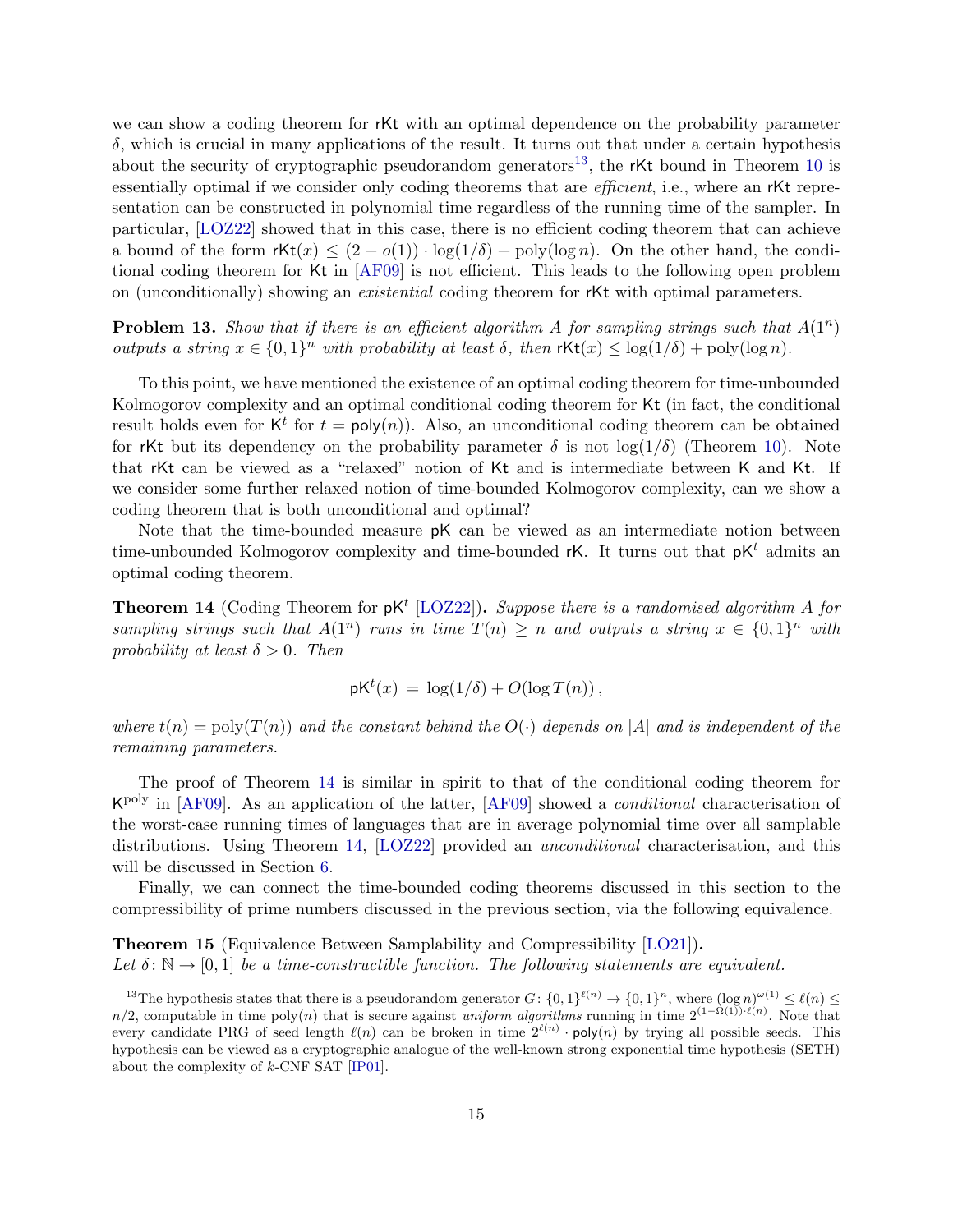- $(i)$  Samplability. There is a randomised algorithm A for sampling strings such that, for infinitely many (resp. all but finitely many) n,  $A(1^n)$  runs in time  $(1/\delta(n))^{O(1)}$  and outputs an *n*-bit prime  $q_n$  with probability at least  $\delta(n)^{O(1)}$ .
- (ii) **Compressibility.** For infinitely many (resp. all but finitely many) n, there is an n-bit prime  $p_n$  with  $\mathsf{rKt}(p_n) = O(\log(1/\delta(n))).$

*Proof Sketch.* The implication from  $(i)$  to  $(ii)$  relies on the existing coding theorem for rKt. The other direction employs a universal sampler in the spirit of the proof of Theorem [11](#page-12-2) sketched above. See [\[LO21\]](#page-32-9) for the details.  $\Box$ 

Theorem [15](#page-14-2) can be seen as an analogue of the relation between deterministically constructing large primes and obtaining Kt upper bounds for primes, which was explained in Section [1.](#page-2-0) Using this result, the problem of showing that prime numbers have smaller rKt complexity (Problem [9\)](#page-11-2) can be reduced to showing the existence of a faster sampling algorithm for primes. In particular, if we can sample an *n*-bit prime  $p_n$  in time  $2^{\text{poly}(\log n)}$  with probability at least  $2^{-\text{poly}(\log n)}$ , then  $rKt(p_n) \leq \text{poly}(\log n)$ .

We remark that an even tighter equivalence between samplability and compressibility can be established using  $pK^t$  complexity, thanks to the optimality of Theorem [14.](#page-14-1)

## <span id="page-15-0"></span>6 Applications to Average-Case Complexity and Learning Theory

Understanding the relation between the average-case complexity of NP and its worst-case complexity is a central problem in complexity theory. More concretely, if every problem in NP is easy to solve on average, can we solve NP problems in polynomial time in the worst case? While addressing this question remains a longstanding open problem, significant results have been achieved in recent years using techniques from time-bounded Kolmogorov complexity [\[Hir20a,](#page-31-9) [Hir21,](#page-31-1) [CHV22\]](#page-30-10) (see [\[Hir22a\]](#page-31-10) for an overview). Related techniques have also led to the design of faster learning algorithms under the assumption that NP is easy on average [\[HN21\]](#page-31-0). Interestingly, the problems investigated in these references make no reference to Kolmogorov complexity. Still, the corresponding proofs rely on  $K^t$  complexity and its properties in important ways.

In this section, we describe recent applications of  $pK<sup>t</sup>$  complexity to average-case complexity and learning theory [\[GKLO22,](#page-31-2) [LOZ22\]](#page-32-11). While the definition of  $pK<sup>t</sup>$  is more subtle compared with  $K<sup>t</sup>$  and  $rK<sup>t</sup>$ , its use comes with important benefits. As we explain later in this section, depending on the context,  $\not{p}K^t$  complexity allows us to extend previous results to the important setting of randomised computations, significantly simplify an existing proof, or obtain an unconditional result.

Average-Case Complexity. We first review some standard definitions from average-case com-plexity theory (see [\[BT06\]](#page-30-11) for a survey of this area). Recall that  $D = \{D_n\}_{n\geq 1}$ , where each  $D_n$  is a distribution supported over  $\{0,1\}^*$ , is called an ensemble of distributions. We say that  $D \in \mathsf{PSamp}$ (or  $D$  is P-samplable) if there is a randomised polynomial-time algorithm  $A$  such that, for every  $n \geq 1$ ,  $A(1^n)$  is distributed according to  $D_n$ .

Let  $D$  be an ensemble of distributions. We say that a language  $L$  is solvable in *polynomial* time on average with respect to D if there is a deterministic algorithm A such that, for every n and for every x in the support of  $D_n$ ,  $A(x; n) = L(x)$ , and there is a constant  $\varepsilon > 0$  such that  $\mathbf{E}_{x\sim D_n}[t_{A,n}(x)^{\epsilon}/n] = O(1)$ , where  $t_{A,n}(x)$  denotes the running time of A on input  $(x; n)$ . We remark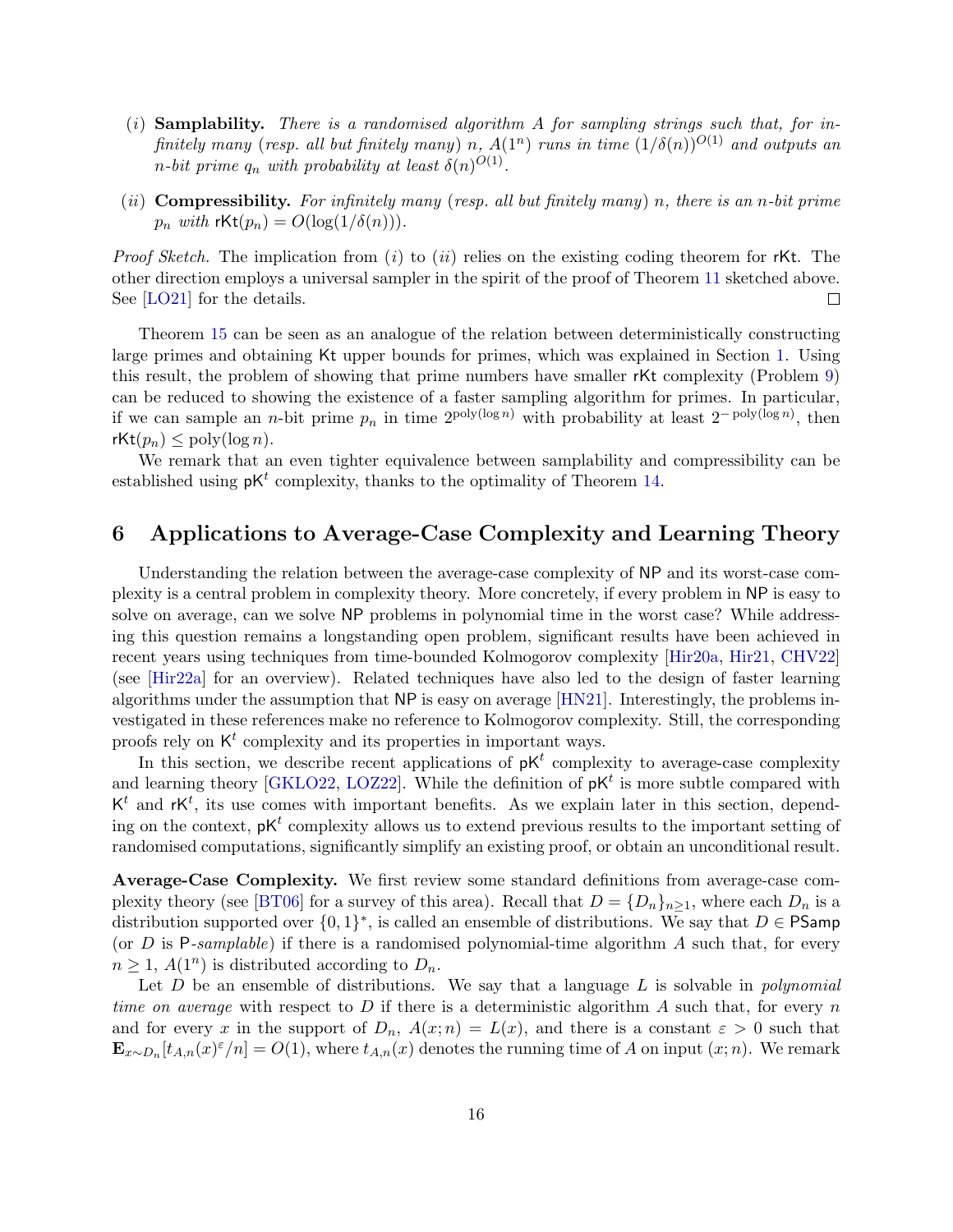that this is equivalent to the existence of a deterministic algorithm  $B$  and of a polynomial  $p$  such that the following conditions hold:

- For every  $n, \delta > 0$ , and string x in the support of  $D_n$ ,  $B(x; n, \delta)$  outputs either  $L(x)$  or the failure symbol ⊥;
- For every  $n, \delta > 0$ , and every string x in the support of  $D_n$ ,  $B(x; n, \delta)$  runs in time at most  $p(n, 1/\delta);$
- For every n and every  $\delta > 0$ ,

$$
\Pr_{x \sim D_n}[B(x; n, \delta) = \bot] \le \delta.
$$

We refer to  $[BT06]$  for more information about this definition and its motivation.

A pair  $(L, D)$  is a *distributional problem* if  $L \subseteq \{0, 1\}^*$  and D is an ensemble of distributions. For a complexity class  $\mathfrak{C}$  (e.g.,  $\mathfrak{C} = NP$ ), we let Dist $\mathfrak{C}$  denote the set of distributional problems  $(L, D)$  with  $L \in \mathfrak{C}$  and  $D \in \mathsf{PSamp}$ . We say that  $(L, D) \in \mathsf{AvgP}$  if L is solvable in polynomial time on average with respect to D.

Note that in the equivalent definition of AvgP the deterministic algorithm is never incorrect on an input  $x$  in the support of the distribution. Similarly, it is possible to consider averagecase complexity with respect to randomised errorless heuristic schemes. Roughly speaking, such randomised algorithms are allowed to sometimes output the wrong answer, provided that on every input x in the support of the distribution, the fraction of random strings for which the algorithm outputs the wrong answer is small compared to the fraction of random strings for which it outputs either the right answer or the fail symbol ⊥. Analogously to the definition of AvgP, if a distributional problem  $(L, D)$  admits a randomised errorless heuristic scheme, we say that  $(L, D) \in \mathsf{AvgBPP}$ . We refer again to [\[BT06\]](#page-30-11) for the precise definition of this class and for an extensive discussion of this notion and its extensions.<sup>[14](#page-16-1)</sup>

#### <span id="page-16-0"></span>6.1 Worst-Case Time Bounds for Average-Case Easy Problems

Suppose that a language  $L$  is average-case easy. That is,  $L$  is solvable in deterministic polynomial time on average with respect to *all* P-samplable distributions. What can we say about the time needed to solve L in the worst case? In a beautiful work, Antunes and Fortnow  $[AF09]$  characterised the worst-case running time of such a language using the notion of computational depth [\[AFvM01\]](#page-29-4). Here the computational depth of a string x for a time bound t is defined as the difference  $\mathsf{K}^{t}(x)$  –  $K(x)$ . It was shown in [\[AF09\]](#page-29-2), under a strong derandomisation assumption, that a language L is average-case easy if and only if it can be solved in time  $2^{O(K^{\text{poly}}(x) - K(x) + \log(|x|))}$  for every input  $x \in \{0,1\}^*$ . The proof of this result crucially relied on the use of an *optimal* coding theorem for  $K<sup>t</sup>$ . Since such a coding theorem is only known under a strong derandomisation assumption (see Section [5\)](#page-11-0), the aforementioned characterisation is subject to the same unproven assumption.

As also mentioned in Section [5,](#page-11-0) it was observed in [\[LOZ22\]](#page-32-11) that an optimal coding theorem can be unconditionally proved for  $pK^t$  (Theorem [14\)](#page-14-1). It turns out that such a coding theorem enables

<span id="page-16-1"></span><sup>&</sup>lt;sup>14</sup>It is also possible to consider randomised algorithms that can sometimes be incorrect on an input x with high probability over their internal randomness. This leads to the class HeurBPP of distributional problems. Relaxing some assumptions in this section to the setting of HeurBPP is an interesting research direction (see, e.g., [\[HS22\]](#page-31-11)).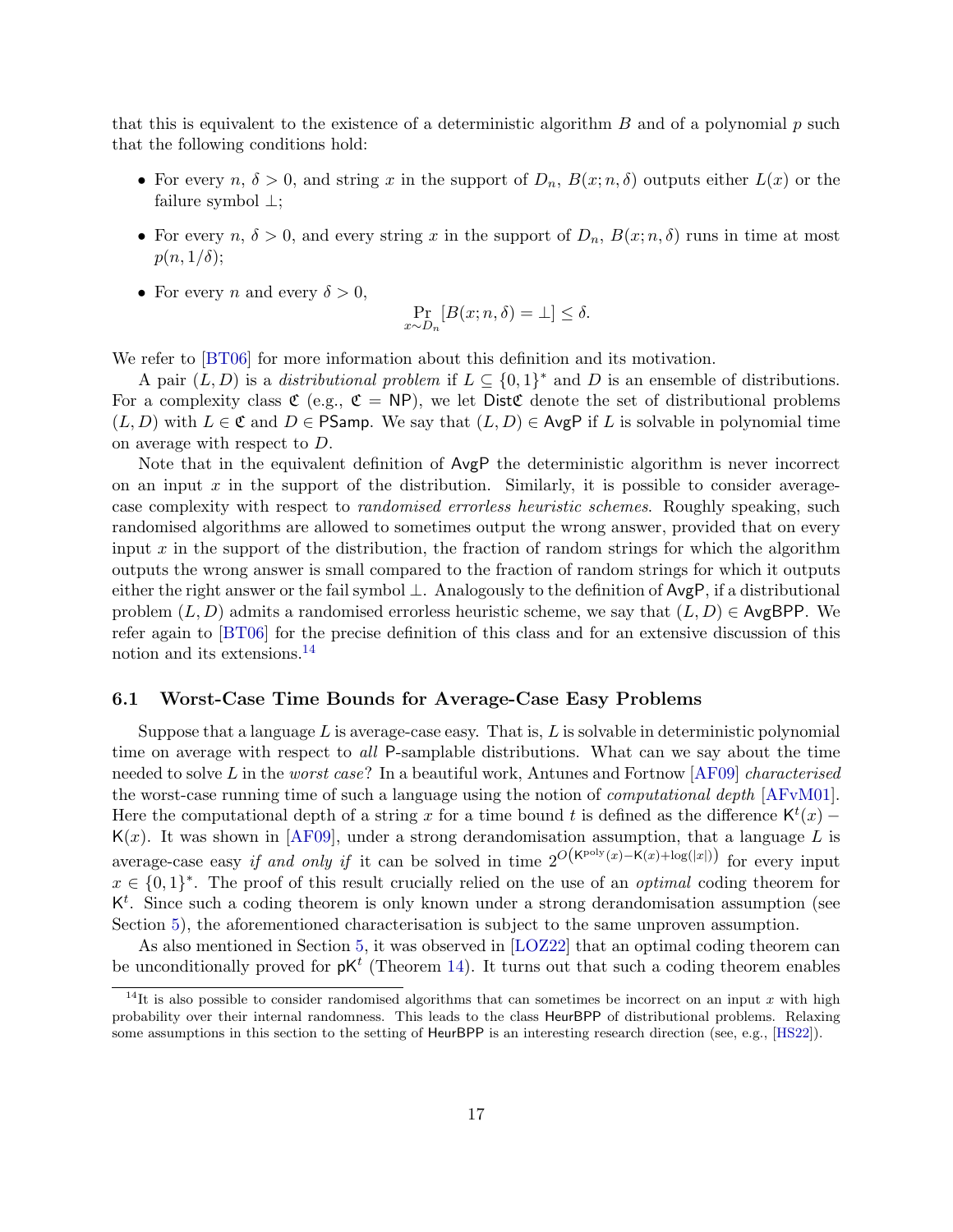us to show an unconditional version of Antunes and Fortnow's characterisation, where the worstcase running times for languages that are average-case easy can be characterised using a notion of probabilistic computational depth.

A key idea in the proof of this result is a notion of *universal* distribution via  $pK^t$ . More specifically, for a computable time bound function  $t$ , we define  $m<sup>t</sup>$  to be the (semi-)distribution whose probability density function is  $m^t(x) \stackrel{\text{def}}{=} 2^{-pK^t(x)-b \log |x|}$ , where  $b > 0$  is a large enough constant (that depends only on  $t$ ).<sup>[15](#page-17-0)</sup>

<span id="page-17-3"></span>Theorem 16 (Unconditional "Worst-Case Time Bounds for Average-Case Easy Problems" [\[LOZ22\]](#page-32-11)). The following conditions are equivalent for any language  $L \subseteq \{0,1\}^{*}.^{16}$  $L \subseteq \{0,1\}^{*}.^{16}$  $L \subseteq \{0,1\}^{*}.^{16}$ 

- 1. For every P-samplable distribution D, L can be solved in polynomial time on average with respect to D.
- 2. For every polynomial p, L can be solved in polynomial time on average with respect to  $m^p$ .
- 3. For every polynomial p, there exists a constant  $c > 0$  such that the running time of some algorithm that computes L is bounded by  $2^{O(pK^p(x)-K(x)+c\log(|x|))}$  for every input  $x \in \{0,1\}^*$ .

Proof Sketch. For simplicity, to sketch the proof of this theorem we will also consider the notion of average-case easiness with respect to *single distributions* instead of ensembles of distributions,<sup>[17](#page-17-2)</sup> which does not incur a loss of generality (see [\[BT06,](#page-30-11) Section 6]).

We first sketch the equivalence between Item 1 and Item 2. We need to show that the class of distributions mpoly is "universal" for the class of P-samplable distributions, in the sense that a language L is polynomial-time on average with respect to  $m^{poly}$  if and only if the same holds with respect to all P-samplable distributions. Recall that if a distribution  $D$  dominates another distribution D' (i.e.,  $D(x) \ge D'(x)$  for all x) and L is polynomial-time on average with respect to D, then the same holds with respect to D'. Therefore, to show the "universality" of  $m^{poly}$ , it suffices to establish the following claims.

- 1. Every P-samplable distribution is dominated by  $m^p$ , for some polynomial p.
- 2. For every polynomial  $p, m^p$  is dominated by some P-samplable distribution.

The first item above says that for every P-samplable D,  $m^p(x) \ge D(x)$  for some polynomial p, which, by the definition of  $m^p$ , means  $pK^p(x) \leq log(1/D(x))$ . Note that this is essentially an optimal coding theorem for  $pK^{poly}$  and hence follows from Theorem [14.](#page-14-1) To see the second item, consider any polynomial  $p$ . We define a  $P$ -samplable distribution roughly as follows. We first pick n with probability  $\frac{1}{n \cdot (n+1)}$ , and then randomly pick  $k \in [2n]$ ,  $w \in \{0,1\}^{p(n)}$ , and a program

<span id="page-17-0"></span><sup>&</sup>lt;sup>15</sup>The reason why we define  $m^{t}(x)$  this way instead of using just  $2^{-pK^{t}(x)}$  is to make sure that it forms a (semi-)distribution, i.e., that the sum of the probabilities is at most 1. More specifically, for every  $t$ , there is some constant  $b > 0$  such that  $\mathsf{K}(x) \leq \mathsf{p}\mathsf{K}^t(x) + b\log|x|$  for every x (see [\[LOZ22,](#page-32-11) Lemma 32]), so  $\sum_{x \in \{0,1\}^*} 2^{-\mathsf{p}\mathsf{K}^t(x) - b\log|x|}$  $\sum_{x\in\{0,1\}^*} 2^{-K(x)} \leq 1$ , where the second inequality follows from Kraft's inequality. (Formally, to apply Kraft's inequality we need to consider prefix-free encodings. This is not an issue here, as a large enough constant  $b$  makes this possible.)

<span id="page-17-1"></span> $16$ In this statement and in its proof, we do not make a distinction between distributions and semi-distributions. (In a semi-distribution, the sum of the probabilities might add up to less than 1.)

<span id="page-17-2"></span><sup>&</sup>lt;sup>17</sup>An algorithm A runs in polynomial time on average with respect to a (semi-)distribution D if there exists a constant  $\varepsilon$  such that,  $\sum_{x \in \{0,1\}^*} \frac{t_A(x)^{\varepsilon}}{|x|} D(x) \le O(1)$ , where  $t_A(x)$  denotes the running time of A on input x.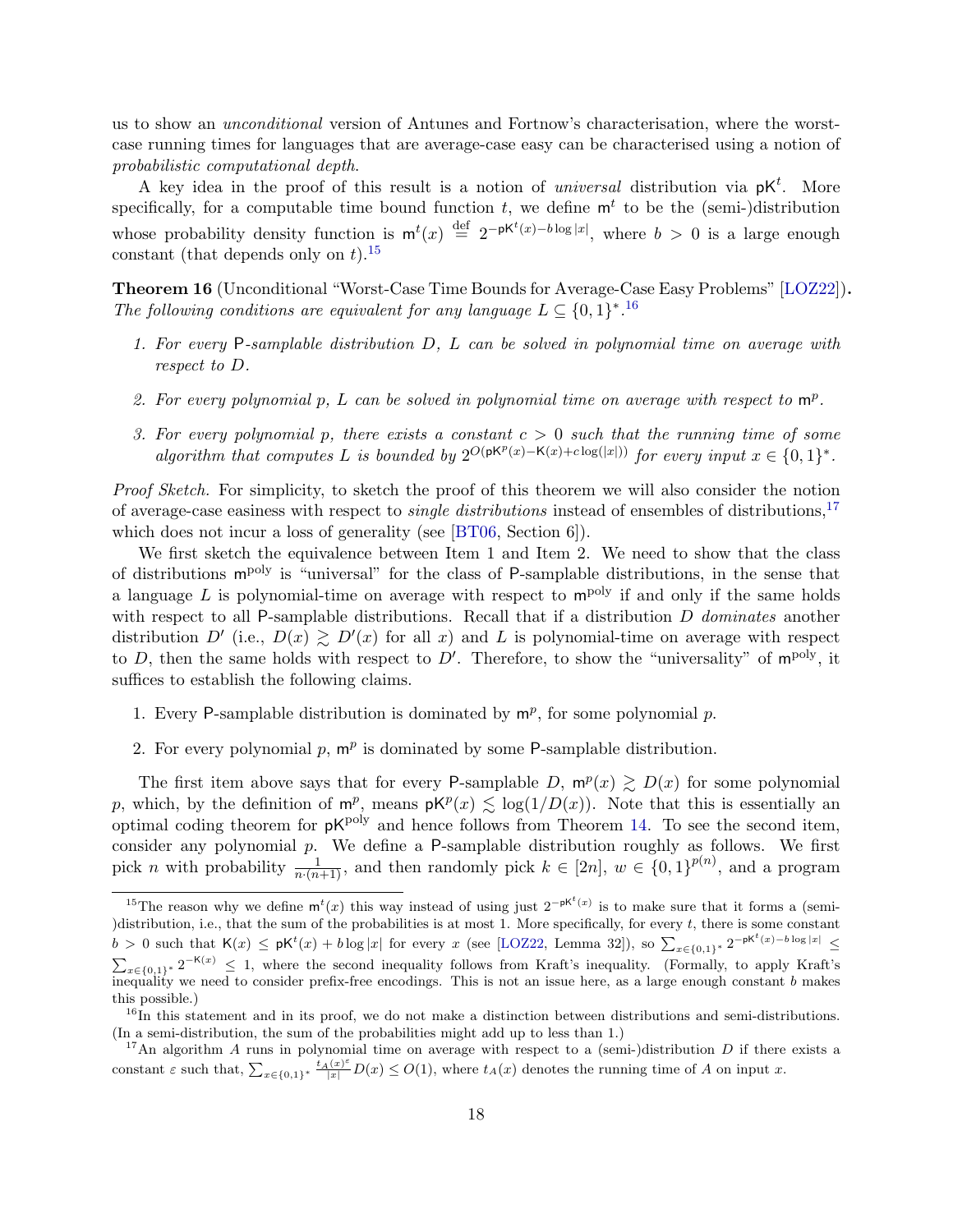$M \in \{0,1\}^k$ . We then run  $M(w)$  for at most  $p(n)$  steps and output the string that M outputs. It is easy to see that for every  $x \in \{0,1\}^n$ , the above sampling process outputs x with probability at least  $2^{-pK^p(x)}/n^{O(1)}$  and hence dominates m<sup>p</sup>.

It remains to show the equivalence between Item 2 and Item 3. Here we describe the implication from Item 2 to Item 3, which highlights the use of a fundamental result in Kolmogorov complexity called Language Compression. The other direction follows from a simple calculation (see [\[LOZ22\]](#page-32-11)).

Consider the time bound t described by an arbitrary polynomial p. Let A be an algorithm that solves L in polynomial time on average with respect to  $\mathsf{m}^t$ , and let  $t_A(x)$  denote the running time of A on input x. For  $n, i, j \in \mathbb{N}$  with  $i, j \leq n^2$ , define

$$
S_{i,j,n} \stackrel{\text{def}}{=} \left\{ x \in \{0,1\}^n \mid 2^i \le t_A(x) \le 2^{i+1} \text{ and } \mathsf{pK}^t(x) + b \log|x| = j \right\}.
$$

Consider a nonempty set  $S_{i,j,n}$ , and let  $r \in \mathbb{N}$  be such that  $2^r \leq |S_{i,j,n}| < 2^{r+1}$ . We claim that for every  $x \in S_{i,j,n}$ , its (time-unbounded) Kolmogorov complexity

<span id="page-18-2"></span>
$$
\mathsf{K}(x) \le r + O(\log n). \tag{4}
$$

To see this, note that given  $i, j, n$ , we can first enumerate all the elements in  $S_{i,j,n}$ , which can be done since t is computable, and then using additional  $r + 1$  bits, we can specify x in  $S_{i,j,n}$ . We remark that the core idea behind the above argument is the language compression theorem for (time-unbounded) Kolmogorov complexity, which states that for every (computable) language L,  $K(x) \leq \log |L \cap \{0,1\}^n| + O(\log n)$  for all  $x \in L \cap \{0,1\}^{n}$ .<sup>[18](#page-18-1)</sup>

Now fix any n and  $i, j \leq n^2$ . Let r be such that  $2^r \leq |S_{i,j,n}| < 2^{r+1}$ . Then by assumption and by the definition of  $S_{i,j,n}$ , we have for some constants  $\varepsilon, d > 0$ ,

$$
d \geq \sum_{x \in S_{i,j,n}} \frac{t_A(x)^{\varepsilon}}{|x|} \cdot \mathsf{m}^t(x) \geq 2^r \cdot \frac{2^{\varepsilon \cdot i}}{n} \cdot 2^{-j} = 2^{\varepsilon \cdot i + r - j - \log n},
$$

which yields  $\varepsilon \cdot i + r - j - \log n \leq \log d$ . By Equation [\(4\)](#page-18-2) and using  $j = \mathsf{pK}^t(x) + b \log n$ , this implies that for every  $x \in S_{i,j,n}$ ,

$$
\varepsilon \cdot i \le \mathsf{pK}^t(x) - \mathsf{K}(x) + O(\log n).
$$

Therefore, we have that for every  $x \in S_{i,j,n}$ ,

$$
t_A(x)\leq 2^{i+1}\leq 2^{\varepsilon^{-1}\cdot\big(\text{pK}^t(x)-\text{K}(x)+O(\log n)\big)}=2^O\big(\text{pK}^t(x)-\text{K}(x)+c\log(|x|)\big),
$$

where  $c > 0$  is a large enough constant independent of  $n = |x|$ . Since it is not hard to see that every  $x \in \{0,1\}^n$  is in some set  $S_{i,j,n}$ , the result follows.  $\Box$ 

#### <span id="page-18-0"></span>6.2 Probabilistic Average-Case Easiness Implies Worst-Case Upper Bounds

The section covers recent developments from [\[GKLO22\]](#page-31-2), which build on the breakthrough results of [\[Hir21\]](#page-31-1) and on the subsequent papers [\[CHV22,](#page-30-10) [GK22,](#page-31-12) [Hir22b\]](#page-31-13). In short, the results from [\[Hir21\]](#page-31-1) hold in the setting of *deterministic* computations, while [\[GKLO22\]](#page-31-2) provides a framework that allows new relations between average-case complexity and worst-case complexity to be established in the more robust setting of randomised computations.

<span id="page-18-1"></span><sup>&</sup>lt;sup>18</sup>In fact, it is possible to slightly modify the above argument, by appropriately defining a language with slices in correspondence to the sets  $S_{i,j,n}$ , so that language compression can be applied directly.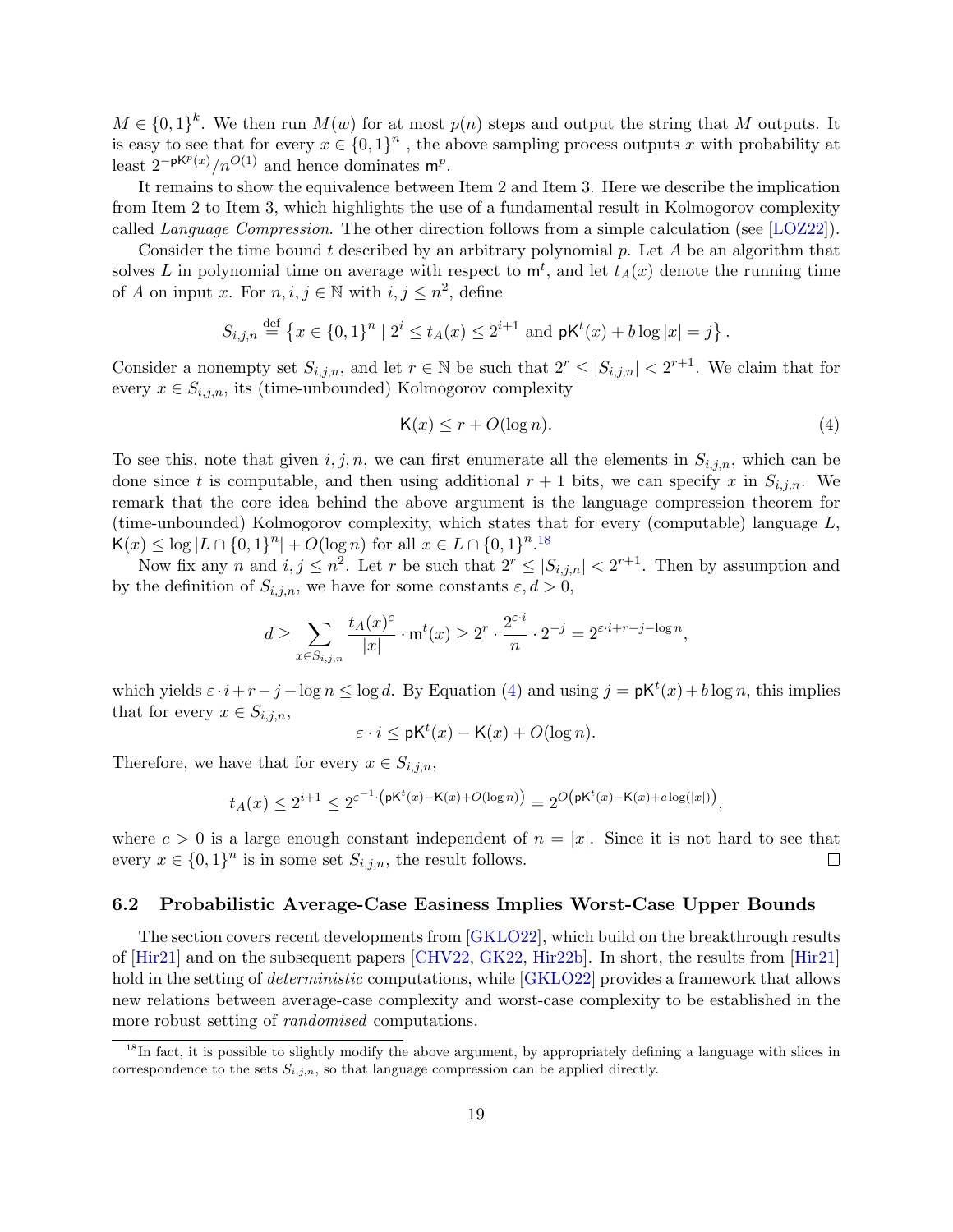Next, we provide a high-level exposition of some results from [\[GKLO22\]](#page-31-2) and their proofs. In particular, we explain the role of (conditional) versions of "language compression" and "symmetry of information" for  $pK^t$ , and how  $pK^t$  turns out to be a complexity measure that is particularly well-suited for these applications (see Remark [21](#page-21-0) on "Why  $pK<sup>t</sup>$  complexity?").

Our goal is to show a *worst-case* complexity upper bound for an arbitrary language  $L \in \mathsf{NP}$  under an *average-case* easiness assumption, such as  $DistNP \subseteq AvgP$  or the weaker  $DistNP \subseteq AvgBPP$ . Note that Theorem [16](#page-17-3) naturally suggests an approach: if L is easy on average (Item 1), then we can compute L on every input  $x \in \{0,1\}^*$  (Item 3) in time

$$
2^{O(\mathsf{pK}^p(x) - \mathsf{K}(x))} \cdot \mathsf{poly}(|x|),
$$

where  $p(\cdot)$  is a fixed but arbitrary polynomial. Therefore, if we could show that the quantity  $pK^p(x) - K(x)$  is bounded for *every x*, we would be done. (Note that this is indeed the case for a uniformly random x, since  $pK^t(x)$  and  $K(x)$  are close to  $n = |x|$  with high probability.)

This is not possible, but we can still hope to adapt the proof of Theorem [16](#page-17-3) to obtain a more useful bound, under the assumption that  $DistNP \subseteq AvgBPP$ . A closer inspection of the argument reveals that the value K(x) in the bound  $pK^p(x) - K(x)$  comes from the use of language *compression* for (time-unbounded) Kolmogorov complexity, which is applied to the sets  $S_{i,j,n}$ . If we had a language compression theorem for a time-bounded measure  $\gamma$  (e.g.,  $\gamma = K^t$ ), we would be able to derive a worst-case running time exponent of the form  $pK^p(x) - \gamma(x)$ . This makes progress towards our goal, since  $\gamma(x) \geq K(x)$ . This initial idea turns out to be feasible, for  $\gamma = pK^q$  (think of  $q(\cdot)$  as a polynomial larger than  $p(\cdot)$ ).

<span id="page-19-1"></span>**Theorem 17** (Language Compression for  $pK<sup>t</sup>$  under DistNP ⊆ AvgBPP; Informal<sup>[19](#page-19-0)</sup>). If DistNP ⊆ AvgBPP, then for every language  $S \in AM$ , there is a polynomial q such that for every  $x \in S \cap \{0,1\}^n$ ,

$$
\mathsf{p}\mathsf{K}^q(x) \le \log |S \cap \{0,1\}^n| + \log q(n).
$$

In order to implement the aforementioned plan, we need to make sure that the sets  $S_{i,j,n}$  provide a language S that is easy to compute, since this is an assumption in Theorem [17.](#page-19-1) One can sidestep this issue by settling for a weaker result which assumes that the running time  $t_A$  of the average-case algorithm on a given input can be efficiently estimated without running the algorithm. This notion leads to a class of distributional problems called Avg<sub>BPP</sub>BPP in [\[GKLO22\]](#page-31-2), and to the stronger initial assumption that  $DistNP \subseteq Avg_{BPP}BPP$ . Another crucial idea, which we will not cover in more detail here, is to prove that  $pK^{t}(y)$  can be efficiently estimated for every string y under the assumption that NP is easy on average. We can then apply (an extension of) Theorem [17](#page-19-1) to appropriately modified sets  $S'_{i,j,n}$ , which yields a worst-case running time of the form

$$
2^{O(\mathsf{pK}^p(x) - \mathsf{pK}^q(x))} \cdot \mathsf{poly}(|x|).
$$

One could now hope for the quantity  $pK^p(x) - pK^q(x)$ , called the  $(p, q)$ -probabilistic computational depth of x, to be bounded for every string x. While this is not clear for the polynomials  $p(n)$ and  $q(n)$ , a simple but neat argument involving a telescoping sum [\[Hir21,](#page-31-1) [GKLO22\]](#page-31-2) shows that, for any string x of length n, for some time bound  $t(n) \leq 2^{O(n/\log n)}$  we have  $pK^t(x) - pK^{\text{poly}(t)}(x) =$ 

<span id="page-19-0"></span><sup>&</sup>lt;sup>19</sup>For technical reasons, the actual formulation of this result considers an ensemble of promise problems with padded inputs of the form  $(x, 1<sup>m</sup>)$ , where  $|x| = \ell(m)$ . For simplicity, we omit this here. See [\[GKLO22\]](#page-31-2) for the precise statement.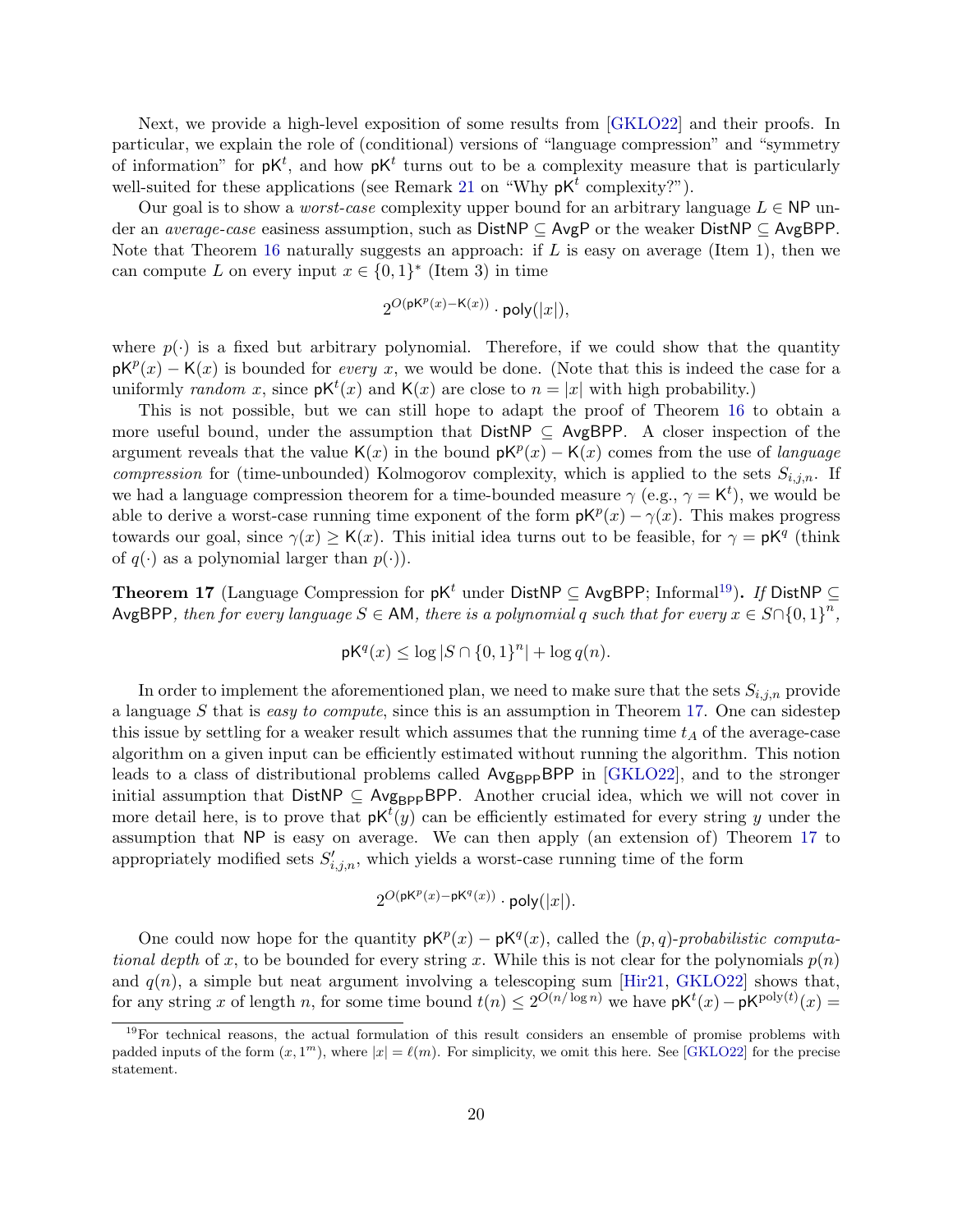$O(n/\log n)$ . Intuitively, if we could adapt the previous strategy so that it yields more general worstcase upper bounds involving  $(t, poly(t))$ -probabilistic computational depth, then a non-trivial exponent of  $O(n/\log n)$  would be achieved by applying the argument to each choice of  $t \leq 2^{O(n/\log n)}$ .

A careful implementation of this plan leads to the following stronger consequence, where the worst-case upper bound holds for any language  $L \in AM$ .

<span id="page-20-3"></span>Theorem 18 ([ $GKLO22$ ]). If DistNP  $\subseteq$  Avg<sub>BPP</sub>BPP, then AM  $\subseteq$  BPTIME $[2^{O(n/\log n)}]$ .

Can we obtain a similar worst-case upper bound under the weaker and more natural assumption that DistNP  $\subseteq$  AvgBPP? (In other words, without assuming that the running time of the averagecase algorithm can be efficiently estimated?) This is currently open. However, it is possible to prove the following implications, which can be seen as a strengthening of some results from [\[Hir21\]](#page-31-1) to the randomised setting. Recall that UP denotes the set of languages in NP whose positive instances admit unique witnesses.

<span id="page-20-0"></span>Theorem 19 (Probabilistic Worst-Case to Average-Case Reductions [\[GKLO22\]](#page-31-2)). The following results hold.

- 1. If DistNP  $\subseteq$  AvgBPP, then UP  $\subseteq$  RTIME $[2^{O(n/\log n)}]$ .
- 2. If  $Dist_{2}^{P} \subseteq AvgBPP$ , then AM  $\subseteq BPTIME[2^{O(n/\log n)}]$ .
- 3. If DistPH  $\subseteq$  AvgBPP, then PH  $\subseteq$  BPTIME $[2^{O(n/\log n)}]$ .

The proof of Theorem [19](#page-20-0) relies on *Symmetry of Information*, another pillar of Kolmogorov complexity (see [\[Lee06\]](#page-32-7)). To describe a pair  $(x, y)$  of strings, one can combine the most succinct representation of x with the most succinct representation of y when x is given as advice. In Kolmogorov complexity, this is captured by the inequality  $K(x, y) \leq K(x) + K(y | x) + O(\log(|x| +$  $|y|$ ). The symmetry of information principle is a theorem in Kolmogorov complexity stating that this is essentially the most economical way of describing the pair  $(x, y)$ . In other words:  $\mathsf{K}(x, y) \geq$  $K(x)+K(y | x)-O(\log(|x|+|y|))$ . One can then easily derive that  $K(x)-K(x|y)=K(y)-K(y | x)$ , up to a term of order  $O(\log(|x| + |y|))$ . Roughly speaking, the information that x contains about  $y$  is about the same the information that  $y$  contains about  $x$ .

The proof of symmetry of information for K requires an exhaustive search, which is not available in the time-bounded setting. Nevertheless, different forms of the principle can still be established in this more delicate setting under average-case easiness assumptions [\[GK22,](#page-31-12) [Hir22b,](#page-31-13) [GKLO22\]](#page-31-2).

<span id="page-20-2"></span>Theorem [20](#page-20-1) (Symmetry of Information for pK $^t$  under DistNP  $\subseteq$  AvgBPP [\[GKLO22\]](#page-31-2) $^{20}$ ). If DistNP  $\subseteq$ AvgBPP, then there exist polynomials p and  $p_0$  such that for all sufficiently large  $x, y \in \{0, 1\}^*$  and every  $t \geq p_0(|x|, |y|),$ 

$$
\mathsf{pK}^t(x,y) \ge \mathsf{pK}^{p(t)}(x) + \mathsf{pK}^{p(t)}(y \mid x) - \log p(t).
$$

Assuming Theorem [20,](#page-20-2) we provide a high-level exposition of the proof of a variant of Item 2 from Theorem [19:](#page-20-0) If  $Dist_{2}^{\mathsf{P}} \subseteq \textsf{AvgBPP}$  then  $\mathsf{NP} \subseteq \mathsf{RTIME}[2^{O(n/\log n)}]$ . (A detailed informal presentation of Item 2 of Theorem [19](#page-20-0) can be found in [\[GKLO22,](#page-31-2) Section 1.3].) Assume that  $\text{Dist}\Sigma_2^{\mathsf{P}} \subseteq \text{AvgBPP}$ , and let  $L \in \mathsf{NP}$ . Fix some NP-verifier V for this language. For a string  $x \in L$  of length n, let  $y_x$  be the lexicographic first string such that  $V(x, y_x) = 1$ .

<span id="page-20-1"></span> $^{20}$ A more general version of this result is used by [\[GKLO22\]](#page-31-2) to establish Theorem [19](#page-20-0) and its extensions.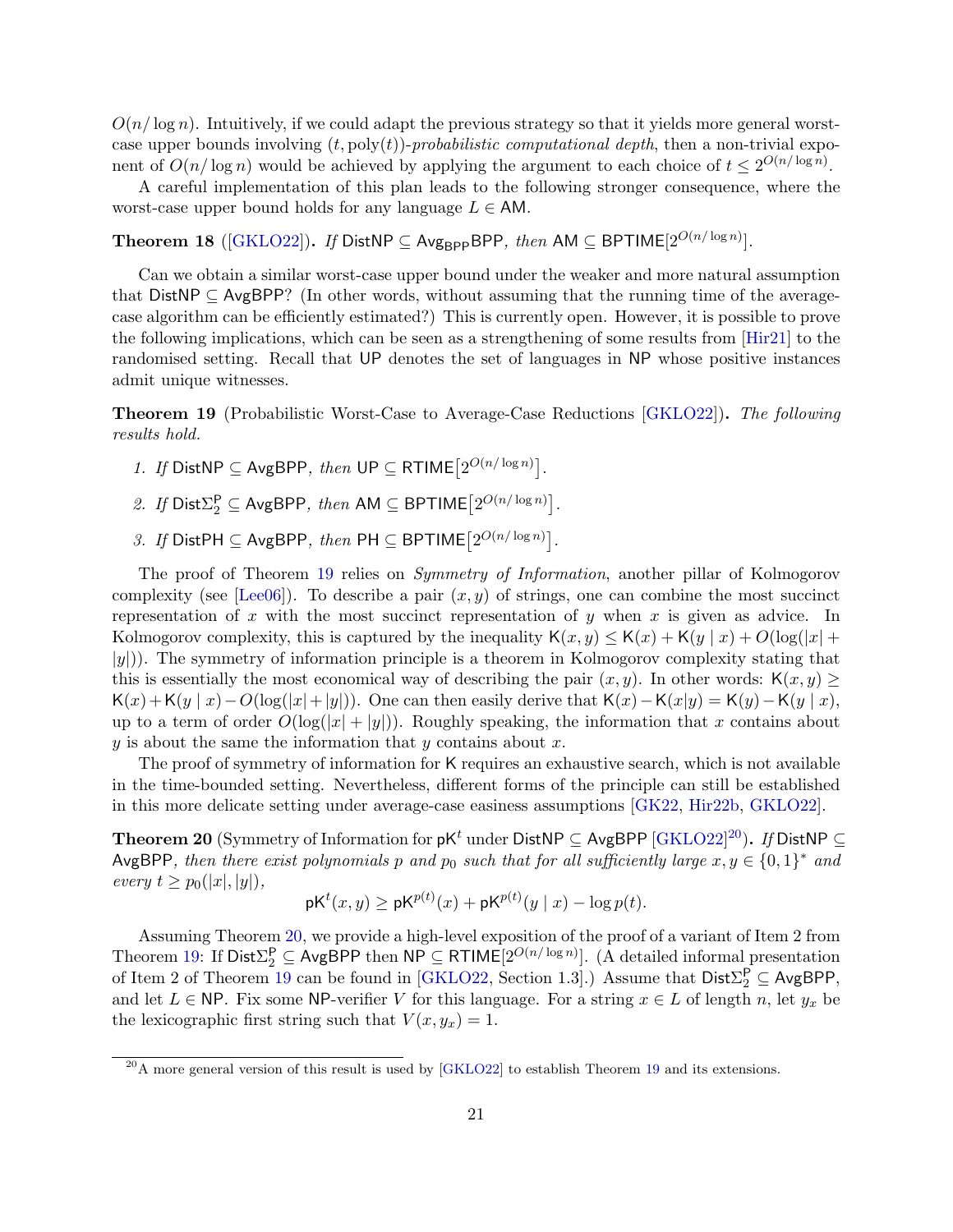1. On the one hand, it follows from Theorem [20](#page-20-2) that there is a universal constant  $a \geq 1$  such that, for every large enough t,  $\mathsf{pK}^{t^a}(y_x \mid x) \leq \mathsf{pK}^t(x, y_x) - \mathsf{pK}^{t^a}(x) + O(\log t)$ .

**2.** On the other hand, under the assumption that  $Dist \Sigma_2^P \subseteq AvgBPP$ , it is possible to prove that, for some universal constant  $\varepsilon > 0$  and for every large enough t,  $pK^{t}(x, y_x) \leq pK^{t^{\varepsilon}}(x) + O(\log t)$ . This is non-trivial: while it is possible to recover  $y_x$  from x with a powerful enough oracle, we must obtain a description of the pair  $(x, y_x)$  from (a fixed but arbitrary) x without the aid of such an oracle, using only an average-case easiness assumption.

3. Putting together the previous inequalities from Steps 1 and 2, we get that for every large enough t,  $pK^{t^a}(y_x|x) \leq pK^{t^c}(x) - pK^{t^a}(x) + O(\log t)$ . Consequently, we can upper bound  $pK^{t^a}(y_x|x)$  by the  $(t^{\varepsilon}, t^a)$ -probabilistic computational depth of x plus  $O(\log t)$ , for any  $t \geq \text{poly}(n)$ , where  $n = |x|$ .

4. As in the proof sketch of Theorem [18,](#page-20-3) one can show that for every x there is some  $t(n)$  =  $2^{O(n/\log n)}$  such that  $pK^{t^{\varepsilon}}(x) - pK^{t^{\alpha}}(x) = O(n/\log n)$ . Consequently, using that  $pK^{t_1}(\cdot) \leq pK^{t_2}(\cdot)$  if  $t_1 \geq t_2$ , there is a constant  $C \geq 1$  such that, for every string x of length n, we have  $\mathsf{p}\mathsf{K}^\gamma(y_x \mid x) \leq$  $C \cdot n / \log n$ , where  $\gamma(n) = 2^{C \cdot n / \log n}$ .

**5.** Finally, given a positive instance x of L and the upper bound on  $pK^{\gamma}(y_x \mid x)$  from Step 4, we can recover  $y_x$  with probability  $\geq 2/3$  in time  $2^{O(n/\log n)}$ . Indeed, this follows from the definition of conditional  $pK^t$  complexity: by sampling a random string w of length  $2^{C \cdot n / \log n}$  and simulating all machines M of length  $\leq C \cdot n/\log n$  on input  $(x, w)$  for at most  $2^{C \cdot n/\log n}$  steps, we generate  $y_x$ with probability at least  $2/3$  over the choice of w. Since we can test each string produced in this way using the polynomial-time verifier  $V(x, \cdot)$ , it follows that  $L \in \mathsf{RTIME}[2^{O(n/\log n)}]$ .

<span id="page-21-0"></span>**Remark 21 (Why pK<sup>t</sup> complexity?).** Both language compression (Theorem [17\)](#page-19-1) and symmetry of information (Theorem [20\)](#page-20-2) are established using techniques from computational pseudorandomness related to the design and analysis of pseudorandom generators (PRGs). This approach has proven extremely useful in time-bounded Kolmogorov complexity (see, e.g.,  $[ABK<sup>+</sup>06]$  $[ABK<sup>+</sup>06]$ ). In a bit more detail, in the proof of both results we are interested in establishing bounds on the Kolmogorov complexity of a string x. A way of doing this is by considering the string x as a source of "hardness" (e.g., view x as a hard truth-table) in the construction of a generator  $G<sup>x</sup>$ . The typical analysis of a PRG provides a reconstruction routine, i.e., an algorithm implementing the proof that if we can break  $G<sup>x</sup>$  using a distinguisher D, then x cannot be hard. In other words, we obtain bounds on the conditional time-bounded Kolmogorov complexity of x given  $D$ . Crucially, under assumptions such as DistNP  $\subseteq$  AvgBPP, it is often possible to break the corresponding PRG  $G^x$ . This provides a powerful way of analysing the time-bounded Kolmogorov complexity of strings in the context of Theorems [18](#page-20-3) and [19.](#page-20-0) More recently, the papers [\[Hir20b,](#page-31-14) [Hir21\]](#page-31-1) have highlighted the importance of a particular "direct product" generator  $G^x = DP^x$ , which has near-optimal "advice" complexity in its reconstruction procedure and provides tighter bounds on the complexity of x. In the randomised reconstruction procedure of  $DP<sup>x</sup>$ , the advice depends on the particular choice of the random string employed by the procedure, which shows that for a noticeable fraction of random strings  $w, x$ has a small description if we are given the random string  $w$ . Now observe that this corresponds precisely to  $pK^t$  complexity! In previous work [\[Hir21\]](#page-31-1), this issue is not present because the stronger assumption that DistNP  $\subseteq$  AvgP provides near-optimal derandomisation [\[BFP05\]](#page-30-12) that allows one to directly get  $K<sup>t</sup>$  bounds. However, the same PRG is not known to be available under the weaker assumption that  $DistNP \subseteq AvgBPP$ .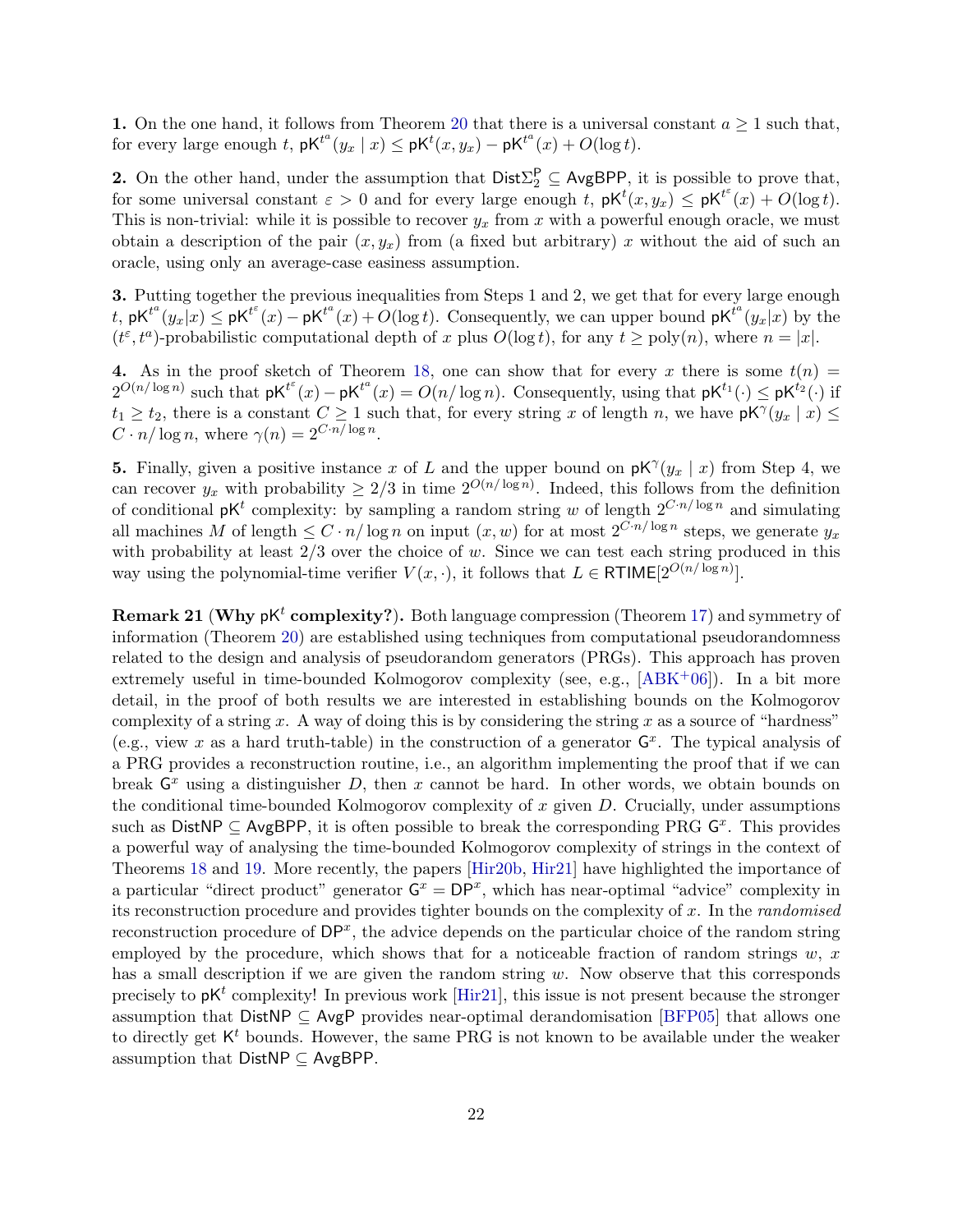As explained in [\[GKLO22\]](#page-31-2), while previous works have employed various techniques to remove randomness from their arguments in order to analyze  $K<sup>t</sup>$  complexity, the idea of *incorporating* randomness in the framework (via  $pK^t$ ) comes with other benefits beyond the extension of results to the setting of randomised computations. For instance, [\[CHV22\]](#page-30-10) established *fine-grained* connections between worst-case and average-case complexity. Among other results, they showed that if  $NTIME[n]$ can be deterministically solved in quasi-linear time on average, then  $\mathsf{UP} \subseteq \mathsf{DTIME}[2^{O(\sqrt{n \log n}})].$ While the argument from [\[CHV22\]](#page-30-10) requires the construction of an extremely fast PRG via a delicate analysis, the same result can be proved using  $pK<sup>t</sup>$  complexity with a simpler proof [\[GKLO22\]](#page-31-2).

As a potentially accessible direction, we pose the following problem related to Theorem [18](#page-20-3) and Item 1 of Theorem [19.](#page-20-0)

Problem 22. Show that if DistNP  $\subseteq$  AvgBPP then NP  $\subseteq$  BPTIME $[2^{O(n/\log n)}]$ .

#### <span id="page-22-0"></span>6.3 Learning Algorithms from Probabilistic Average-Case Easiness

This section describes an application of probabilistic Kolmogorov complexity to computational learning theory. More precisely, we show that if  $DistNP \subseteq AvgBPP$ , then polynomial-size Boolean circuits can be (agnostically) PAC learned under any samplable distribution in polynomial time. While it is not hard to learn general Boolean circuits under a *worst-case* easiness assumption (e.g, NP ⊆ BPP) using Occam's razor (see, e.g., [\[KV94\]](#page-32-13)), here we obtain an interesting consequence for learning under a weaker average-case easiness assumption.

The proof adapts a similar learning result from [\[HN21\]](#page-31-0), established under the assumption that DistNP  $\subseteq$  AvgP (i.e., average-case easiness for *deterministic* algorithms). This exhibits a natural example of a result that can be lifted to the randomised setting with little effort via  $pK<sup>t</sup>$  complexity.

Let  $C$  be a class of Boolean functions. In the PAC learning model, a learner has access to examples  $(x, f(x))$  labelled according to an unknown function  $f \in \mathcal{C}$ . The examples x are drawn according to an unknown probability distribution  $D_n$  supported over  $\{0,1\}^n$ . The goal of the learning algorithm is to produce, with high probability over its internal randomness and draw of labelled examples, a hypothesis h such that  $Pr_{x \sim D_n}[h(x) \neq f(x)] \leq \varepsilon$ .

We say that the distribution  $D_n \in \text{Samp}[T(n)]/a(n)$  if it can be sampled by an algorithm that runs in time  $T(n)$  and has advice complexity  $a(n)$ . (A sampler described by a uniform machine of code length  $a$  counts as advice of length  $a$ .) We consider the learnability of the class  $C = \text{SIZE}[s]$  of Boolean circuits of size at most  $s(n)$ , with respect to an unknown distribution  $D_n$ from  $\textsf{Samp}[T(n)]/a(n)$ .

As in [\[HN21\]](#page-31-0), the result described below also holds in the more challenging setting of *agnostic learning*, where the function f only needs to be *close* to some function in C. (See [\[GKLO22\]](#page-31-2) for a concise presentation of this learning model.)

Theorem 23 (Agnostic Learning from Probabilistic Average-Case Easiness of NP [\[GKLO22\]](#page-31-2)). If DistNP  $\subseteq$  AvgBPP, then for any time constructible functions  $s, T, a: \mathbb{N} \to \mathbb{N}$ , and  $\varepsilon \in [0, 1]$ , SIZE[s(n)] is agnostic learnable on  $\textsf{Samp}[T(n)]/a(n)$  in time  $\text{poly}(n, \varepsilon^{-1}, s(n), T(n), a(n))$ .

For the proof of this result, the main idea is to design a *random-right-hand-side-refuter* (RRHSrefuter; see [\[Vad17,](#page--1-19) [KL18\]](#page-32-14)). In short, this is an algorithm that distinguishes the distribution  $(x^{(1)},...,x^{(m)},f(x^{(1)}),...,f(x^{(m)}))$ , where each  $x^{(i)}$  is picked from a fixed but unknown distribution  $D_n$  and  $f \in \mathcal{C}$  is a fixed but unknown function, from the distribution  $(x^{(1)},...,x^{(m)},b^{(1)},...,b^{(m)}),$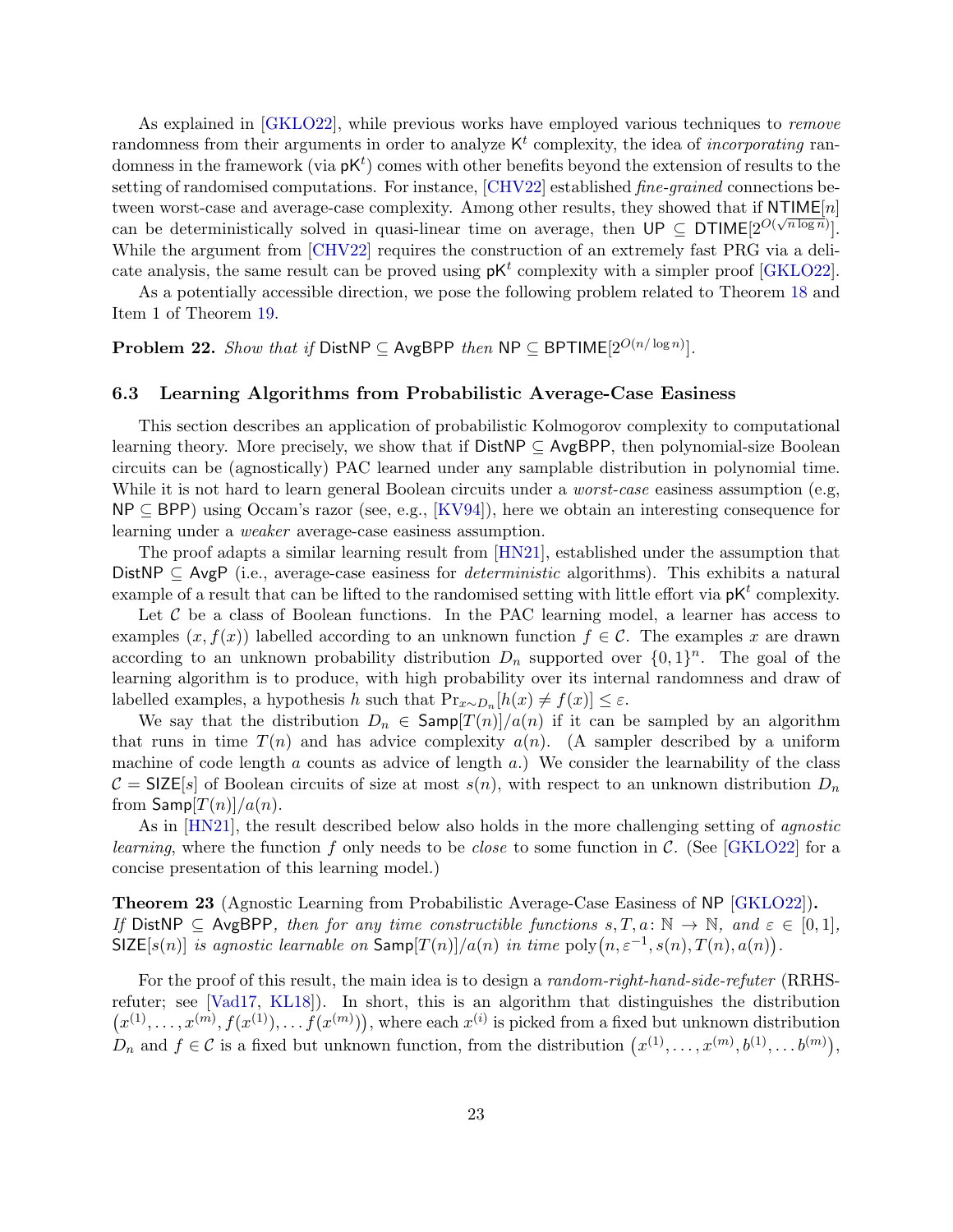where in this case each  $b^{(i)}$  is a uniformly random bit. It is known that such an algorithm can be converted into an agnostic learner for C under the distribution  $D_n$ .

In [\[HN21\]](#page-31-0) an efficient RRHS-refuter is constructed using an algorithm that estimates the  $K^t$ complexity of a given string, which can be shown to exist under the assumption that  $DistNP \subseteq AvgP$ [\[Hir21\]](#page-31-1). In more detail, [\[HN21\]](#page-31-0) proved that if a string is sampled from the first distribution, where  $D_n$  is efficiently samplable and f is computable by a polynomial size circuit, then it is likely to have bounded  $K^t$  complexity (for carefully chosen parameters m and t). On the other hand, using symmetry of information and optimal coding for  $K<sup>t</sup>$ , which hold under an average-case easiness assumption [\[Hir21\]](#page-31-1), it can be shown that a random string from the second distribution is likely to have large  $K^t$  complexity.

In contrast, under the weaker assumption that DistNP ⊆ AvgBPP, we design an efficient algorithm that estimates the  $pK^t$  complexity of a given string, which is a more delicate measure than  $\mathsf{K}^t$ . Combining this algorithm with the symmetry of information for  $\mathsf{p}\mathsf{K}^t$  (Theorem [20\)](#page-20-2), which holds under the same probabilistic average-case easiness assumption, and the optimal coding result for  $pK^t$  (Theorem [14\)](#page-14-1), we are able to construct in a similar way an efficient randomised RRHS-refuter. As before, this is sufficient to obtain the desired learning conclusion.

It would be interesting to understand if under the same average-case easiness assumption one can non-trivially learn general Boolean circuits with respect to an arbitrary distribution, i.e., in the standard sense of the PAC learning model.

**Problem 24.** Suppose that  $DistNP \subseteq AvgBPP$ . Is it possible to PAC learn Boolean circuits of size  $O(n)$  (say, with error  $\varepsilon = 1/10$ ) in time  $2^n/n^{\omega(1)}$ ?

We note that this would be possible (via Occam's Razor) if the same average-case easiness assumption led to stronger worst-case upper bounds for languages in NP, such as the conclusion that  $\overline{\mathsf{NP}} \subseteq \mathsf{BPTIME}[2^{n^{0.499}}].$ 

## <span id="page-23-0"></span>7 Probabilistic Versus Deterministic Time-Bounded Kolmogorov Complexity

We have seen that some questions that remain open for classical notions of time-bounded Kolmogorov complexity (such as  $\mathsf{Kt}$ ) can be unconditionally answered in the case of r $\mathsf{Kt}$ ,  $\mathsf{rK}^t$ , and  $pK^t$ . For instance, we presented better bounds for primes with respect to rKt (Theorem [4\)](#page-9-1) and rK<sup>t</sup> (Theorem [6\)](#page-10-0) in Section [4,](#page-9-0) and stated an optimal coding theorem for  $pK^t$  (Theorem [14\)](#page-14-1) in Section [5.](#page-11-0) Moreover, we exhibit several applications of probabilistic time-bounded Kolmogorov complexity to algorithms and complexity in Section [6.](#page-15-0) It is perhaps a good point to discuss in more detail the relation between deterministic and probabilistic notions of Kolmogorov complexity.

It turns out that, under strong enough derandomisation hypotheses, for every string  $x$ , its deterministic and probabilistic time-bounded Kolmogorov complexities essentially coincide. For instance, for Kt and rKt we have the following relation.<sup>[21](#page-23-1)</sup>

#### <span id="page-23-2"></span>Theorem 25 ([\[Oli19\]](#page-32-8)). The following results hold.

<span id="page-23-1"></span><sup>&</sup>lt;sup>21</sup>Recall that  $E = DTIME[2^{O(n)}]$  refers to the set of languages that can be decided in deterministic time  $2^{O(n)}$ , while  $BPE = BTIME[2^{O(n)}]$  is the set of languages that can be decided in probabilistic time  $2^{O(n)}$ . The promise version of E is defined in the natural way. Recall that for promise-BPE we do not enforce the acceptance probability of the randomised machine to be bounded away from 1/2 on inputs that do not satisfy the promise.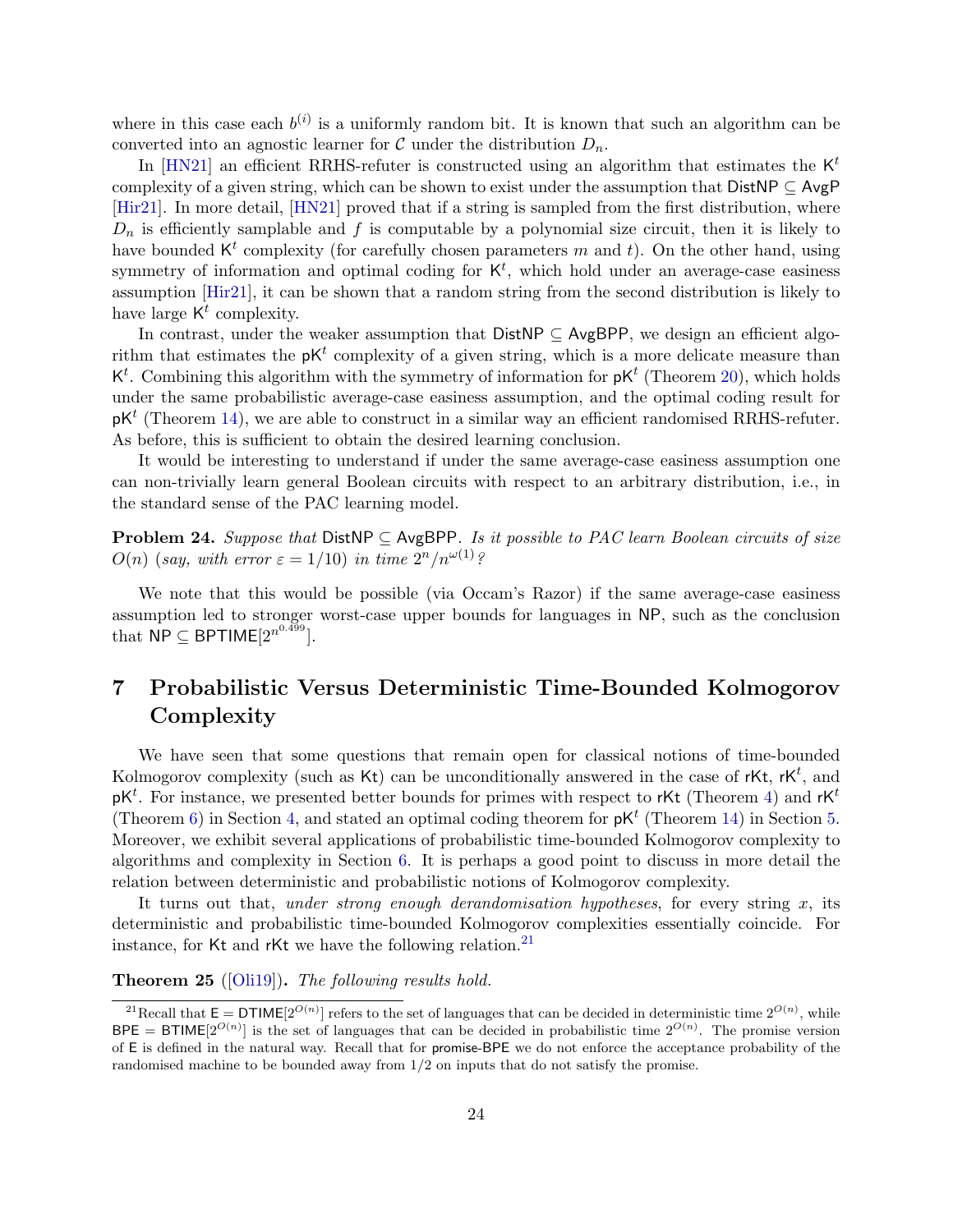- If promise-BPE  $\subseteq$  promise-E, then  $\mathsf{Kt}(x) \leq O(\mathsf{rKt}(x))$  for every string x.
- If  $\text{Kt}(x) \leq O(\text{rKt}(x))$  for every string x, then BPE  $\subseteq E/O(n)$ .

In particular, rKt and Kt are linearly related measures if  $E \nsubseteq$  i.o.SIZE $[2^{\Omega(n)}]$ .

Note that the connection between derandomisation of probabilistic complexity classes and timebounded Kolmogorov complexity holds in both directions: in a sense, collapsing Kt and rKt for every string  $x$  (up to a constant multiplicative factor) is essentially equivalent to the derandomisation of (promise) BPE, as stated in Theorem [25.](#page-23-2)

Similarly, under strong enough assumptions, we can show that  $pK^{poly}(x)$ ,  $rK^{poly}(x)$ , and  $K^{poly}(x)$ coincide up to an additive term of order  $O(\log n)$ .

#### Theorem 26 ([\[GKLO22\]](#page-31-2)). The following results hold.

- If  $E \nsubseteq$  i.o.SIZE $[2^{\Omega(n)}]$ , then there is a polynomial p such that  $\mathsf{K}^{p(t)}(x) \leq \mathsf{K}^{t}(x) + \log p(t)$ , for every *n*-bit string x and time bound  $t(n) \geq n$ .
- If  $E \nsubseteq$  i.o.NSIZE $[2^{\Omega(n)}]$ , then there is a polynomial p such that  $\mathsf{K}^{p(t)}(x) \leq \mathsf{p}\mathsf{K}^{t}(x) + \log p(t)$ , for every *n*-bit string x and time bound  $t(n) > n$ .
- If BPE  $\nsubseteq$  i.o.NSIZE $[2^{\Omega(n)}]$ , then there is a polynomial p such that  $\mathsf{rk}^{p(t)}(x) \leq \mathsf{pk}^t(x) + \log p(t)$ , for every *n*-bit string x and time bound  $t(n) > n$ .

Proof. We describe the proof of the first item. The other two relations can be established by an appropriate modification of the argument, and we refer to [\[GKLO22\]](#page-31-2) for the details.

Let  $x \in \{0,1\}^n$ , and let  $t(n) \geq n$ . First, the assumption  $\mathsf{E} \not\subseteq$  i.o.SIZE $[2^{\Omega(n)}]$  implies that there is a PRG  $G: \{0,1\}^{O(\log s)} \to \{0,1\}^s$  that  $(1/s)$ -fools size-s Boolean circuits and has running time poly(s) [\[IW97\]](#page-31-15). Suppose  $\mathsf{rk}^t(x) \leq k$ . Let  $M \in \{0,1\}^k$  be a probabilistic machine of running time at most t that outputs x with probability at least  $2/3$ .<sup>[22](#page-24-0)</sup> Consider the following function C on inputs of length t:

$$
C(w) = 1 \iff M(w) = x.
$$

Clearly, C can be implemented as a  $poly(t)$ -size circuit. By definition, the acceptance probability of C is at least 2/3. Consequently, there is a seed  $z \in \{0,1\}^{O(\log t)}$  such that  $C(G(z)) = 1$ , which in turn implies that  $M(G(z)) = x$ . This means that, given the description of M and z, we can deterministically compute x in time poly(t). In particular,  $K^{p(t)} \leq k + \log p(t)$ , for some large enough polynomial  $p(\cdot)$ . This polynomial is selected as a function of the overhead in running time and description length caused by the PRG. For this reason, it does not depend on  $x$  and  $t$ . This completes the proof.  $\Box$ 

As a consequence of these (conditional) equivalences, new insights about probabilistic time-bounded Kolmogorov complexity can also shed light on the classical deterministic notions.<sup>[23](#page-24-1)</sup> In particular, if one believes in the corresponding derandomisation assumptions, establishing certain results for rKt, rK<sup>t</sup>, and  $pK<sup>t</sup>$  can be seen as a necessary step before we are able to obtain similar

<span id="page-24-1"></span><span id="page-24-0"></span><sup>&</sup>lt;sup>22</sup>If M runs for more than t steps on some computation path, we simply truncate its computation.

 $^{23}$ As a concrete example, after proving Theorem [11](#page-12-2) in [\[LO21\]](#page-32-9), we noticed that a similar result also holds for Kt, unconditionally. See [\[LO21\]](#page-32-9) for more information on this.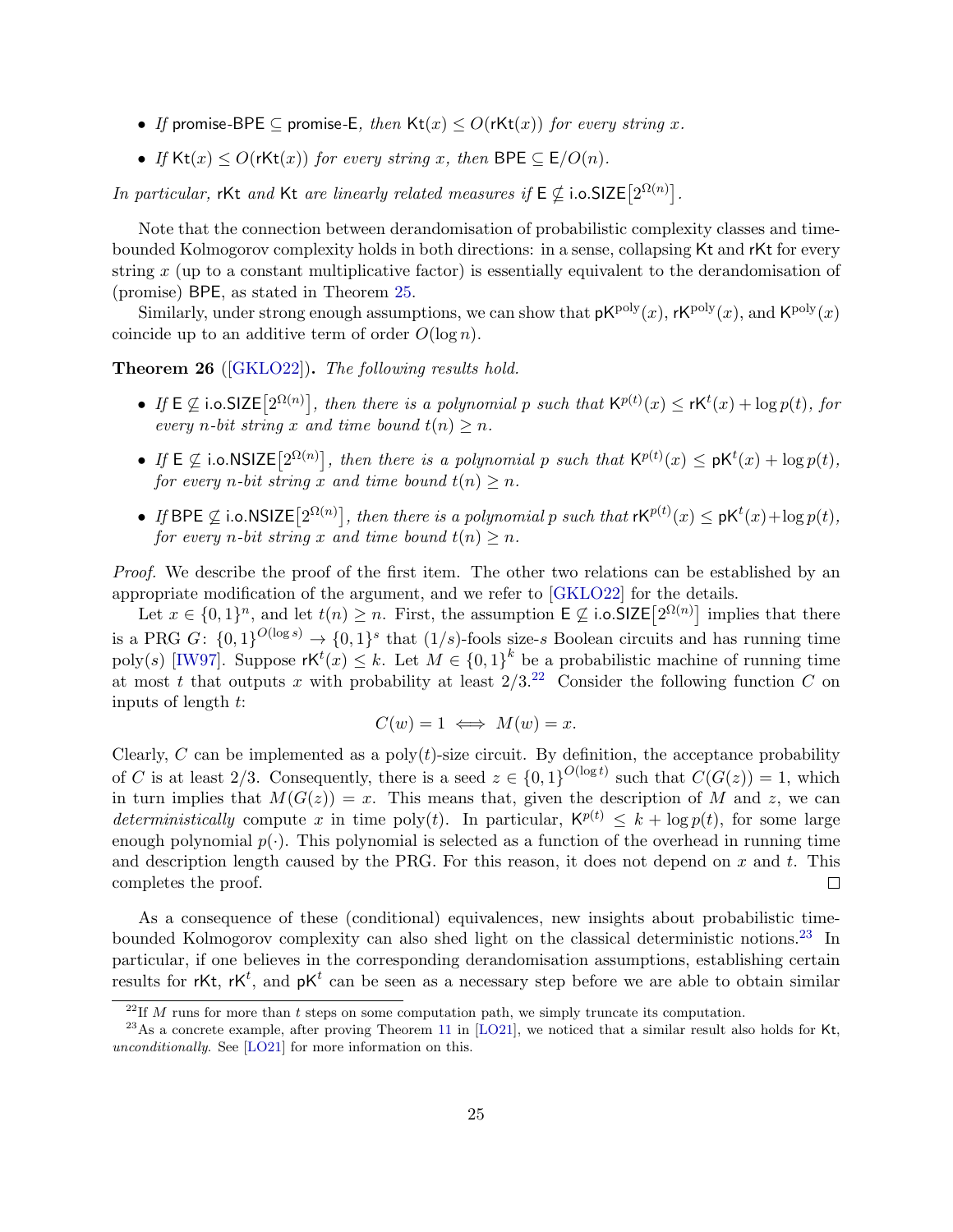statements for Kt and  $K^t$ . One such example is the task of showing better upper bounds on the time-bounded Kolmogorov complexity of prime numbers (Section [4\)](#page-9-0).

Of course, one of the main advantages of probabilistic time-bounded Kolmogorov complexity is that certain results are known unconditionally. In particular, in applications there is often no need to rely on unproven conjectures from complexity theory.

## <span id="page-25-0"></span>8 Unconditional Hardness of Estimating Time-Bounded Kolmogorov Complexity

In this section, we turn our attention to *meta-computational* problems, which are problems that are themselves about computations and their complexity. An example of such a problem is MCSP (Minimum Circuit Size Problem), where we are given the truth table of a Boolean function  $f: \{0,1\}^m \to \{0,1\}$  (represented as a Boolean string x of length  $n = 2^m$ ) and a size bound s, and must decide if  $f$  can be computed by a Boolean circuit containing at most  $s$  gates. Similarly, we can consider the problem of computing the K<sup>t</sup> complexity of an input string  $x \in \{0,1\}^n$ , where  $t(n)$ is some fixed polynomial, such as  $t(n) = n^3$ . In both cases, it is not hard to see that we obtain a problem in NP. Due to their meta-computational nature, intriguing properties (e.g., [\[OPS19\]](#page--1-1)), and connections to other areas such as learning theory (e.g., [\[CIKK16\]](#page-30-0)) and cryptography (e.g., [\[LP20\]](#page-32-3)), it is possible that the investigation of the complexity of meta-computational problems can offer a fruitful path towards a proof that  $P \neq NP$ .

Given the challenge of establishing strong unconditional lower bounds for problems in NP, it is also interesting to consider the complexity of computing other notions of time-bounded Kolmogorov complexity, such as Kt and rKt. For instance, given a string  $x \in \{0,1\}^n$ , can we efficiently estimate  $Kt(x)$ ? Note that this can be done in exponential time using a brute-force search, which places the decision version of this problem in  $E = DTIME[2^{O(n)}]$ . Intuitively, it seems that computing Kt and rKt should be computationally hard for the following reasons:

- $(i)$  It looks like we must perform an exhaustive search over machines of non-trivial description length.
- $(ii)$  Thanks to the definitions of Kt and rKt, even the mere act of checking whether a specific machine  $M$  prints the string  $x$  could require an exponential time simulation.

Note that  $(ii)$  is not present in problems such as MCSP. (We will revisit this intuition later in the section.)

The next result shows that MrKtP, the Minimum rKt Problem, is computationally hard for randomised algorithms. Indeed, even a gap version of the problem remains difficult. Note that the result provides an *unconditional* complexity lower bound for a natural problem.<sup>[24](#page-25-1)</sup>

<span id="page-25-2"></span>**Theorem 27** (Complexity Lower Bound for Estimating rKt [\[Oli19\]](#page-32-8)). For any  $0 < \varepsilon < 1$ , consider the promise problem  $\Pi_{\text{rKt}}^{\varepsilon} = (\mathcal{Y}\mathcal{E}\mathcal{S}_n, \mathcal{N}\mathcal{O}_n)_{n \in \mathbb{N}},$  where

$$
\mathcal{YES}_{n} = \{x \in \{0,1\}^{n} \mid r\mathsf{Kt} \leq n^{\varepsilon}\},
$$
  

$$
\mathcal{NO}_{n} = \{x \in \{0,1\}^{n} \mid r\mathsf{Kt}(x) \geq n-1\}.
$$

Then  $\Pi_{\text{rKt}}^{\varepsilon} \notin \text{promise-BPTIME}[n^{\text{polylog}(n)}].$ 

<span id="page-25-1"></span> $^{24}$ As observed by [\[Oli19\]](#page-32-8), the problem stated next can be solved in randomised exponential time.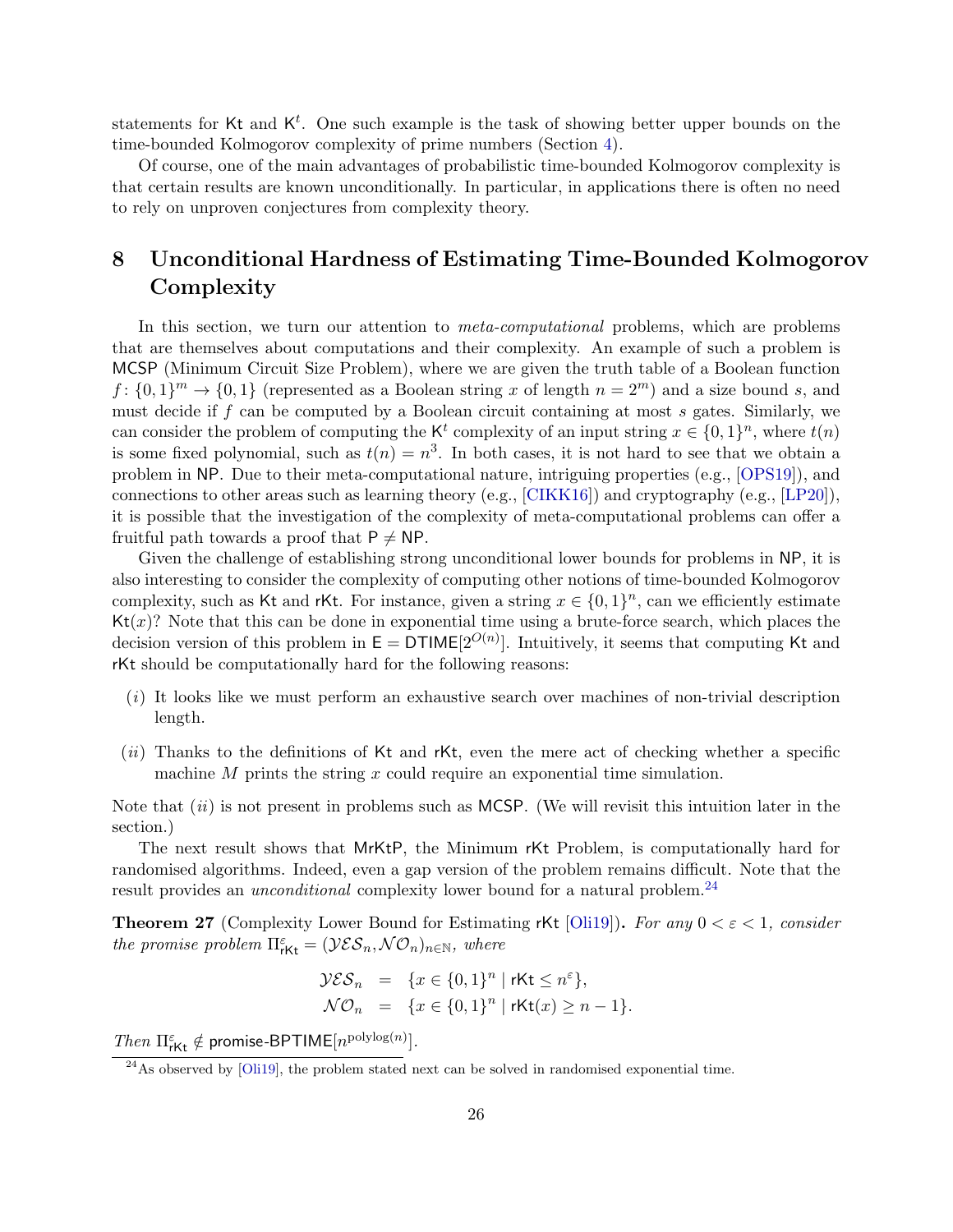Proof Sketch. The proof can be described in different ways. Here we provide a high-level exposition of the argument using insights from computational learning theory. For simplicity, we consider the weaker lower bound  $\Pi_{\mathsf{rKt}}^{\varepsilon} \notin \mathsf{promise-BPP}.$ 

Assume towards a contradiction that  $\Pi_{r\mathsf{Kt}}^{\varepsilon} \in \mathsf{promise-BPP}$ . We proceed as follows.

- 1. Under this assumption, it is possible to show that there is a (promise) natural property (in the sense of [\[RR97\]](#page--1-20)) against functions computed by circuits of size  $2^{\delta n}$ , for some  $\delta > 0$ . In other words, we can efficiently distinguish truth-tables of bounded complexity from random truth-tables.
- 2. By the main result of [\[CIKK16\]](#page-30-0), this implies that Boolean circuits of size s can be PAC learned under the uniform distribution with membership queries in time  $poly(s)$ .
- 3. Exploring the connection between learning and circuit lower bounds from [\[OS17a\]](#page--1-21), the existence of such learning algorithms implies that BPE  $\nsubseteq$  SIZE(poly), where SIZE(poly) denotes the set of languages computed by Boolean circuits of polynomial size.
- 4. Finally, we argue that if  $\Pi_{\mathsf{rKt}}^{\varepsilon}$  is in promise-BPP then BPE  $\subseteq$  SIZE(poly). Roughly speaking, this step explores techniques from pseudorandomess [\[ABK](#page-29-1)<sup>+</sup>06] to show that every  $L \in \mathsf{BPE}$ non-uniformly reduces to  $\Pi_{\mathsf{rKt}}^{\varepsilon}$ . Since by assumption this problem can be solved by efficient probabilistic algorithms, and such algorithms can be non-uniformly simulated by polynomialsize circuits, the inclusion follows.

Given that Items 3 and 4 are in contradiction, we obtain the desired complexity lower bound. (A proof that employs a different perspective is provided in [\[Oli19\]](#page-32-8).)  $\Box$ 

Curiously, establishing an analogous lower bound for MKtP remains a notorious open problem (see, e.g.,  $[ABK^+06]$  $[ABK^+06]$ ). Here MKtP refers to the problem of deciding, given a string x and a positive integer s, whether Kt(x)  $\leq$  s. While it is believed that MKtP  $\notin$  P, we currently only know how to resolve the randomised version of the problem (Theorem  $27$ ).<sup>[25](#page-26-0)</sup> This provides another setting where probabilistic time-bounded Kolmogorov complexity offers an advantage over its deterministic counterpart. Note that Theorem [27](#page-25-2) implies that MKtP  $\notin$  BPP under a derandomisation assumption (Theorem [25\)](#page-23-2).

Before presenting a different lower bound, we revise our initial intuition about the hardness of computing rKt and Kt. In light of Corollary [12,](#page-13-2) a result established after [\[Oli19\]](#page-32-8), we now understand that the hardness of the gap version of  $MrKtP$  can be blamed on Item (*ii*) only. Interestingly, an unexpected algorithmic result sheds light on the hardness of estimating rKt complexity. At the same time, this tells us that different techniques will be needed to understand the computational hardness of problems such as MCSP or computing  $K^t$ , where the hardness must come from the analogue of Item (i).

Next, we discuss a complexity lower bound for estimating the  $rK^{poly}$  complexity of an input string.

**Theorem 28** (Complexity Lower Bound for Estimating rK<sup>poly</sup> [\[LOS21\]](#page-32-10)). For any  $0 < \varepsilon < 1$  and  $d \geq 1$  there exists a constant  $k \geq 1$  for which the following holds. Consider the promise problem

<span id="page-26-0"></span><sup>&</sup>lt;sup>25</sup>The proof of Theorem [27](#page-25-2) explores randomised computation to perform an indirect diagonalisation, and it is not clear how to implement a similar strategy when only deterministic computations are available.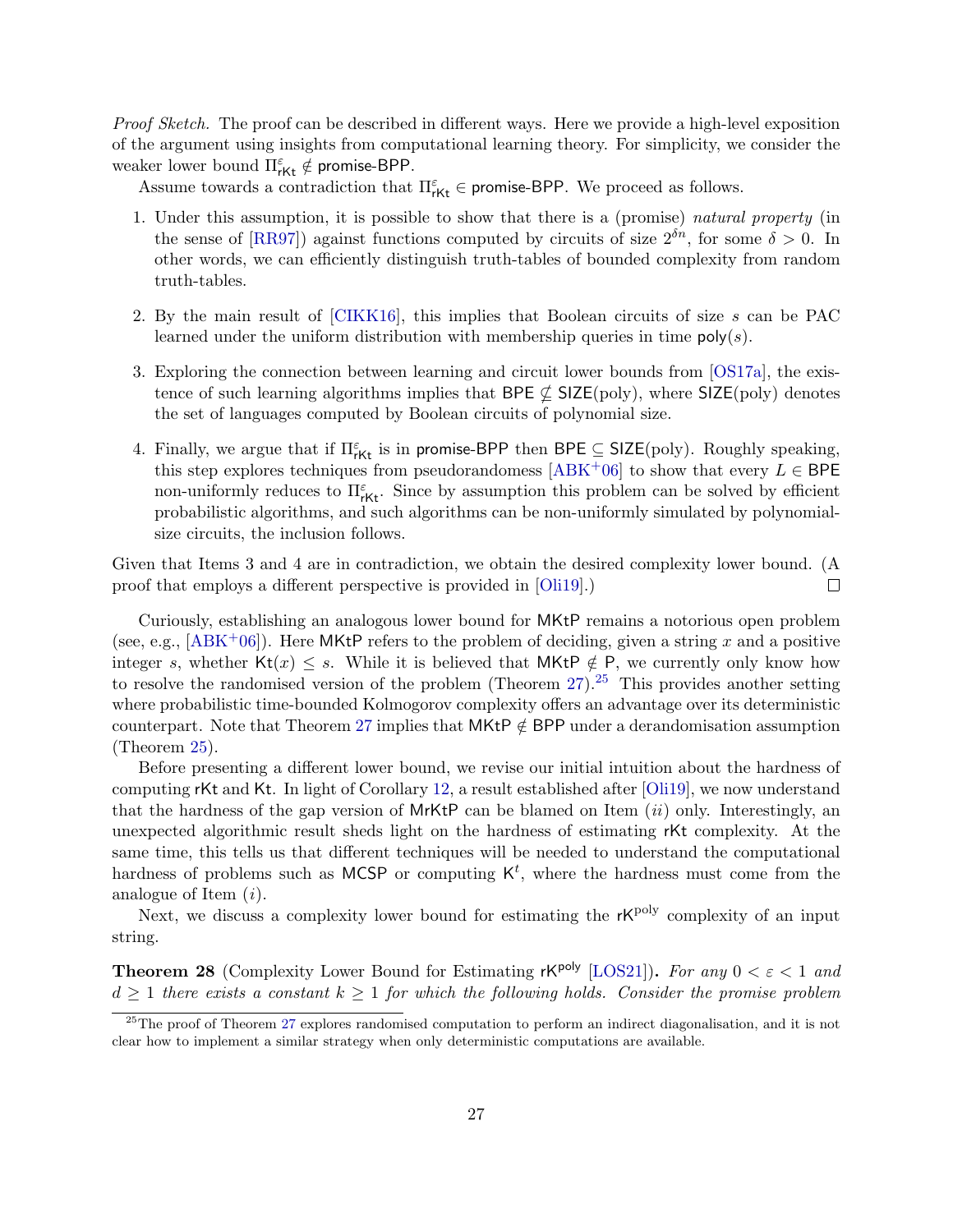$\Pi_{\mathsf{r}\mathsf{K}^t}^{\varepsilon,k} = (\mathcal{Y}\mathcal{E}\mathcal{S}_n, \mathcal{N}\mathcal{O}_n)_{n \in \mathbb{N}}, \text{ where}$ 

$$
\mathcal{YES}_n = \{x \in \{0,1\}^n \mid r\mathsf{K}^t(x) \le n^{\varepsilon}\},
$$
  

$$
\mathcal{NO}_n = \{x \in \{0,1\}^n \mid r\mathsf{K}^t(x) \ge n-1\},
$$

and  $t(n) = n^k$ . Then  $\Pi_{\mathsf{r}\mathsf{K}^t}^{\varepsilon,k} \notin \mathsf{promise-BPTIME}[n^d]$ .

*Proof.* We establish the weaker result that  $\Pi_{rK^t}^{\varepsilon,k} \notin \text{promise-DTIME}[n^d]$ . The lower bound against probabilistic time can be established in a similar way, using that the pseudodeterministic PRG from Theorem [7](#page-10-1) also fools probabilistic algorithms (see [\[LOS21\]](#page-32-10) for the details).

Fix  $0 < \varepsilon < 1$  and  $d \ge 1$ . Let  $\varepsilon' = \varepsilon/2$ ,  $d' = 1$ , and  $c' = d$ . Instantiate the pseudodeterministic PRG from Theorem [7](#page-10-1) with the parameters  $\varepsilon'$ , c', and d', and assume that  $G_n: \{0,1\}^{n^{\varepsilon'}} \to \{0,1\}^n$ can be computed probabilistically in time  $n^{k'}$ , for some constant k' (when provided with the correct advice bit  $\alpha'(n)$ ). We let  $k = 2k'$ .

Now suppose, towards a contradiction, that  $\Pi_{\mathsf{rK}^t}^{\varepsilon,k} \in \mathsf{promise-DTIME}[n^d].$  Let  $A$  be a deterministic algorithm running in time  $n^d$  that accepts  $\mathcal{YES}_n$  and rejects  $\mathcal{NO}_n$ , for every large enough n. We argue that the existence of A contradicts the infinitely often guarantee of pseudorandomness provided by the PRG  $G_n$ . Indeed, fix a large enough input length n for which  $G_n$  succeeds. On the one hand, by our choice of k and  $\varepsilon'$ , it is easy to see that every string  $y \in \{0,1\}^n$  in the image of  $G_n$  satisfies  $rK^{n^k}(y) \leq n^{\varepsilon}$ . For this reason,  $Pr_{z \sim \{0,1\}^{n^{\varepsilon'}}}[A(G(z)) = 1] = 1$ . On the other hand, by a counting argument, a random string  $x \sim \{0,1\}^n$  satisfies  $\mathsf{rK}^{n^k}(x) \geq n-1$  with probability  $\Omega(1)$  (Proposition [3\)](#page-8-0). This implies that  $Pr_{x \sim \{0,1\}^n}[A(x) = 1] \leq 1 - \Omega(1)$ , since A rejects strings in  $N\mathcal{O}_n$ . Now notice that this violates the pseudorandomness of  $G_n$ . In other words, we get that  $\Pi^{\varepsilon,k}_{\mathsf{r}\mathsf{K}^t}\notin\mathsf{promise-DTIME}[n^d].$  $\Box$ 

A complexity lower bound for computing  $K<sup>t</sup>$  against deterministic polynomial-time algorithms and for  $t = n^{\omega(1)}$  was established by Hirahara [\[Hir20b\]](#page-31-14) using different techniques. In both cases, the time bound in the definition of the Kolmogorov complexity measure is larger than the time bound of the algorithm trying to compute or estimate Kolmogorov complexity. Needless to say, it would be extremely interesting to establish a complexity lower bound for computing Kolmogorov complexity with respect to a *fixed* polynomial t in  $K^t$  or  $rK^t$  that holds against *arbitrary* polynomial-time algorithms (see [\[LP20\]](#page-32-3)).

A lower bound question that should be more accessible is presented next.

**Problem 29** (Exponential Hardness of Estimating rKt). Show that for any constant  $0 < \varepsilon < 1$ there is a constant  $\delta > 0$  such that  $\Pi_{\mathsf{rKt}}^{\varepsilon} \notin \mathsf{promise-BPTIME}[2^{n^{\delta}}].$ 

## <span id="page-27-0"></span>9 Constructing Strings of Large rKt Complexity and Hierarchy Theorems

The problem of *explicitly* constructing mathematical objects of different types (beyond merely showing their existence) has received much attention in computer science and mathematics. For instance, in Section [1](#page-2-0) we described the problem of deterministically producing an  $n$ -bit prime. In this section, we are interested in the problem of constructing *incompressible strings*. Some problems of this form are particularly challenging, since given a long incompressible string (e.g.,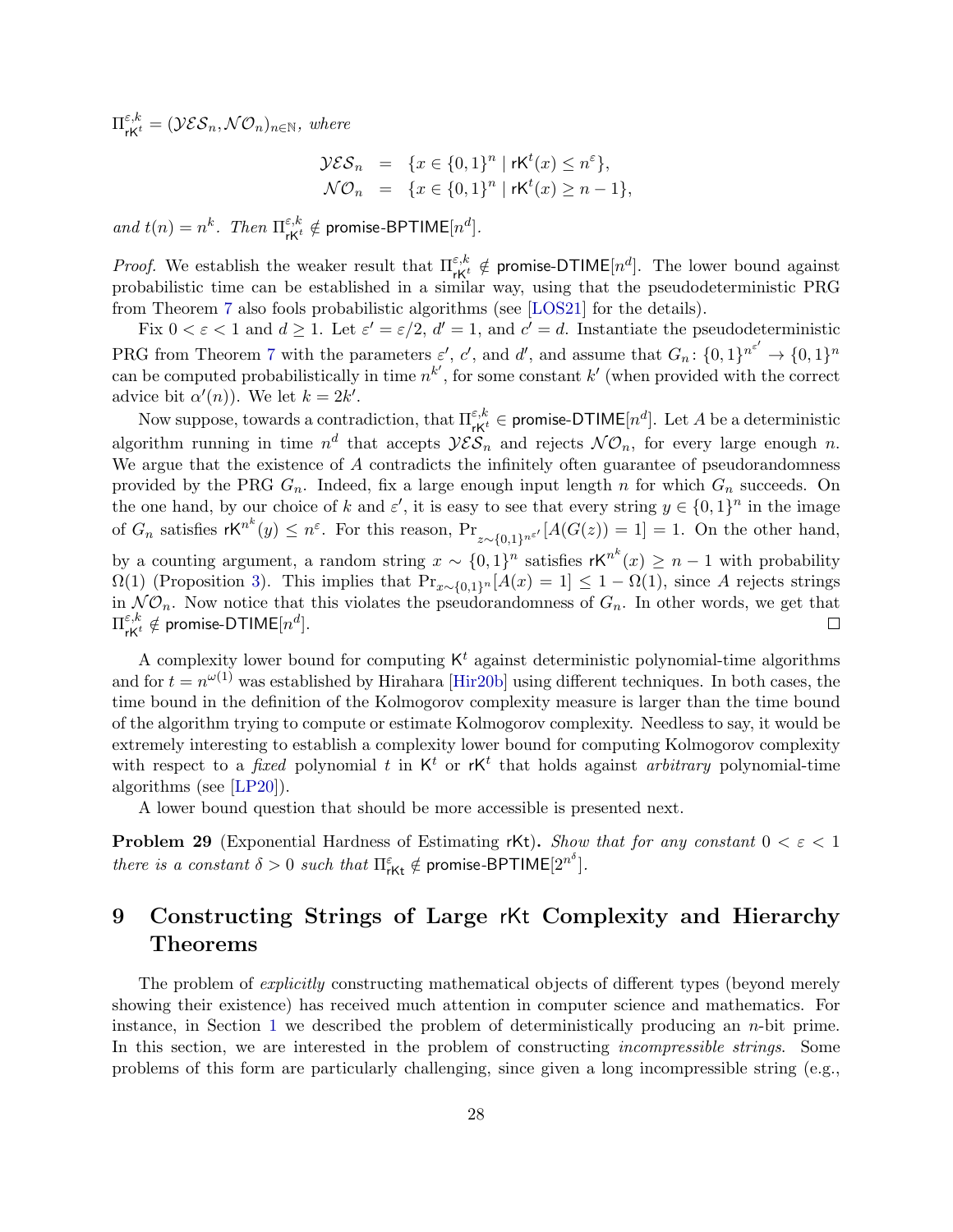with respect to circuit size or  $\mathsf{K}^{\text{poly}}$  complexity), several other constructions problems can be solved (see, e.g., [\[San12,](#page--1-22) [Kor21\]](#page-32-15)).

In more detail, here we consider the problem of explicitly constructing strings that have large rKt complexity. To provide intuition, let us first consider the much simpler case of Kt complexity. Our goal is to design a deterministic algorithm that, given  $1^n$ , outputs an *n*-bit string x such that  $Kt(x) \geq n/10$ . Does this problem admit a polynomial-time algorithm? It is easy to see that this problem cannot be solved in time  $2^{o(n)}$ . Indeed, it follows from the very definition of Kt complexity that any deterministic algorithm  $A(1^n)$  running in time  $2^{o(n)}$  can only print an *n*-bit string of Kt complexity  $o(n)$ . However, it is not hard to see that this explicit construction problem can be solved in time  $2^{O(n)}$  via an exhaustive search (for instance, by enumerating all strings produced in time  $\leq 2^{n/10}$  by machines of description length  $\leq n/10$ ).

Similarly, we ask if there is an algorithm that runs in time  $2^{O(n)}$  and produces an *n*-bit string x such that  $rKt(x) \geq n/10$ . The natural brute-force approach to solve this problems involves the simulation of *randomised* algorithms. For this reason, we relax our goal as follows: Is there a randomised algorithm  $A(1^n)$  that runs in time  $2^{O(n)}$  and outputs with probability at least  $2/3$ a fixed n-bit string  $w_n$  such that  $rKt(w_n) \geq n/10$ ? In other words, we would like to have a pseudodeterministic construction of strings of large rKt complexity, in the sense of [\[GG11\]](#page-30-6).

A careful inspection of the natural brute-force approach that works for Kt reveals that it simply does not work in the case of rKt: roughly speaking, the simulation of different randomised machines comes with uncertainties, and it is not clear if after all the simulations we isolate the same string  $w_n$  with high probability.

In [\[LOS21\]](#page-32-10), we connected the problem of constructing strings of large rKt complexity to the longstanding question of establishing a strong time hierarchy theorem for probabilistic computations. Recall that, while it is known that BPEXP  $\nsubseteq$  BPP, it is consistent with current knowledge that inclusions such as BPTIME[2<sup>n</sup>]  $\subseteq$  BPTIME[2<sup>n0.01</sup>] and BPTIME[n<sup>50</sup>]  $\subseteq$  BPTIME[n<sup>2</sup>] might hold.<sup>[26](#page-28-0)</sup>

<span id="page-28-1"></span>Theorem 30 (Explicit Construction Problem for rKt and Probabilistic Time Hierarchies). The following statements are equivalent:

- (1) Pseudodeterministic construction of strings of large rKt complexity: There is a constant  $\varepsilon > 0$ and a randomised algorithm A that, given m, runs in time  $2^{O(m)}$  and outputs with probability at least  $2/3$  a fixed m-bit string  $w_m$  such that  $\text{rKt}(w_m) \geq \varepsilon m$ .
- (2) Strong time hierarchy theorem for probabilistic computation: There are constants  $k \geq 1$  and  $\lambda > 0$  for which the following holds. For any constructive function  $n \le t(n) \le 2^{\lambda \cdot 2^n}$ , there is a language  $L \in \mathsf{BPTIME}[(t(n)^k] \text{ such that } L \notin \mathsf{io}.\mathsf{BPTIME}[t(n)]/\log t(n)].$

The proof of Theorem [30](#page-28-1) is elementary, and proceeds by associating with a language  $L$  a sequence of truth-tables, one for each input length  $n$  (each truth-table can be seen as a string of length  $m = 2<sup>n</sup>$ ). For a sketch of the argument and a detailed proof, see [\[LOS21\]](#page-32-10).

Note that the connection between the explicit (pseudodeterministic) construction problem for rKt and hierarchy theorems goes in both ways. More generally, [\[LOS21\]](#page-32-10) explored the fruitful relation between pseudodeterministic PRGs (see Section [4\)](#page-9-0), the explicit construction problem for rKt complexity, and hierarchy theorems for probabilistic time to make advances in all these areas. On the other hand, [\[LO21\]](#page-32-9) connected rKt complexity and its coding theorem (Theorem [10\)](#page-12-1) to the study of time hierarchy theorems for sampling distributions (cf., [\[Wat14\]](#page--1-23)).

<span id="page-28-0"></span><sup>&</sup>lt;sup>26</sup>Some separations have been established if we allow advice bits in the upper bound and lower bound. For instance, BPTIME $[n^{50}]/1 \nsubseteq$  BPTIME $[n^2]/1$  (see, e.g., [\[Bar02,](#page-30-13) [FS04\]](#page-30-14)).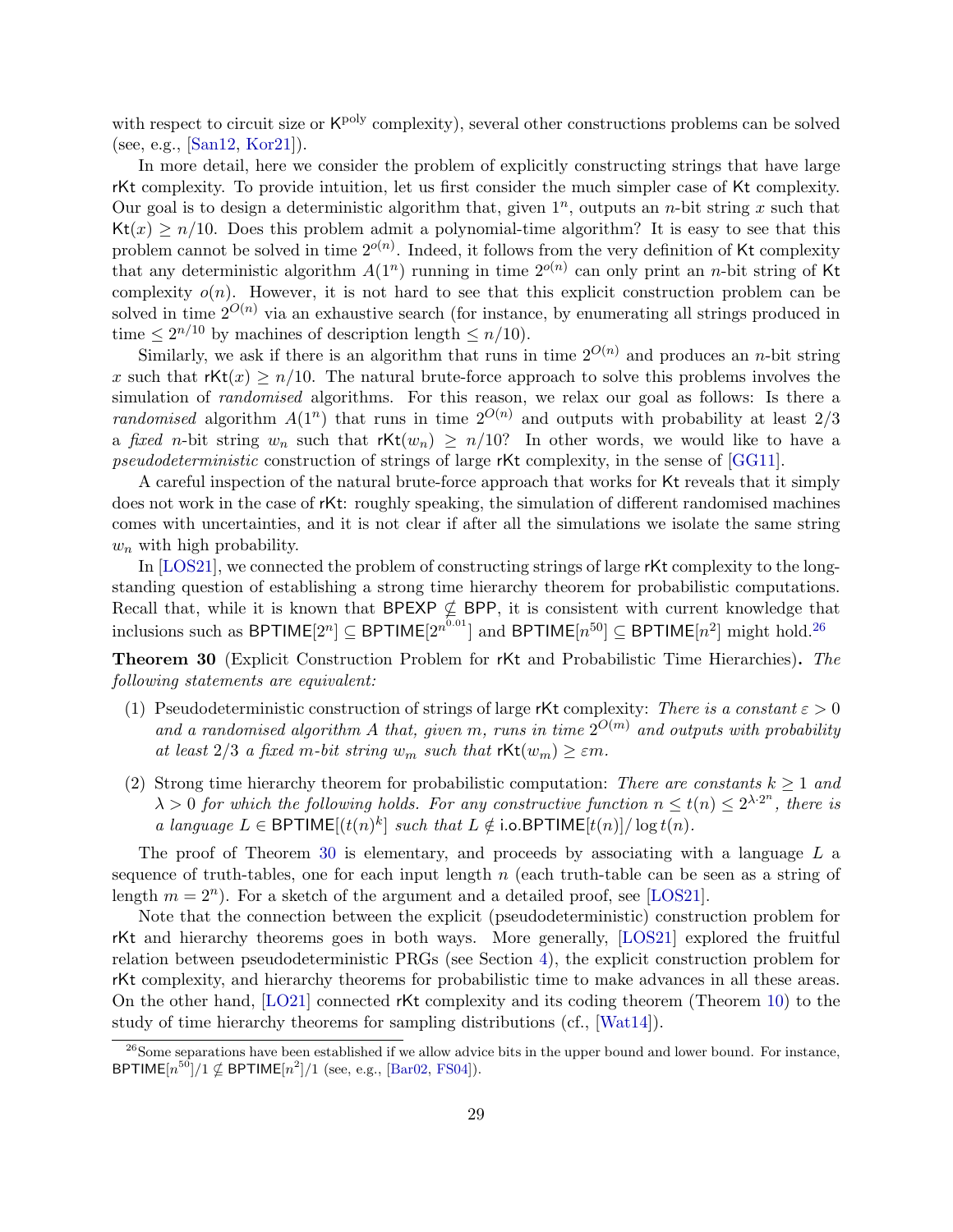### <span id="page-29-0"></span>10 Concluding Remarks

We presented key results in probabilistic Kolmogorov complexity and applications to several areas, including explicit constructions, complexity lower bounds, sampling algorithms, averagecase complexity, and learning theory. The probabilistic measures  $\mathsf{r}\mathsf{K}^t$ ,  $\mathsf{p}\mathsf{K}^t$ , and  $\mathsf{r}\mathsf{K}$ t are particularly useful in settings that involve randomised algorithms. While it is quite possible for these complexity measures to be essentially equivalent to their deterministic counterparts (Section [7\)](#page-23-0), they allow us to obtain unconditional results that do not rely on derandomisation assumptions. In some cases, probabilistic Kolmogorov complexity can significantly simplify existing arguments or is the only known approach to certain results.

The results presented in the preceding sections naturally suggest several problems and directions. For example, we believe that it should be possible to make progress on the following fronts:

- Designing improved pseudodeterministic PRGs and obtaining better upper bounds on the rKt complexity of prime numbers.
- Establishing new unconditional lower bounds on the complexity of meta-computational problems such as MKtP and MrKtP.

For a more precise formulation of these problems, we refer to the concrete questions stated in the corresponding sections of the article (Section [4](#page-9-0) and Section [8\)](#page-25-0). Additional questions of interest are presented in other parts of the survey.

Given the number of recent advances and applications of time-bounded Kolmogorov complexity to algorithms and complexity theory (see Section [1\)](#page-2-0), it is hard to predict which directions will be more fruitful. Nevertheless, we are particularly optimistic about the role that probabilistic Kolmogorov complexity can take in the investigation of the relations between average-case complexity and worst-case complexity, cryptography, and learning algorithms. In particular, analogously to results of [\[Hir21\]](#page-31-1), under the assumption that  $DistNP \subseteq AvgBPP$ , all main pillars of Kolmogorov complexity are known to hold for  $pK<sup>t</sup>$  complexity: incompressibility (Proposition [3\)](#page-8-0), coding theorem (Theorem [14\)](#page-14-1), language compression (Theorem [17\)](#page-19-1), and symmetry of information (Theorem [20\)](#page-20-2). Taking into account the wide applicability of these results and the ubiquitous role of randomised algorithms in theoretical computer science, we expect to see further developments in average-case complexity powered by tools and perspectives from probabilistic Kolmogorov complexity.

### References

- <span id="page-29-3"></span>[Aar14] Scott Aaronson. The equivalence of sampling and searching. Theory Comput. Syst., 55(2):281–298, 2014.
- <span id="page-29-2"></span><span id="page-29-1"></span>[ABK+06] Eric Allender, Harry Buhrman, Michal Kouck´y, Dieter van Melkebeek, and Detlef Ronneburger. Power from random strings. SIAM J. Comput., 35(6):1467–1493, 2006.
	- [AF09] Luis Antunes and Lance Fortnow. Worst-case running times for average-case algorithms. In Conference on Computational Complexity (CCC), pages 298–303, 2009.
- <span id="page-29-4"></span>[AFvM01] Luis Antunes, Lance Fortnow, and Dieter van Melkebeek. Computational depth. In Conference on Computational Complexity (CCC), pages 266–273, 2001.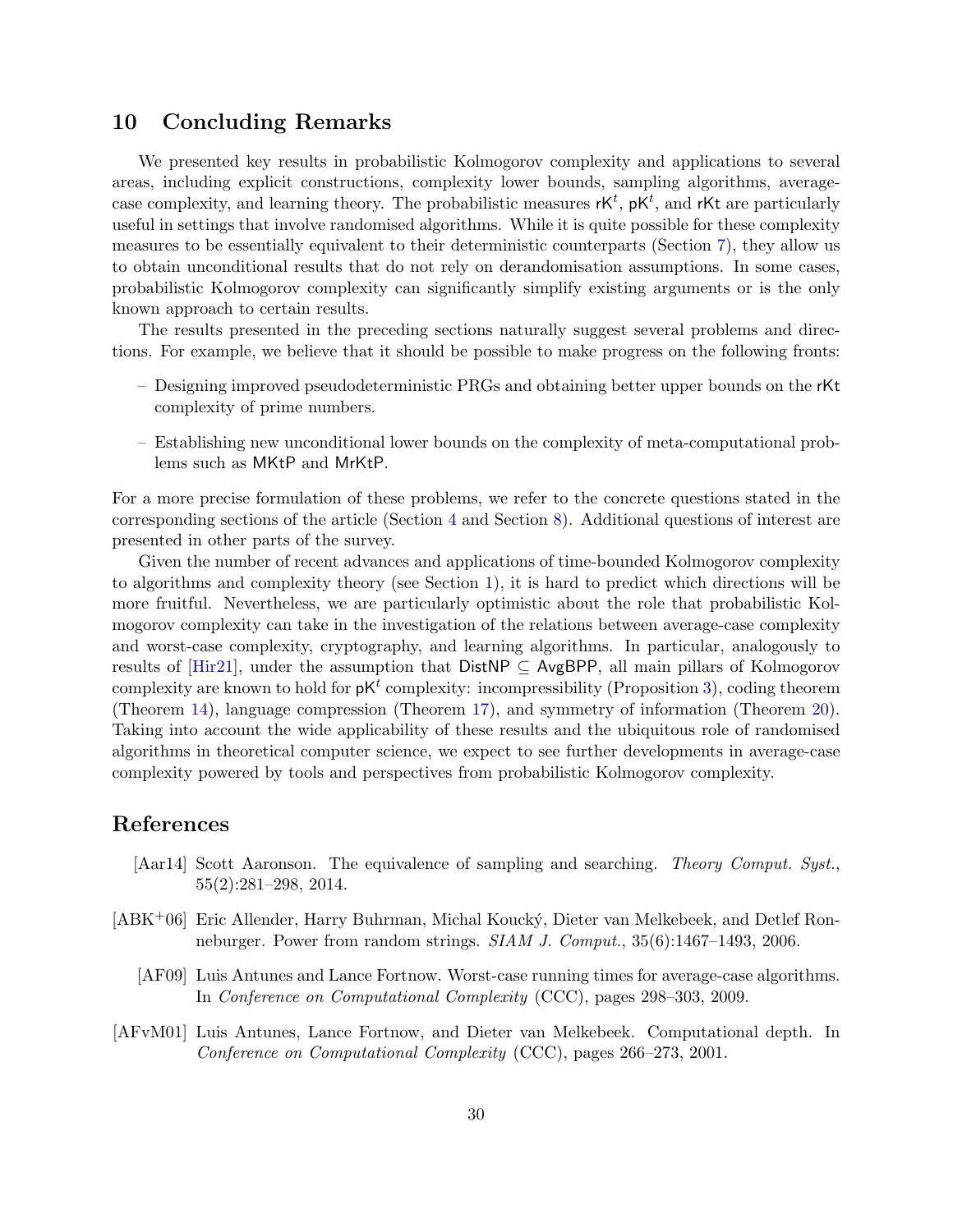- <span id="page-30-8"></span><span id="page-30-2"></span><span id="page-30-1"></span>[AKS02] Manindra Agrawal, Neeraj Kayal, and Nitin Saxena. PRIMES is in P. Ann. of Math., 2:781–793, 2002.
	- [All92] Eric Allender. Applications of time-bounded Kolmogorov complexity in complexity theory. In Kolmogorov complexity and computational complexity, pages 4–22. Springer, 1992.
	- [All01] Eric Allender. When worlds collide: Derandomization, lower bounds, and Kolmogorov complexity. In International Conference on Foundations of Software Technology and Theoretical Computer Science (FSTTCS), pages 1–15. Springer, 2001.
	- [All17] Eric Allender. The complexity of complexity. In *Computability and Complexity*, pages 79–94. Springer, 2017.
	- [All21] Eric Allender. Vaughan Jones, Kolmogorov complexity, and the new complexity landscape around circuit minimization. New Zealand Journal of Mathematics, 52:585–604, 2021.
- <span id="page-30-13"></span><span id="page-30-5"></span><span id="page-30-4"></span>[Bar02] Boaz Barak. A probabilistic-time hierarchy theorem for "slightly non-uniform" algorithms. In International Workshop on Randomization and Approximation Techniques (RANDOM), pages 194–208, 2002.
- <span id="page-30-12"></span>[BFP05] Harry Buhrman, Lance Fortnow, and Aduri Pavan. Some results on derandomization. Theory Comput. Syst., 38(2):211–227, 2005.
- <span id="page-30-7"></span>[BLvM05] Harry Buhrman, Troy Lee, and Dieter van Melkebeek. Language compression and pseudorandom generators. Comput. Complex., 14(3):228–255, 2005.
- <span id="page-30-11"></span><span id="page-30-9"></span>[BMVZ18] Bruno Bauwens, Anton Makhlin, Nikolai K. Vereshchagin, and Marius Zimand. Short lists with short programs in short time. Comput. Complex., 27(1):31–61, 2018.
	- [BT06] Andrej Bogdanov and Luca Trevisan. Average-case complexity. Found. Trends Theor. Comput. Sci., 2(1), 2006.
- <span id="page-30-10"></span>[CHV22] Lijie Chen, Shuichi Hirahara, and Neekon Vafa. Average-case hardness of NP and PH from worst-case fine-grained assumptions. In Innovations in Theoretical Computer Science (ITCS), 2022.
- <span id="page-30-14"></span><span id="page-30-6"></span><span id="page-30-3"></span><span id="page-30-0"></span>[CIKK16] Marco L. Carmosino, Russell Impagliazzo, Valentine Kabanets, and Antonina Kolokolova. Learning algorithms from natural proofs. In Conference on Computational Complexity (CCC), pages 10:1–10:24, 2016.
	- [For04] Lance Fortnow. Kolmogorov complexity and computational complexity. Complexity of Computations and Proofs. Quaderni di Matematica, 13, 2004.
	- [FS04] Lance Fortnow and Rahul Santhanam. Hierarchy theorems for probabilistic polynomial time. In Symposium on Foundations of Computer Science (FOCS, pages 316–324, 2004.
	- [GG11] Eran Gat and Shafi Goldwasser. Probabilistic search algorithms with unique answers and their cryptographic applications. Electronic Colloquium on Computational Complexity (ECCC), 18:136, 2011.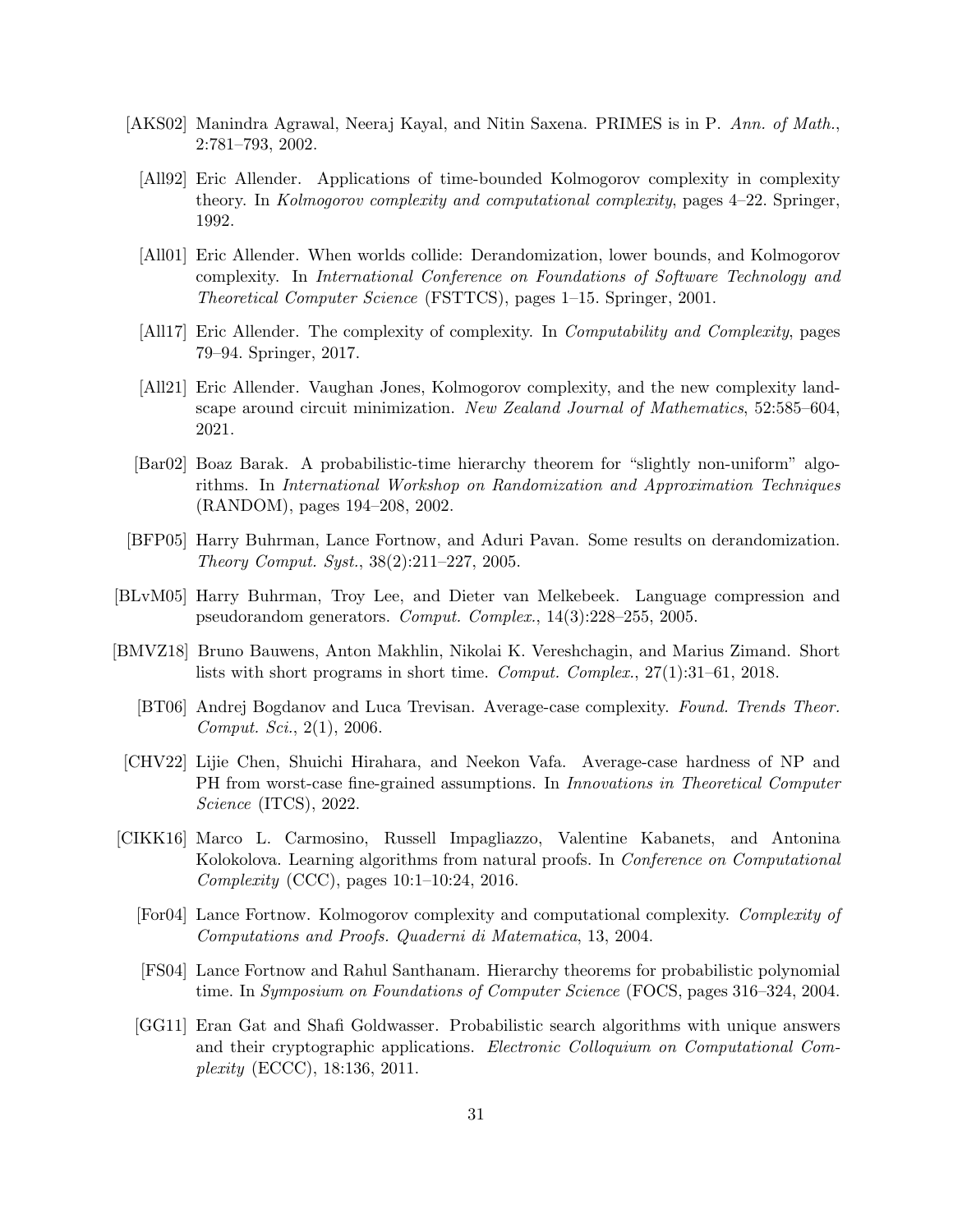- <span id="page-31-12"></span>[GK22] Halley Goldberg and Valentine Kabanets. A simpler proof of the worst-case to averagecase reduction for polynomial hierarchy via symmetry of information. Electron. Colloquium Comput. Complex., 7:1–14, 2022.
- <span id="page-31-15"></span><span id="page-31-14"></span><span id="page-31-13"></span><span id="page-31-11"></span><span id="page-31-10"></span><span id="page-31-9"></span><span id="page-31-8"></span><span id="page-31-7"></span><span id="page-31-6"></span><span id="page-31-5"></span><span id="page-31-4"></span><span id="page-31-3"></span><span id="page-31-2"></span><span id="page-31-1"></span><span id="page-31-0"></span>[GKLO22] Halley Goldberg, Valentine Kabanets, Zhenjian Lu, and Igor C. Oliveira. Probabilistic Kolmogorov complexity with applications to average-case complexity. In Computational Complexity Conference (CCC), 2022.
	- [Hir18] Shuichi Hirahara. Non-black-box worst-case to average-case reductions within NP. In Symposium on Foundations of Computer Science (FOCS), pages 247–258, 2018.
	- [Hir20a] Shuichi Hirahara. Characterizing average-case complexity of PH by worst-case metacomplexity. In Symposium on Foundations of Computer Science (FOCS), pages 50–60, 2020.
	- [Hir20b] Shuichi Hirahara. Unexpected hardness results for Kolmogorov complexity under uniform reductions. In Symposium on Theory of Computing (STOC), pages 1038–1051, 2020.
	- [Hir21] Shuichi Hirahara. Average-case hardness of NP from exponential worst-case hardness assumptions. In Symposium on Theory of Computing (STOC), pages 292–302, 2021.
	- [Hir22a] Shuichi Hirahara. Meta-computational average-case complexity: A new paradigm toward excluding heuristica. Bull. EATCS, 136, 2022.
	- [Hir22b] Shuichi Hirahara. Symmetry of information in heuristica. Manuscript, 2022.
	- [HN21] Shuichi Hirahara and Mikito Nanashima. On worst-case learning in relativized heuristica. In Symposium on Foundations of Computer Science (FOCS), 2021.
	- [HS22] Shuichi Hirahara and Rahul Santhanam. Errorless versus error-prone average-case complexity. In Innovations in Theoretical Computer Science Conference (ITCS), 2022.
	- [Ila20] Rahul Ilango. Connecting Perebor conjectures: Towards a search to decision reduction for minimizing formulas. In Computational Complexity Conference (CCC), 2020.
	- [Ila21] Rahul Ilango. The minimum formula size problem is (ETH) hard. In Symposium on Foundations of Computer Science (FOCS), pages 427–432, 2021.
	- [ILO20] Rahul Ilango, Bruno Loff, and Igor C. Oliveira. NP-hardness of circuit minimization for multi-output functions. In *Computational Complexity Conference* (CCC), 2020.
	- [IP01] Russell Impagliazzo and Ramamohan Paturi. On the complexity of k-SAT. J. Comput. Syst. Sci., 62(2):367–375, 2001.
	- [IRS21] Rahul Ilango, Hanlin Ren, and Rahul Santhanam. Hardness on any samplable distribution suffices: New characterizations of one-way functions by meta-complexity. Electron. Colloquium Comput. Complex., page 82, 2021.
	- [IW97] Russell Impagliazzo and Avi Wigderson.  $P = BPP$  if E requires exponential circuits: Derandomizing the XOR lemma. In Symposium on Theory of Computing (STOC), pages 220–229. ACM, 1997.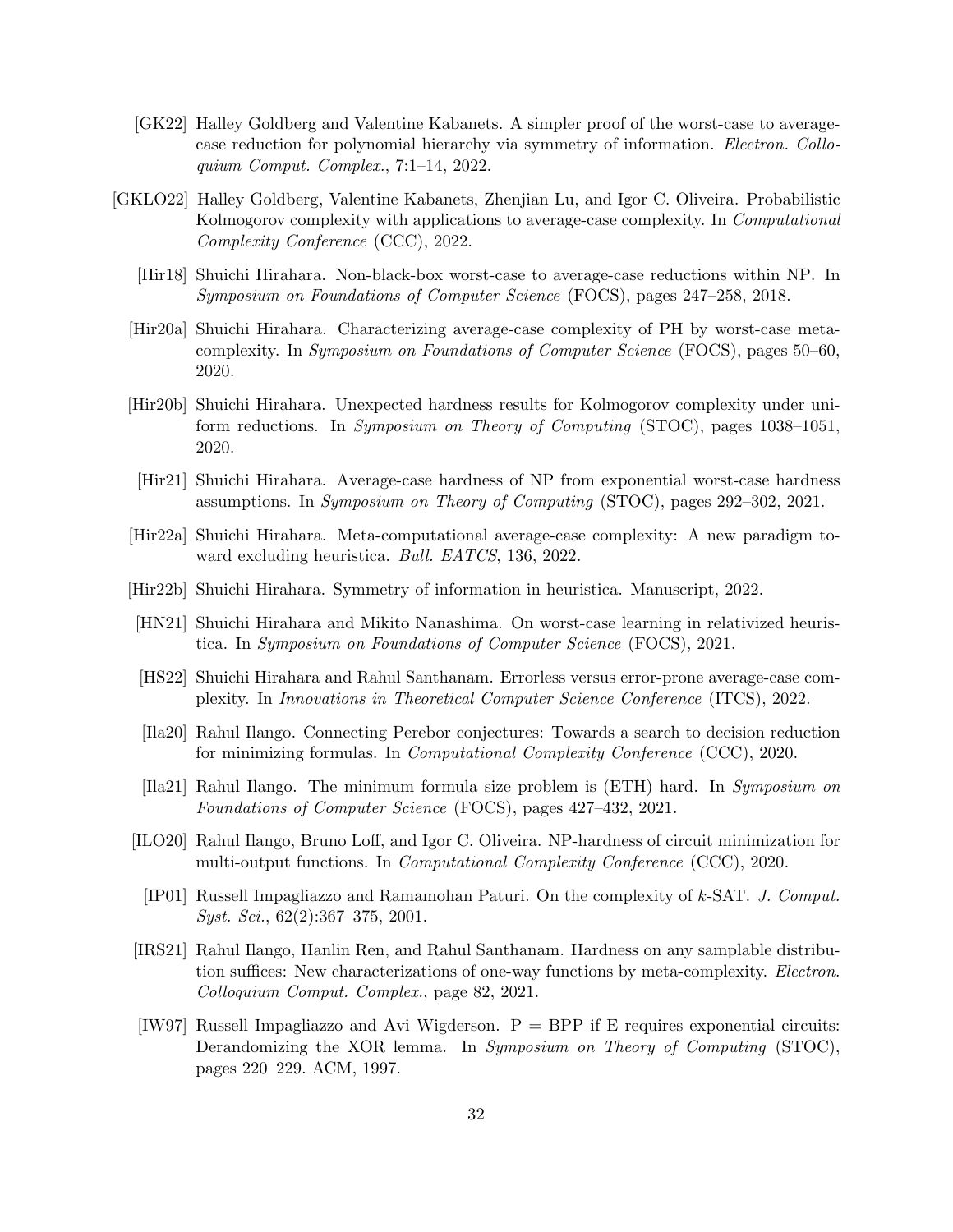- <span id="page-32-14"></span>[KL18] Pravesh K. Kothari and Roi Livni. Improper learning by refuting. In Innovations in Theoretical Computer Science Conference (ITCS), pages 55:1–55:10, 2018.
- <span id="page-32-4"></span>[Ko91] Ker-I Ko. On the complexity of learning minimum time-bounded Turing machines. SIAM J. Comput., 20(5):962–986, 1991.
- <span id="page-32-15"></span>[Kor21] Oliver Korten. The hardest explicit construction. In Symposium on Foundations of Computer Science (FOCS), pages 433–444, 2021.
- <span id="page-32-6"></span>[Kra22] Jan Krajíček. Information in propositional proofs and algorithmic proof search. The Journal of Symbolic Logic, 2022.
- <span id="page-32-13"></span>[KV94] Michael J. Kearns and Umesh V. Vazirani. An Introduction to Computational Learning Theory. MIT Press, 1994.
- <span id="page-32-7"></span>[Lee06] Troy Lee. *Kolmogorov complexity and formula lower bounds*. PhD thesis, University of Amsterdam, 2006.
- <span id="page-32-1"></span>[Lev84] Leonid A. Levin. Randomness conservation inequalities; information and independence in mathematical theories. Information and Control, 61(1):15–37, 1984.
- <span id="page-32-2"></span>[LO87] Jeffrey C. Lagarias and Andrew M. Odlyzko. Computing  $\pi(x)$ : An analytic method. J. Algorithms, 8(2):173–191, 1987.
- <span id="page-32-9"></span>[LO21] Zhenjian Lu and Igor C. Oliveira. An efficient coding theorem via probabilistic representations and its applications. In International Colloquium on Automata, Languages, and Programming (ICALP), pages 94:1–94:20, 2021.
- <span id="page-32-10"></span>[LOS21] Zhenjian Lu, Igor C. Oliveira, and Rahul Santhanam. Pseudodeterministic algorithms and the structure of probabilistic time. In Symposium on Theory of Computing (STOC), pages 303–316, 2021.
- <span id="page-32-11"></span>[LOZ22] Zhenjian Lu, Igor C. Oliveira, and Marius Zimand. Optimal coding theorems in timebounded Kolmogorov complexity. In International Colloquium on Automata, Languages, and Programming (ICALP), 2022.
- <span id="page-32-3"></span>[LP20] Yanyi Liu and Rafael Pass. On one-way functions and Kolmogorov complexity. In Symposium on Foundations of Computer Science (FOCS), pages 1243–1254, 2020.
- <span id="page-32-5"></span>[LP21] Yanyi Liu and Rafael Pass. On the possibility of basing cryptography on  $EXP\neq BPP$ . In Annual International Cryptology Conference (CRYPTO), pages 11–40, 2021.
- <span id="page-32-12"></span>[LV92] Ming Li and Paul M. B. Vitányi. Average-case complexity under the universal distribution equals worst-case complexity. Inf. Process. Lett., 42(3):145–149, 1992.
- <span id="page-32-0"></span>[LV19] Ming Li and Paul M. B. Vitányi. An introduction to Kolmogorov complexity and its applications. Springer, 2019.
- <span id="page-32-8"></span>[Oli19] Igor C. Oliveira. Randomness and intractability in Kolmogorov complexity. In International Colloquium on Automata, Languages, and Programming (ICALP), pages 32:1–32:14, 2019.